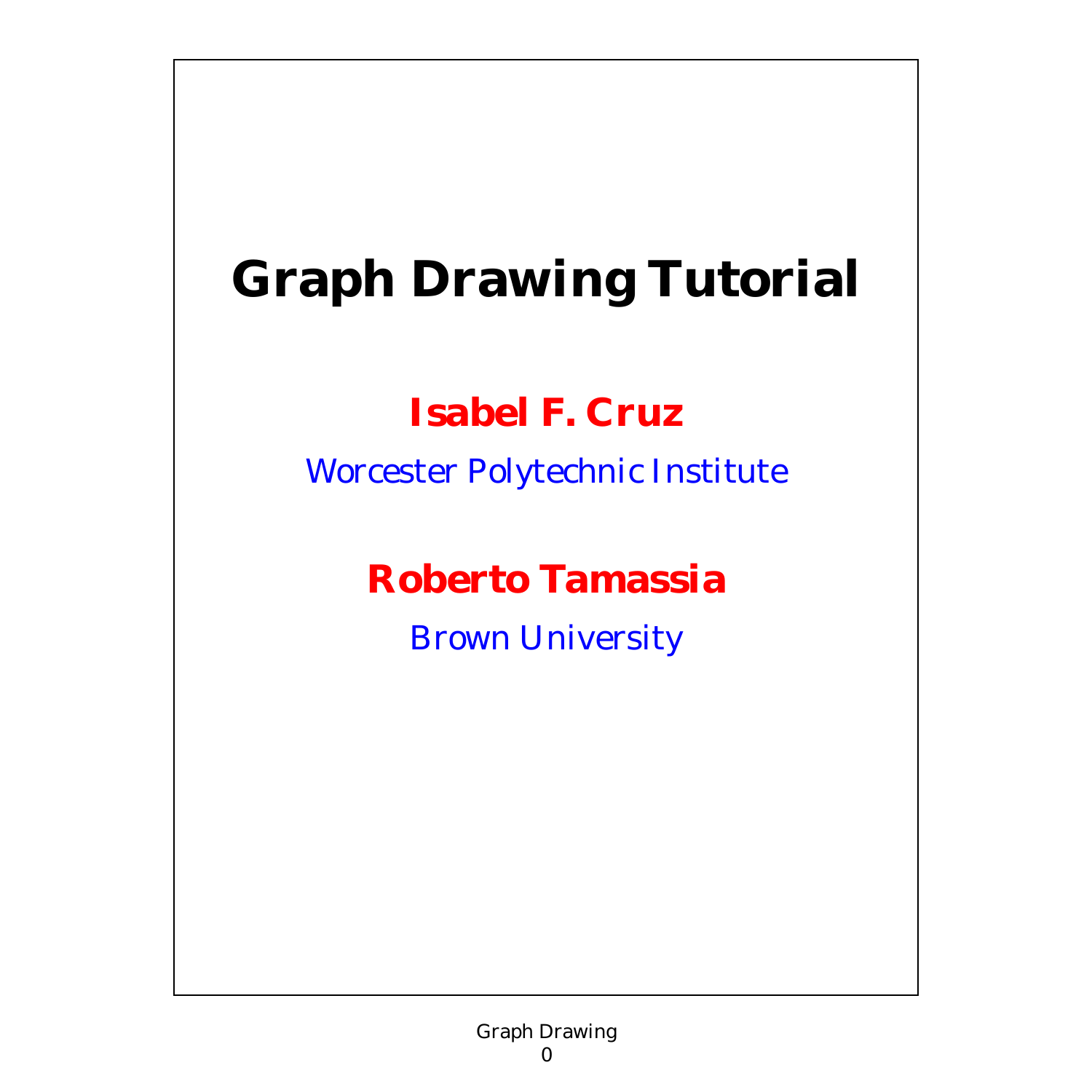### **Introduction**

#### Graph Drawing 1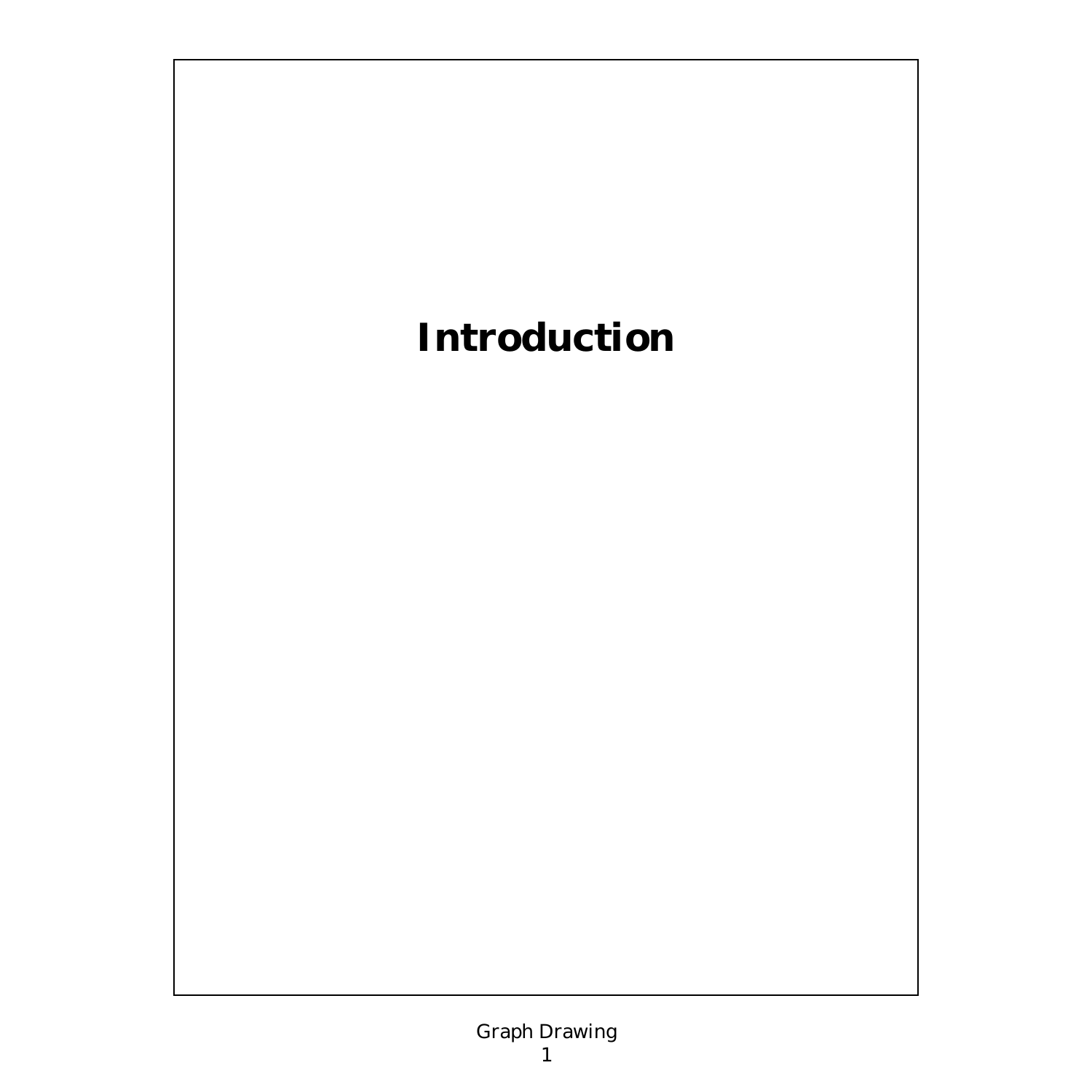## **Graph Drawing**

■ models, algorithms, and systems for the visualization of *graphs* and *networks*



■ applications to *software engineering* (class hierarchies), *database systems* (ERdiagrams), *project management* (PERT diagrams), *knowledge representation* (isa hierarchies), *telecommunications* (ring covers), *WWW* (browsing history) ...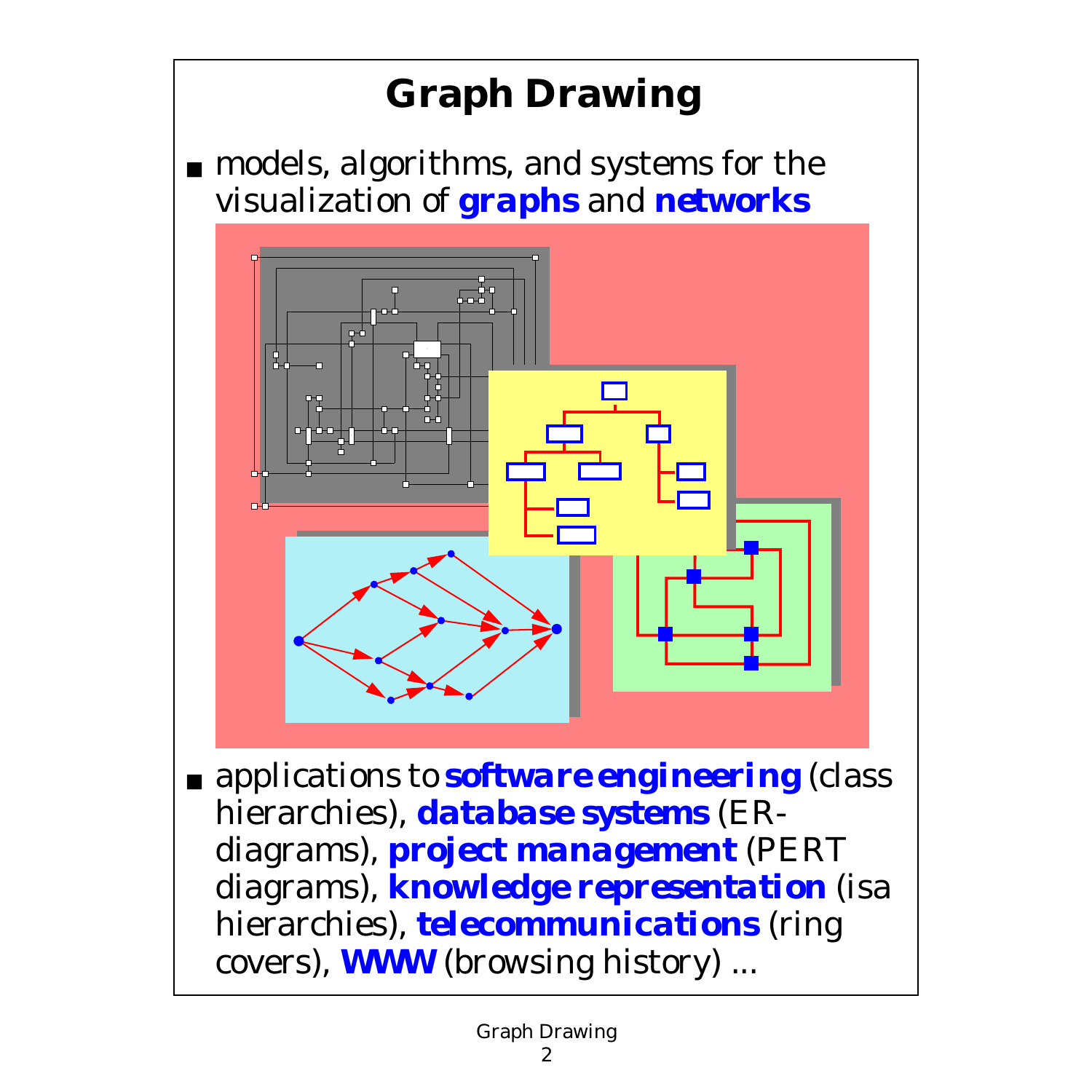

Graph Drawing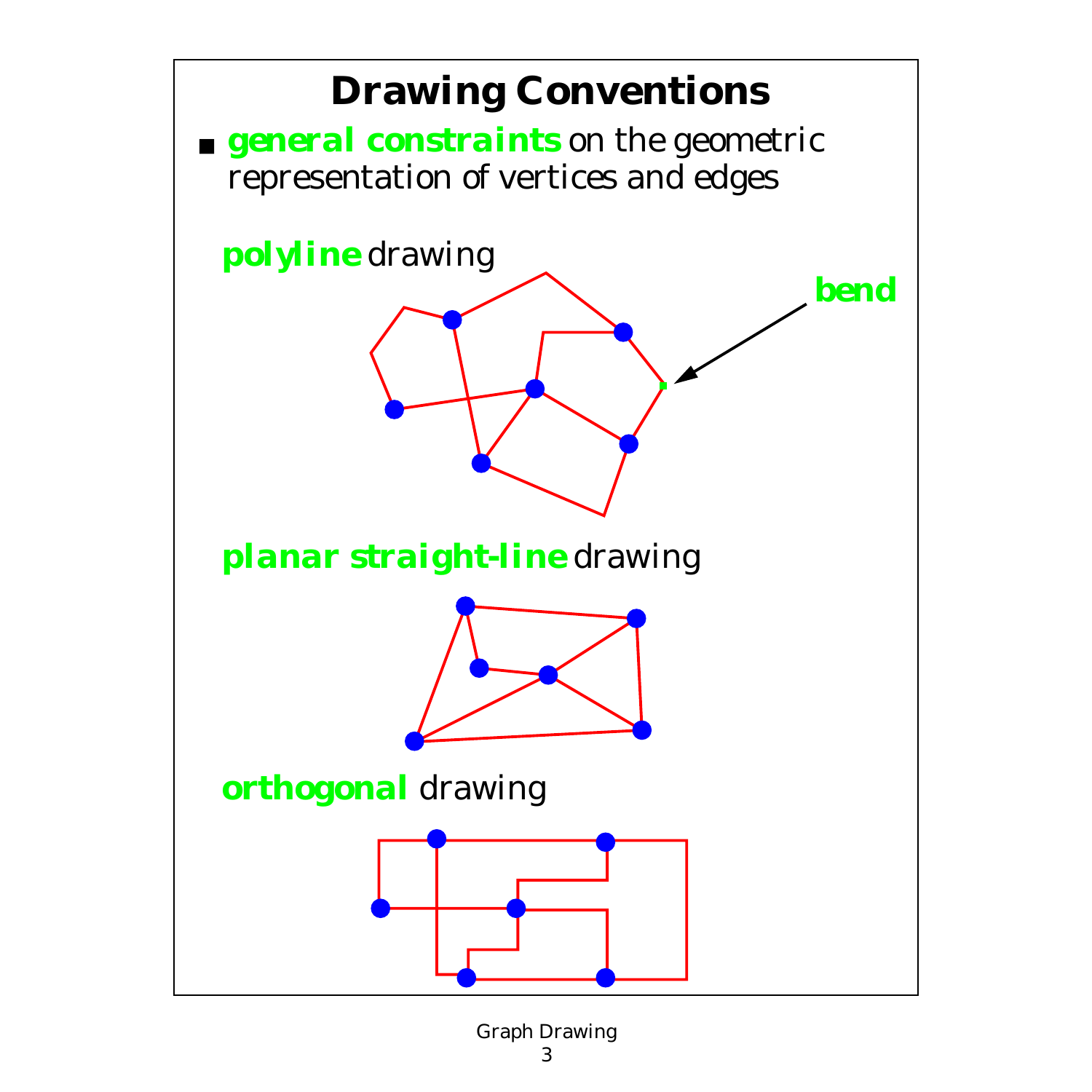### **Drawing Conventions**

*planar othogonal straight-line* drawing



*strong visibility representation*



#### Graph Drawing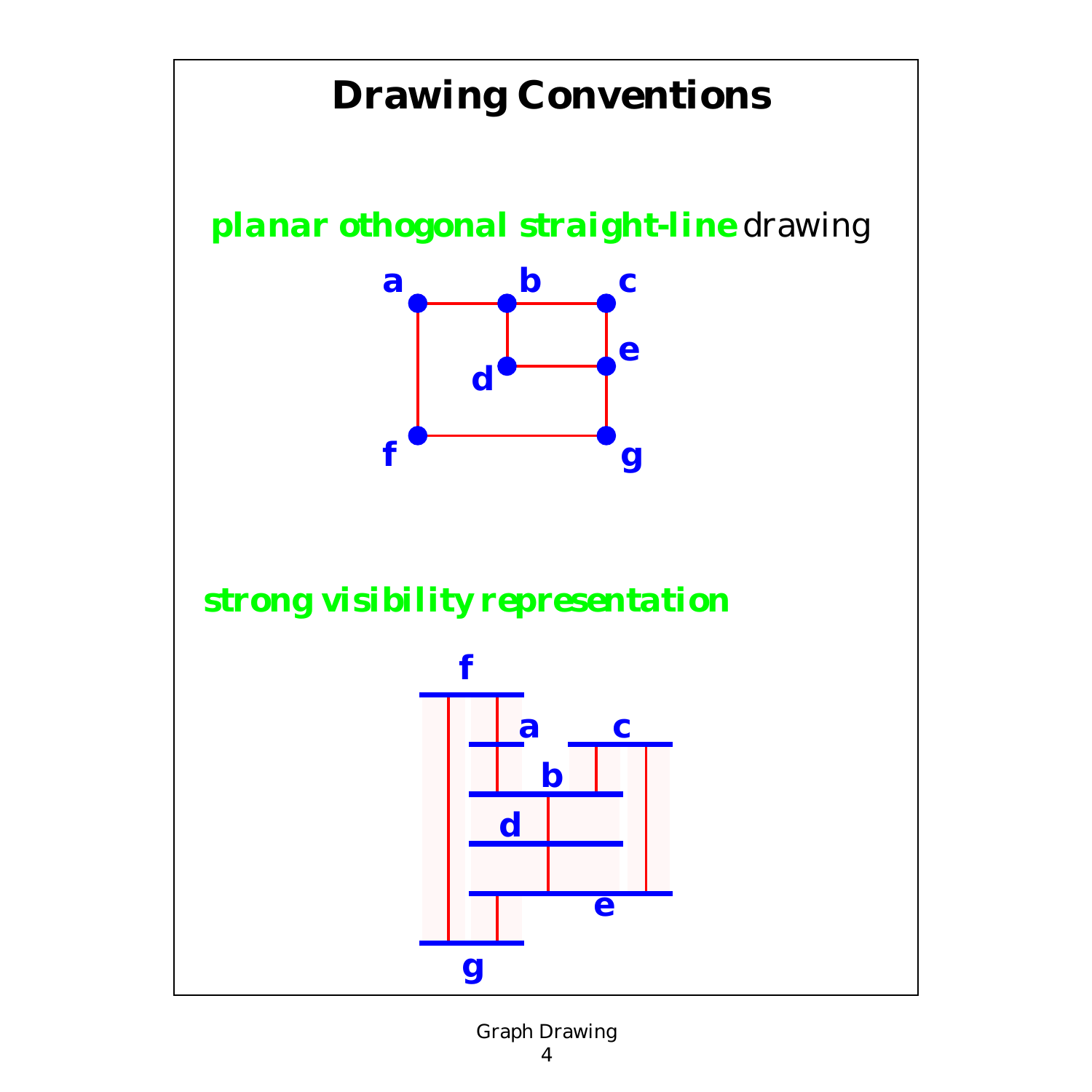### **Drawing Conventions**

- directed acyclic graphs are usually drawn in such a way that all edges "flow" in the same direction, e.g., from left to right, or from bottom to top
- such *upward drawings* effectively visualize hierarchical relationships, such as covering digraphs of ordered sets
- not every planar acyclic digraph admits a planar upward drawing

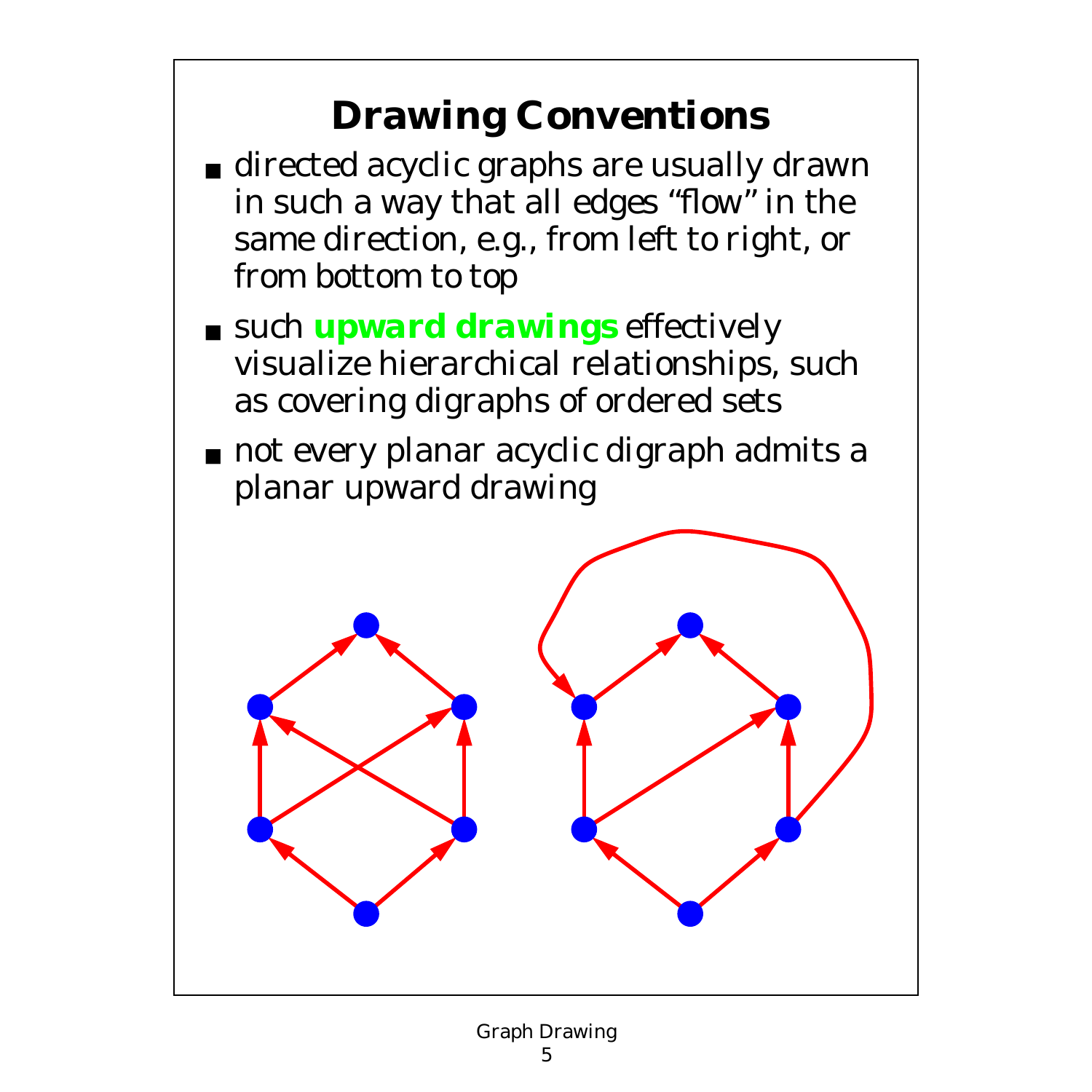## **Resolution**

- display devices and the human eye have finite resolution
- examples of *resolution rules*:
	- integer coordinates for vertices and bends (*grid* drawings)



- prescribed minimum distance between vertices
- prescribed minimum distance between vertices and nonincident edges
- prescribed minimum angle formed by consecutive incident edges (*angular resolution*)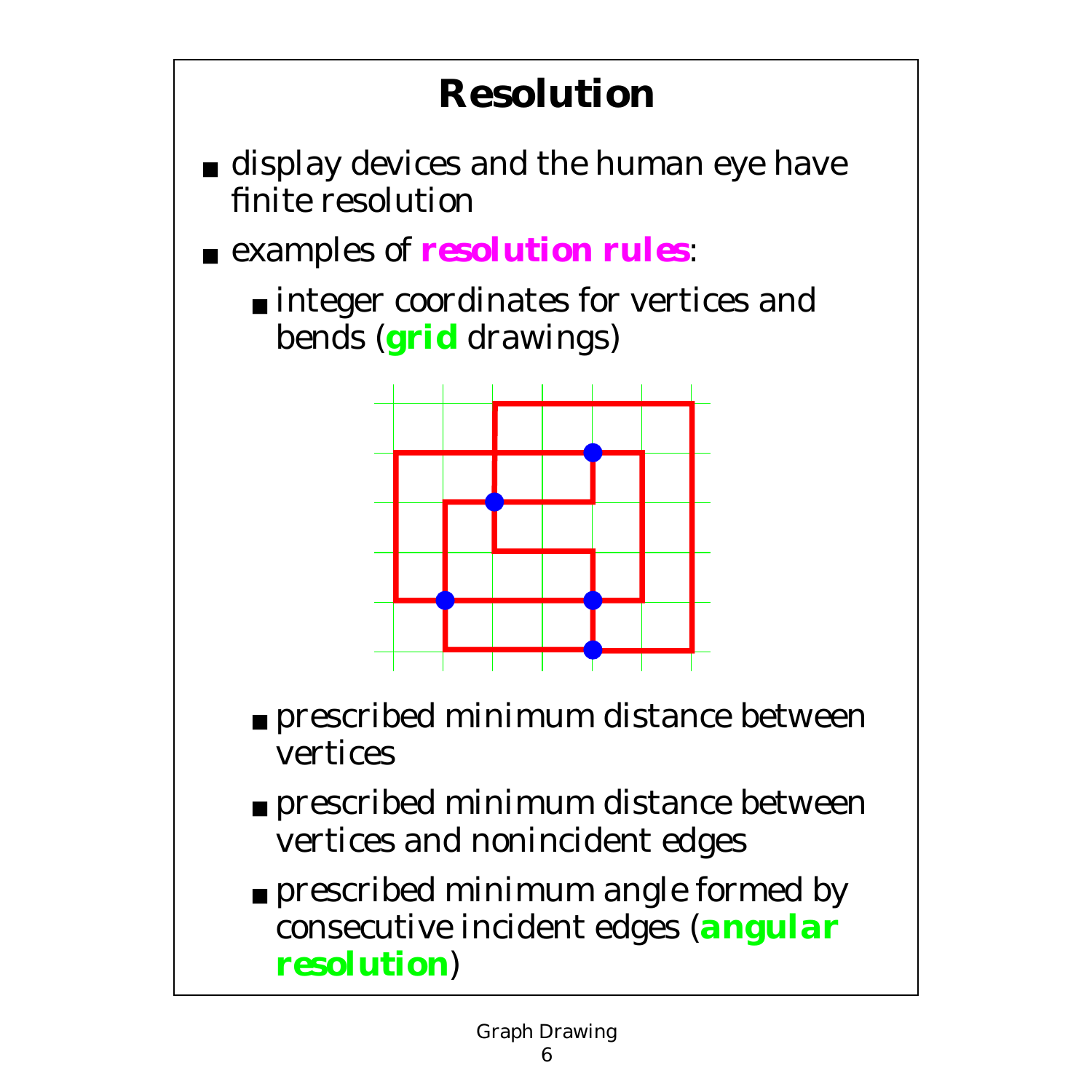### **Angular Resolution**

• The *angular resolution* ρ of a straightline drawing is the smallest angle formed by two edges incident on the same vertex



- *High angular resolution* is desirable in *visualization* applications and in the design of *optical communication* networks.
- •A *trivial upper bound* on the angular resolution is



where **d** is the maximum vertex degree.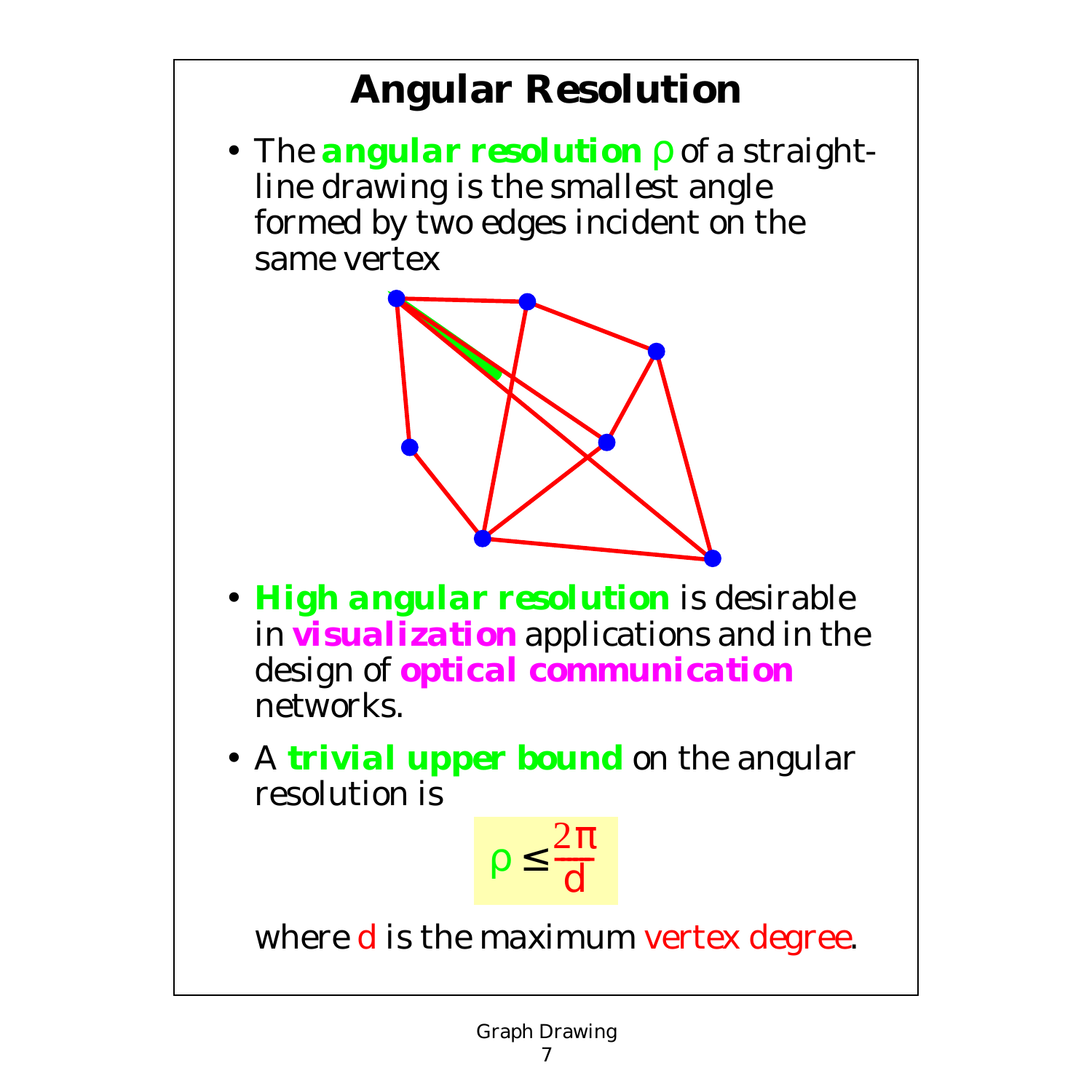#### **Aesthetic Criteria**

- some drawings are better than others in conveying information on the graph
- *aesthetic criteria* attempt to characterize readability by means of general *optimization* goals

#### **Examples**

- minimize *crossings*
- minimize *area*
- minimize *bends* (in orthogonal drawings)
- minimize *slopes* (in polyline drawings)
- maximize *smallest angle*
- maximize display of *symmetries*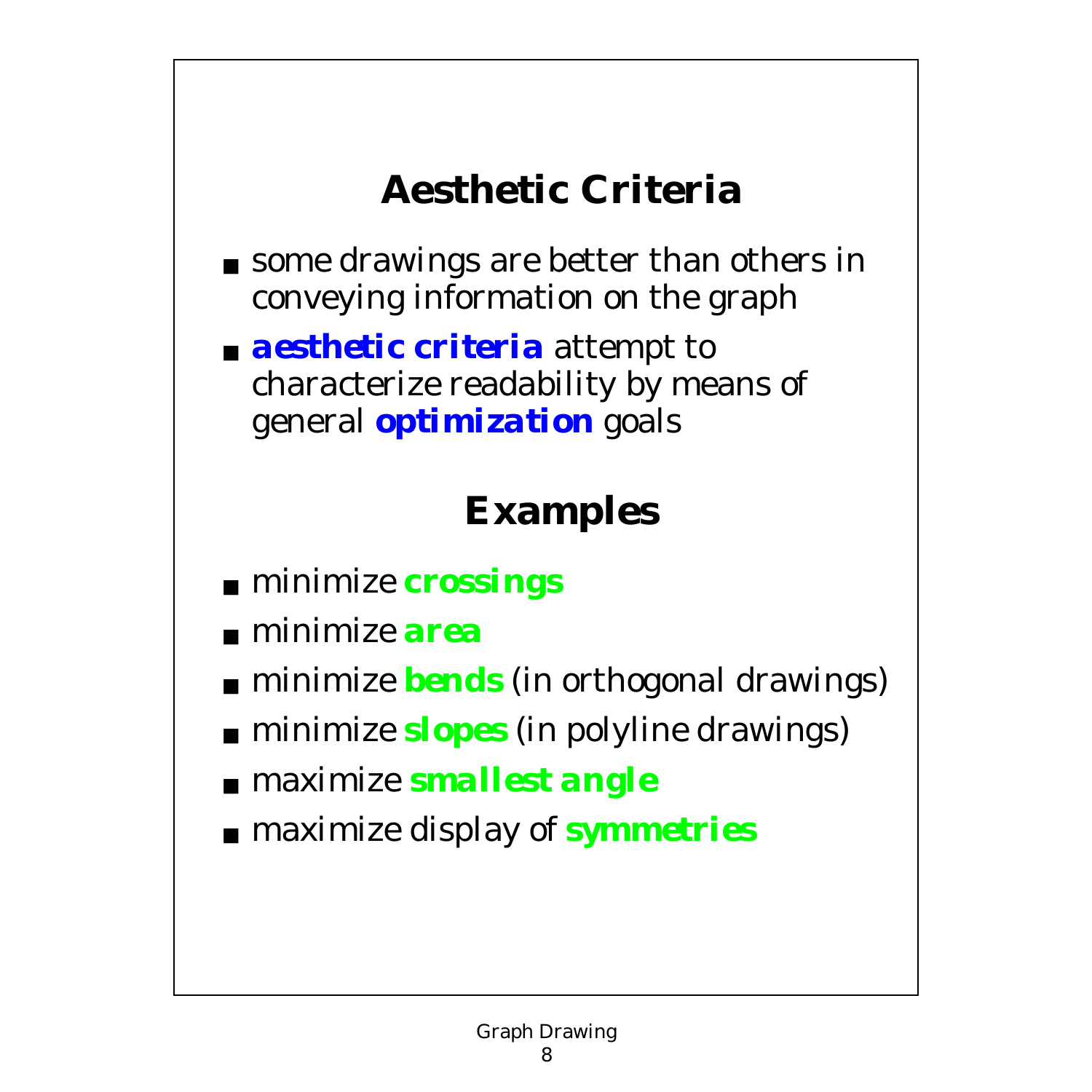### **Trade-Offs**

■ in general, one cannot simultaneously optimize two aesthetic criteria





min # crossings max symmetries

## **Complexity Issues**

- testing planarity takes linear time
- testing upward planarity is NP-hard
- minimizing crossings is NP-hard
- minimizing bends in planar orthogonal drawing:
	- NP-hard in general
	- polynomial time for a fixed embedding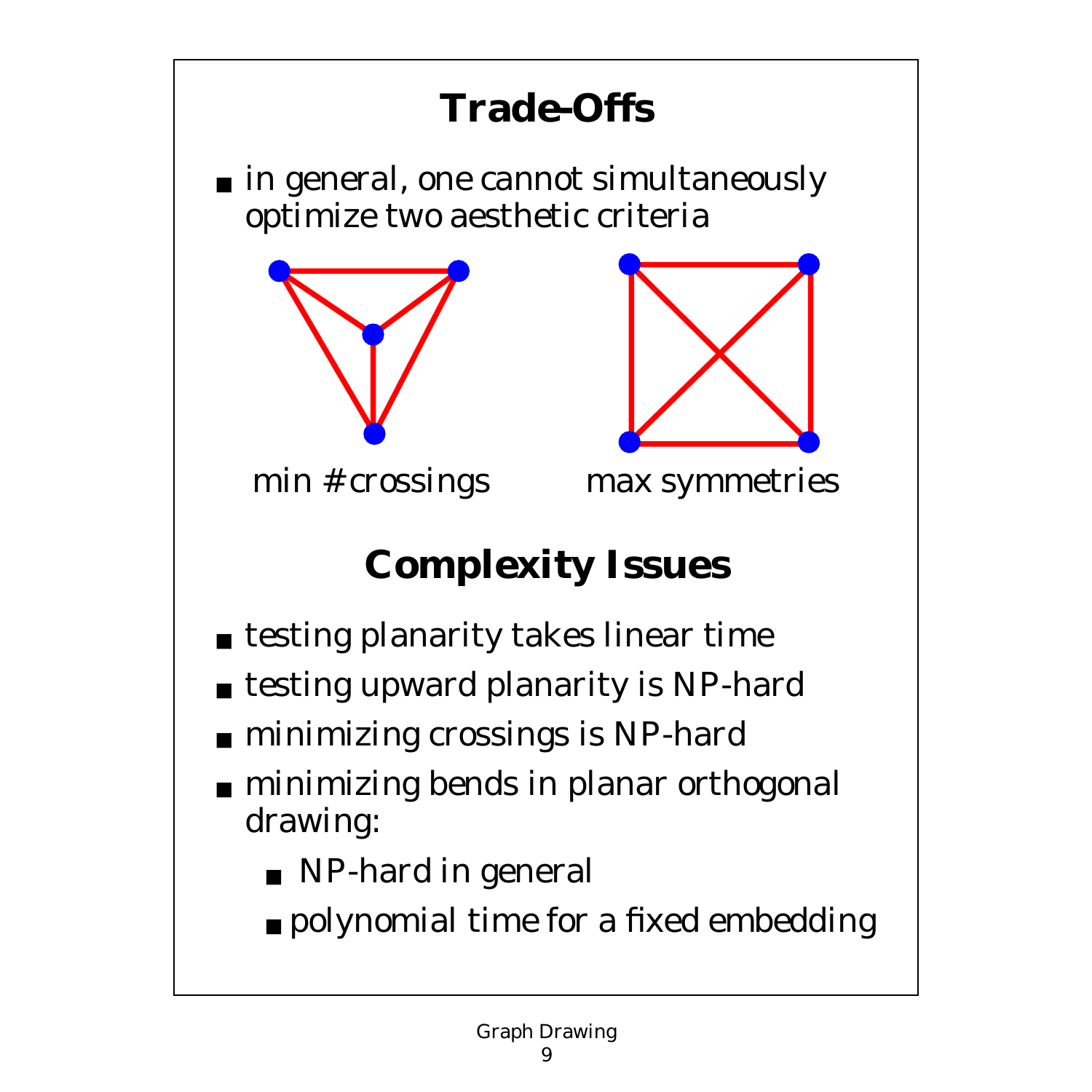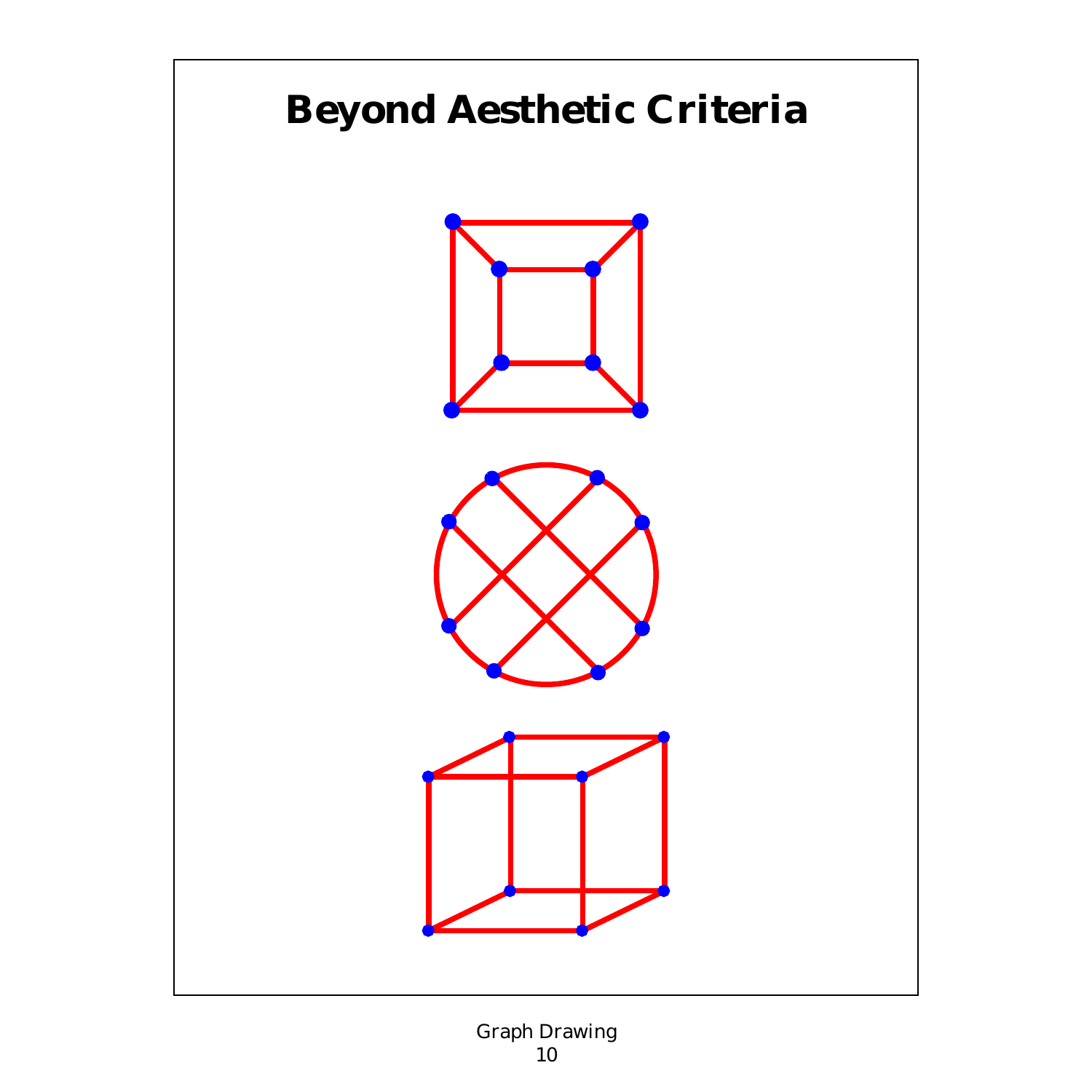### **Constraints**

- some readability aspects require knowledge about the *semantics* of the specific graph (e.g., place "most important" vertex in the middle)
- *constraints* are provided as additional input to a graph drawing algorithm

### **Examples**

- place a given vertex in the "middle" of the drawing
- place a given vertex on the external boundary of the drawing
- draw a subgraph with a prescribed "shape"
- keep a group of vertices "close" together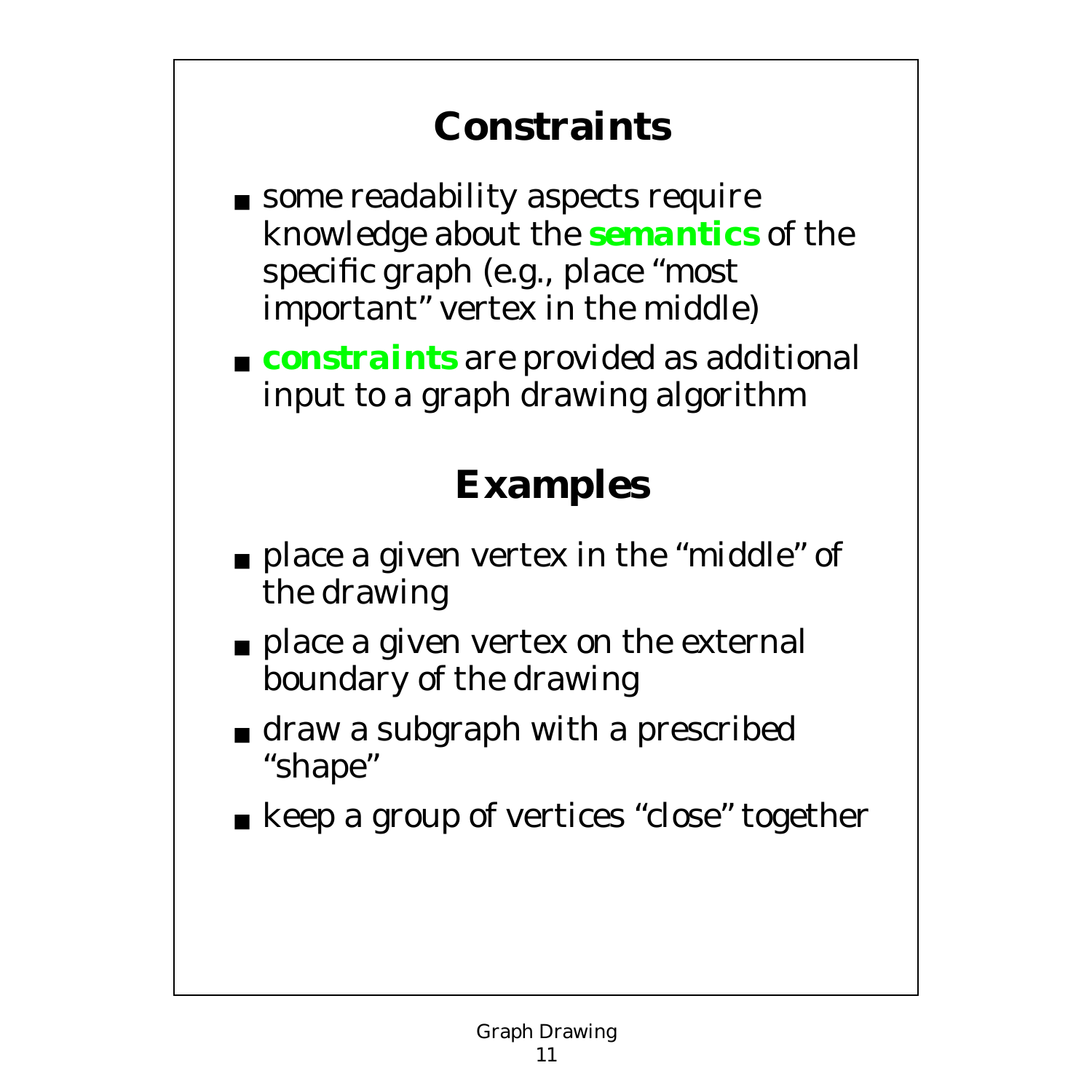### **Algorithmic Approach**

- Layout of the graph generated according to a prespecified set of aesthetic criteria
- Aesthetic criteria embodied in an algorithm as optimization goals. E.g.
	- minimization of crossings
	- minimization of area

## **Advantages**

■ Computational *efficiency* 

### **Disadvantages**

■ User-defined *constraints* are not naturally supported

### **Extensions**

■ A limited constraint-satisfaction capability is attainable within the algorithmic approach E.g., [Tamassia Di Battista Batini 87]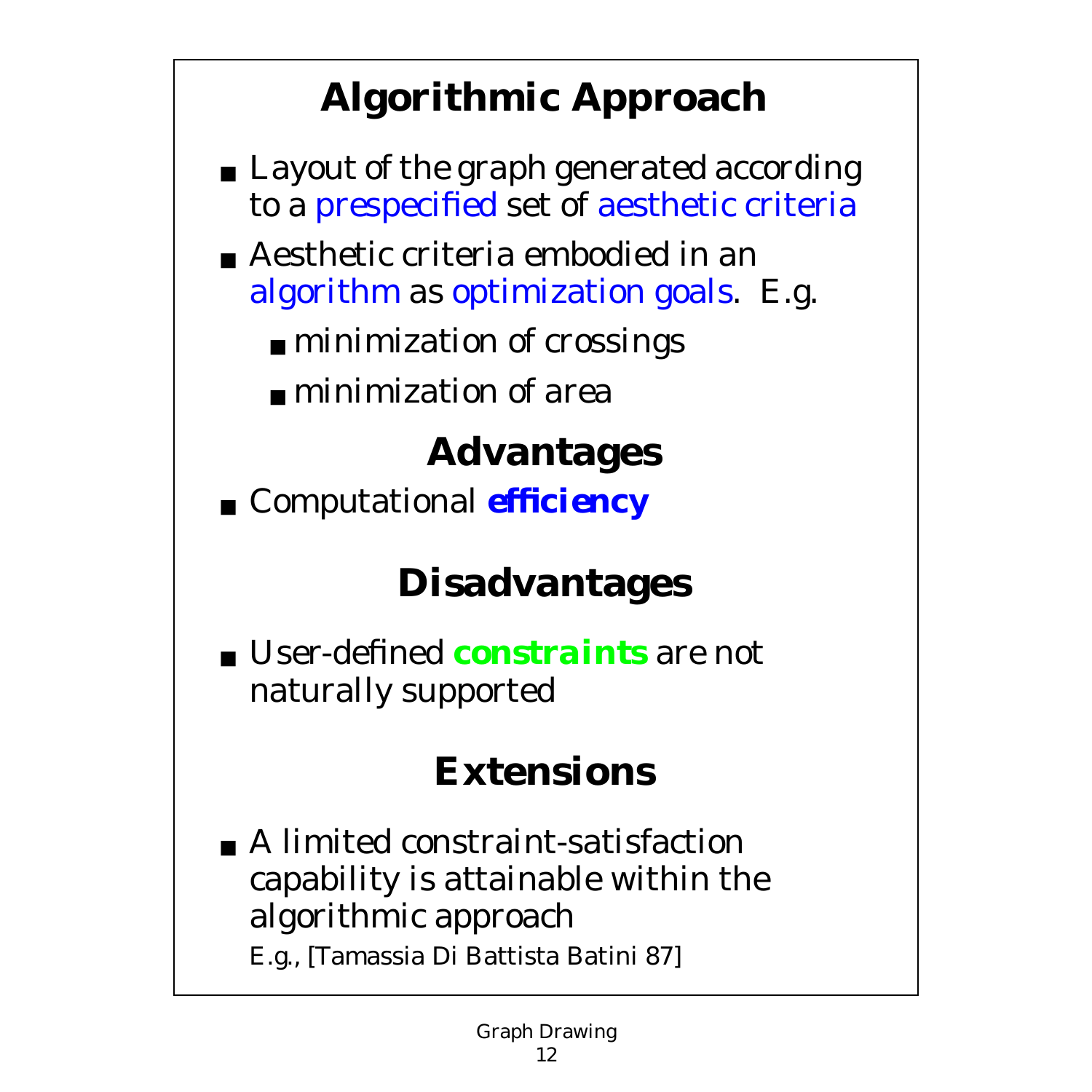### **Declarative Approach**

- Layout of the graph specified by a *userdefined* set of *constraints*
- Layout generated by the *solution* of a *system* of constraints

### **Advantages**

■ *Expressive power*

### **Disadvantages**

- Some natural aesthetics (e.g., planarity) need *complicated* constraints to be expressed
- General constraint-solving systems are computationally *inefficient*
- Lack of a powerful language for the specification of constraints (currently done with a detailed enumeration of facts, or with a set notation)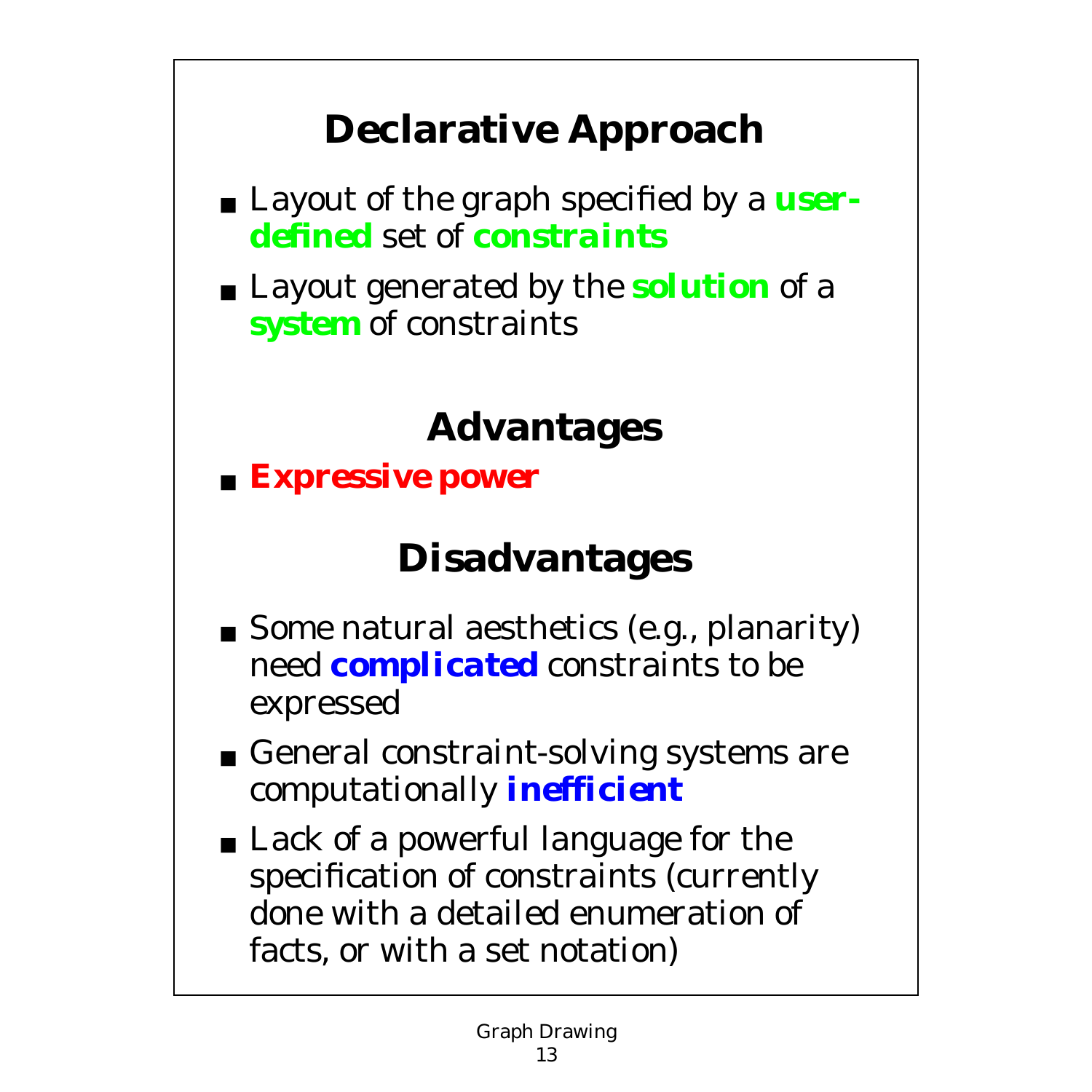#### **Getting Started with Graph Drawing**

- Book on Graph Drawing by G. Di Battista, P. Eades, R. Tamassia, and I. G. Tollis, ISBN 0-13-301615-3, *Prentice Hall*, (available in August 1998).
- Roberto Tamassia's WWW page http://www.cs.brown.edu/people/rt/
- Tutorial on Graph Drawing by Isabel Cruz and Roberto Tamassia (about 100 pages)
- Annotated Bibliography on Graph Drawing (more than 300 entries, up to 1993) by Di Battista, Eades, Tamassia, and Tollis. *Computational Geometry: Theory and Applications,* 4(5), 235-282 (1994).
- Computational Geometry Bibliography www.cs.duke.edu/~jeffe/compgeom/biblios.html (about 8,000 BibTeX entries, including most papers on graph drawing, updated quarterly)
- Proceedings of the Graph Drawing Symposium (Springer-Verlag, LNCS)
- Graph Drawing Chapters in: *CRC Handbook of Discrete and Computational Geometry Elsevier Manual of Computational Geometry*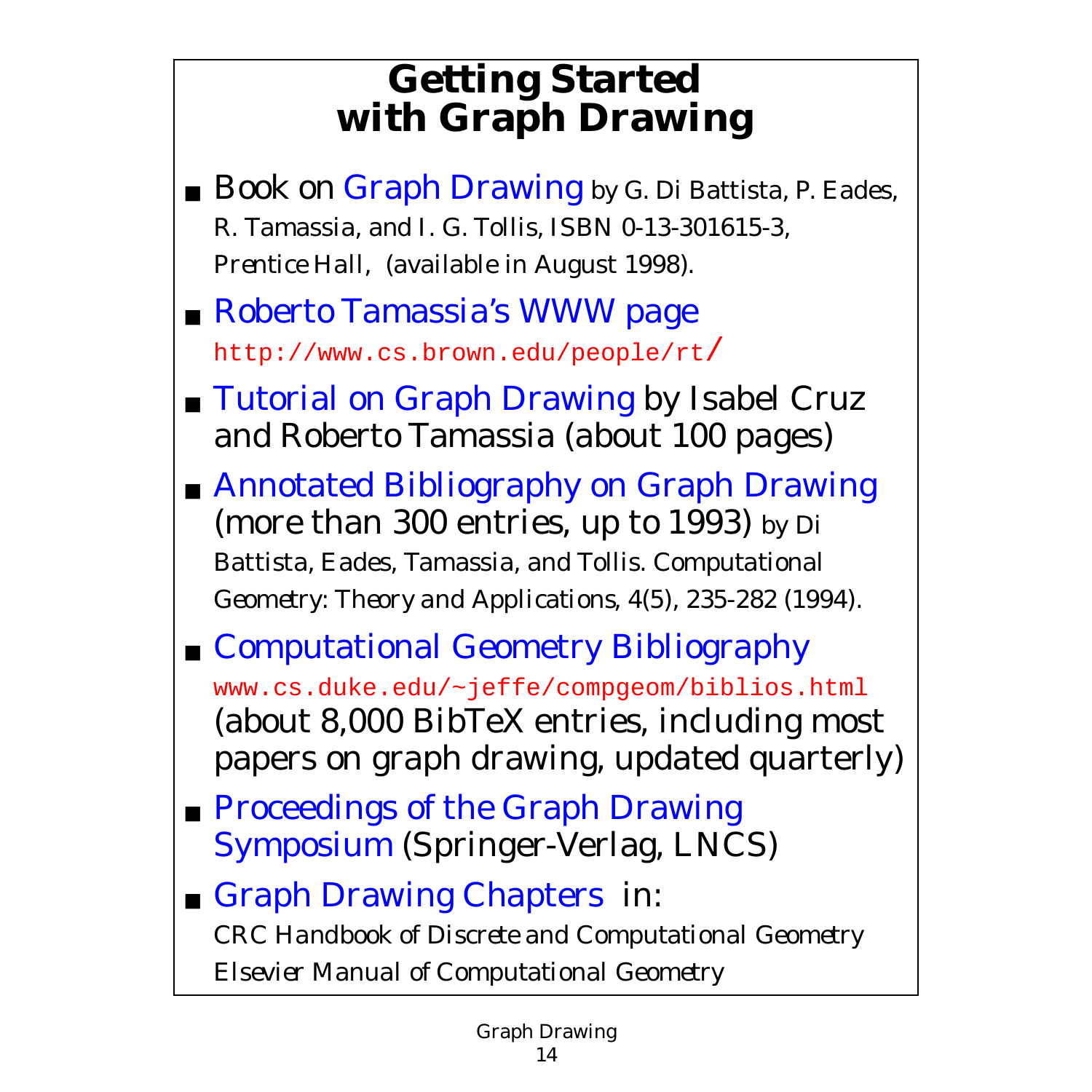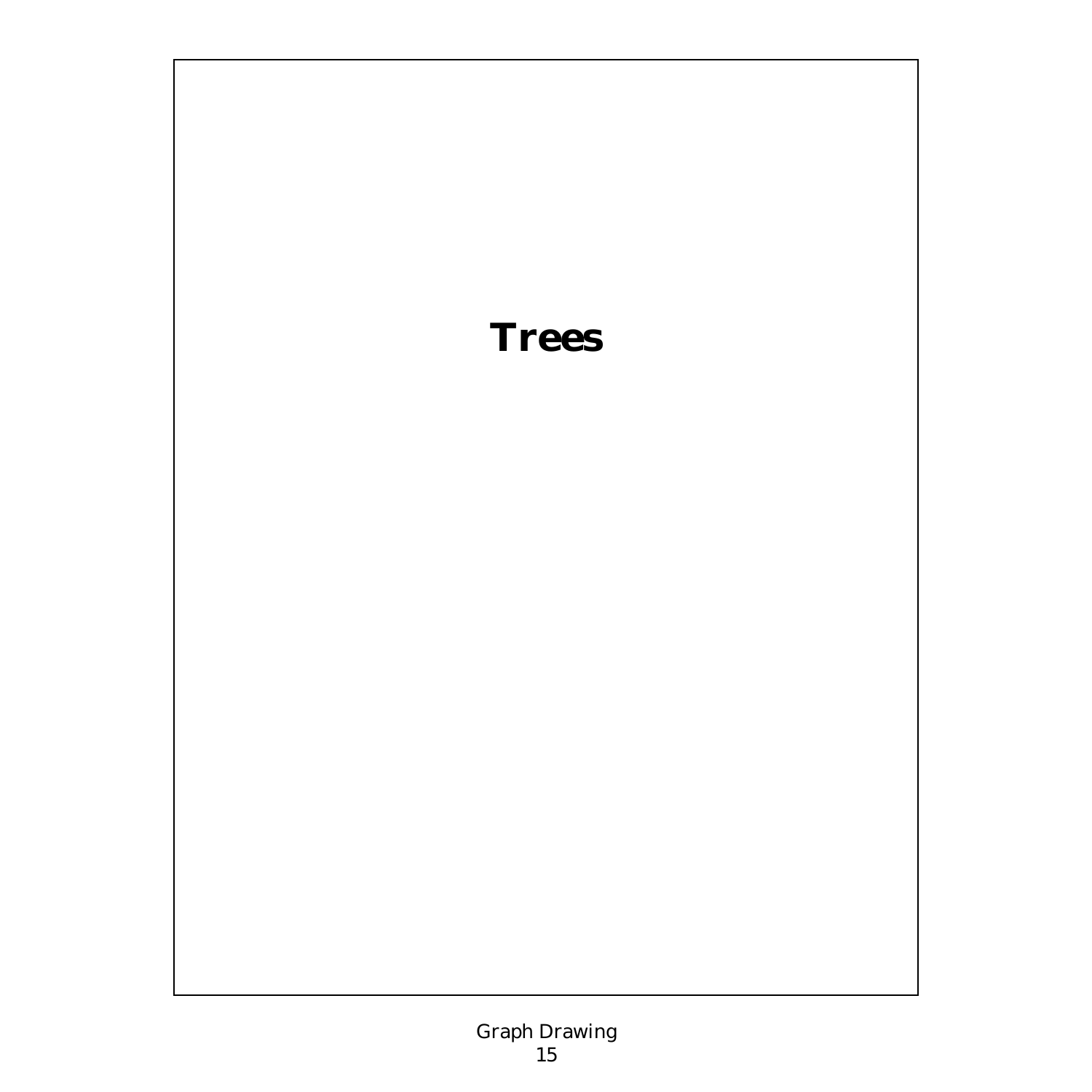### **Drawings of Rooted Trees**

- the usual drawings of rooted trees are *planar*, *straight-line*, and *upward* (parents above children)
- it is desirable to minimize the *area* and to display *symmetries* and *isomorphic subtrees*
- *level drawing*: nodes at the same distance from the root are horizontally aligned



■ level drawings may require Ω*(n***2***) area*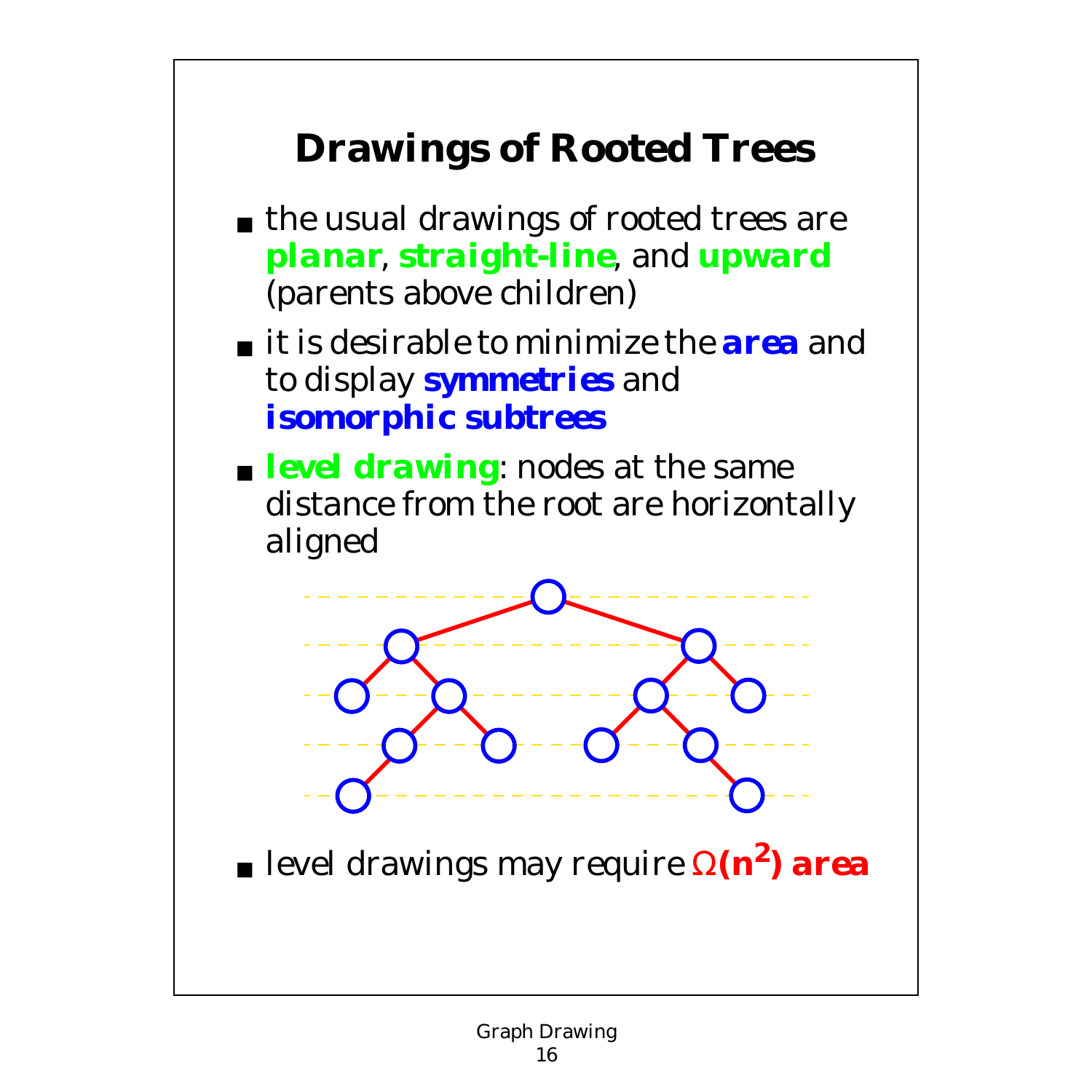#### **A Simple Level Drawing Algorithm for Binary Trees**

- $y(v) =$  distance from root
- $\mathbf{x}(v) =$  inorder rank



- level grid drawing
- display of symmetries and of isomorphic subtrees
- parent in between left and right child
- parents not always centered on children
- $\blacksquare$  width =  $n-1$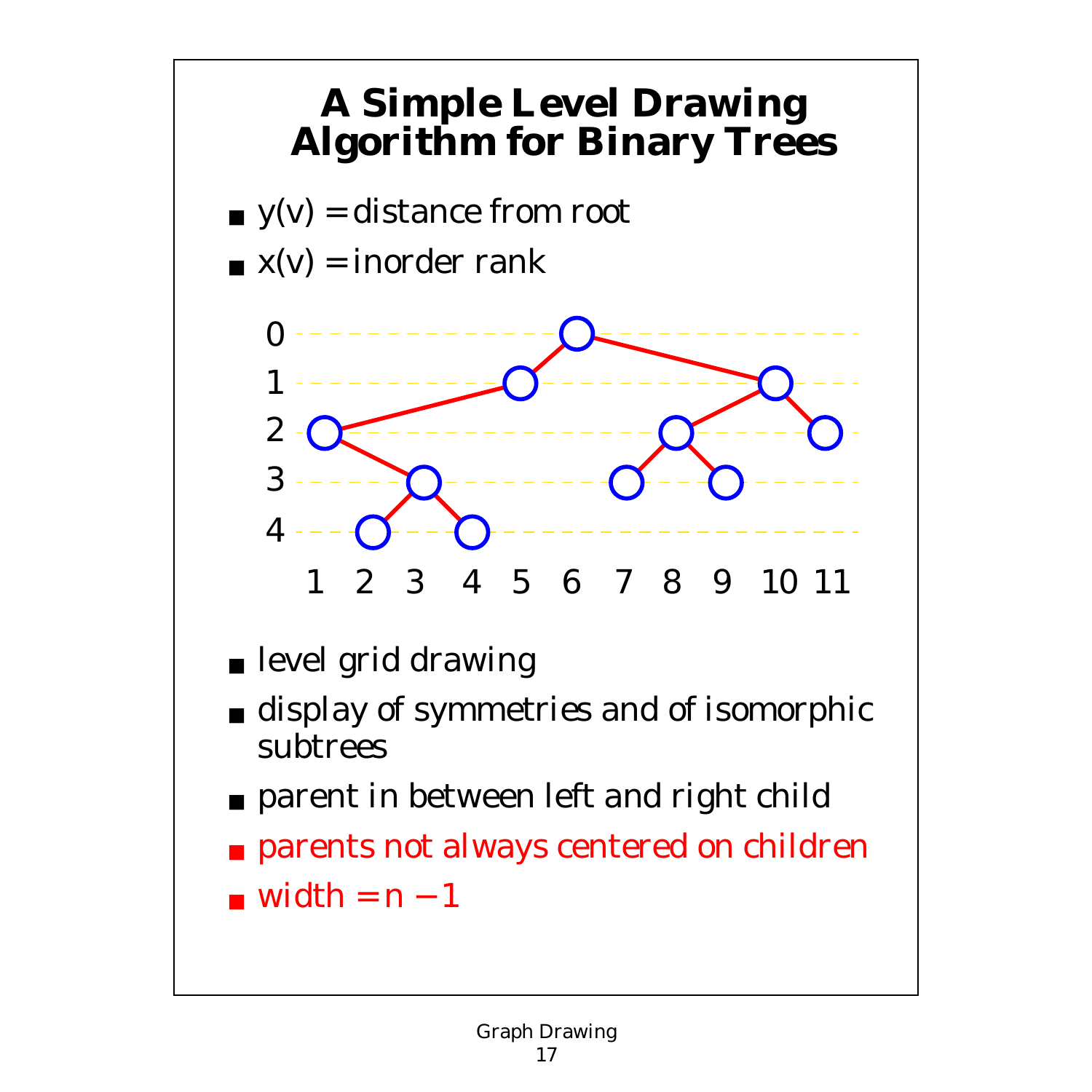#### **A Recursive Level Drawing Algorithm for Binary Trees**

[Reingold Tilford 1983]

- draw the left subtree
- draw the right subtree
- place the drawings of the subtrees at horizontal distance 2
- place the root one level above and halfway between the children
- if there is only one child, place the root at horizontal distance 1 from the child

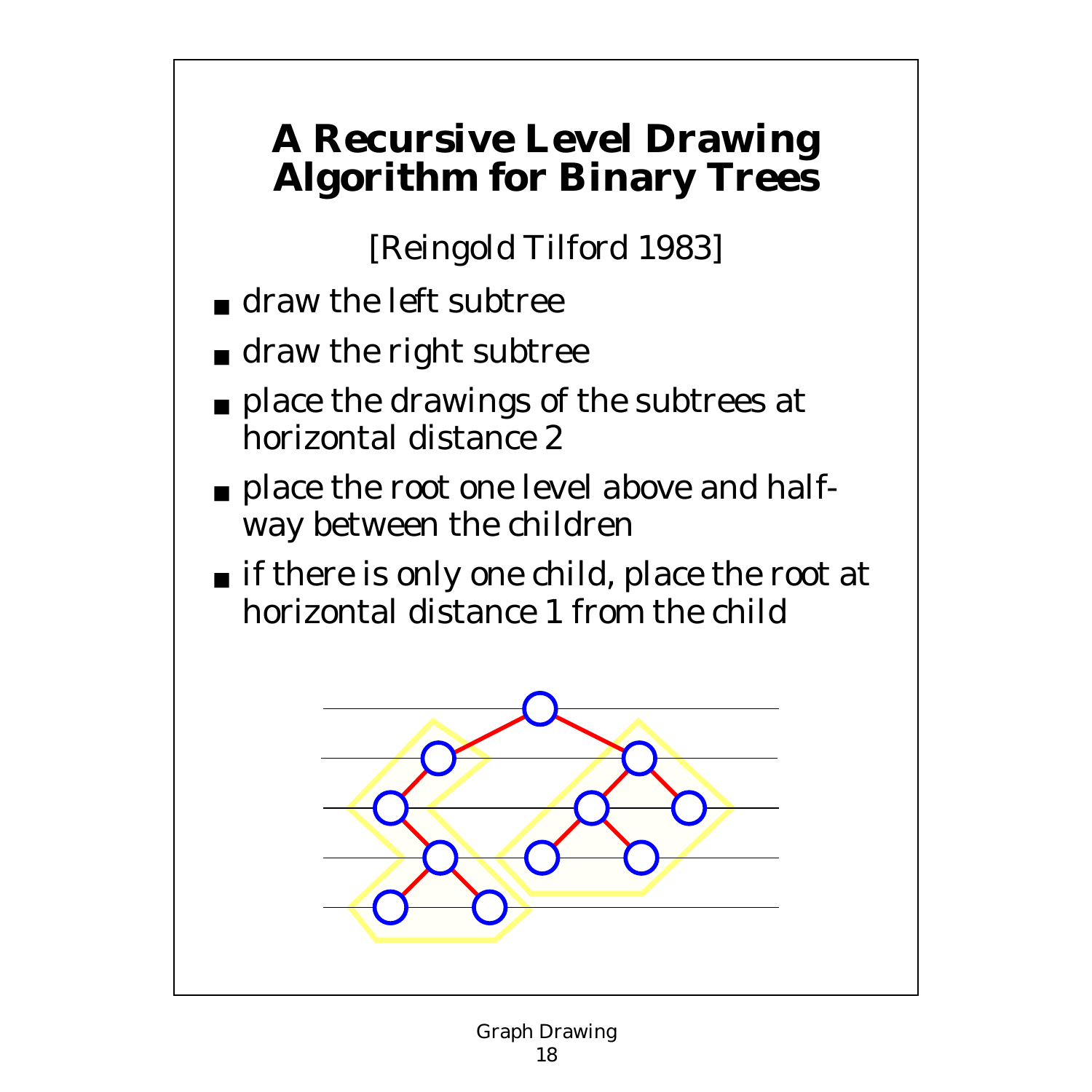#### **Properties of Recursive Level Drawing Algorithm for Binary Trees**



- *centered* level drawing
- "small" width
- display of symmetries and of isomorphic subtrees
- $\blacksquare$  can be implemented to run in O(n) time
- can be extended to draw general rooted trees (e.g., root is placed at the average x-coordinate of its children)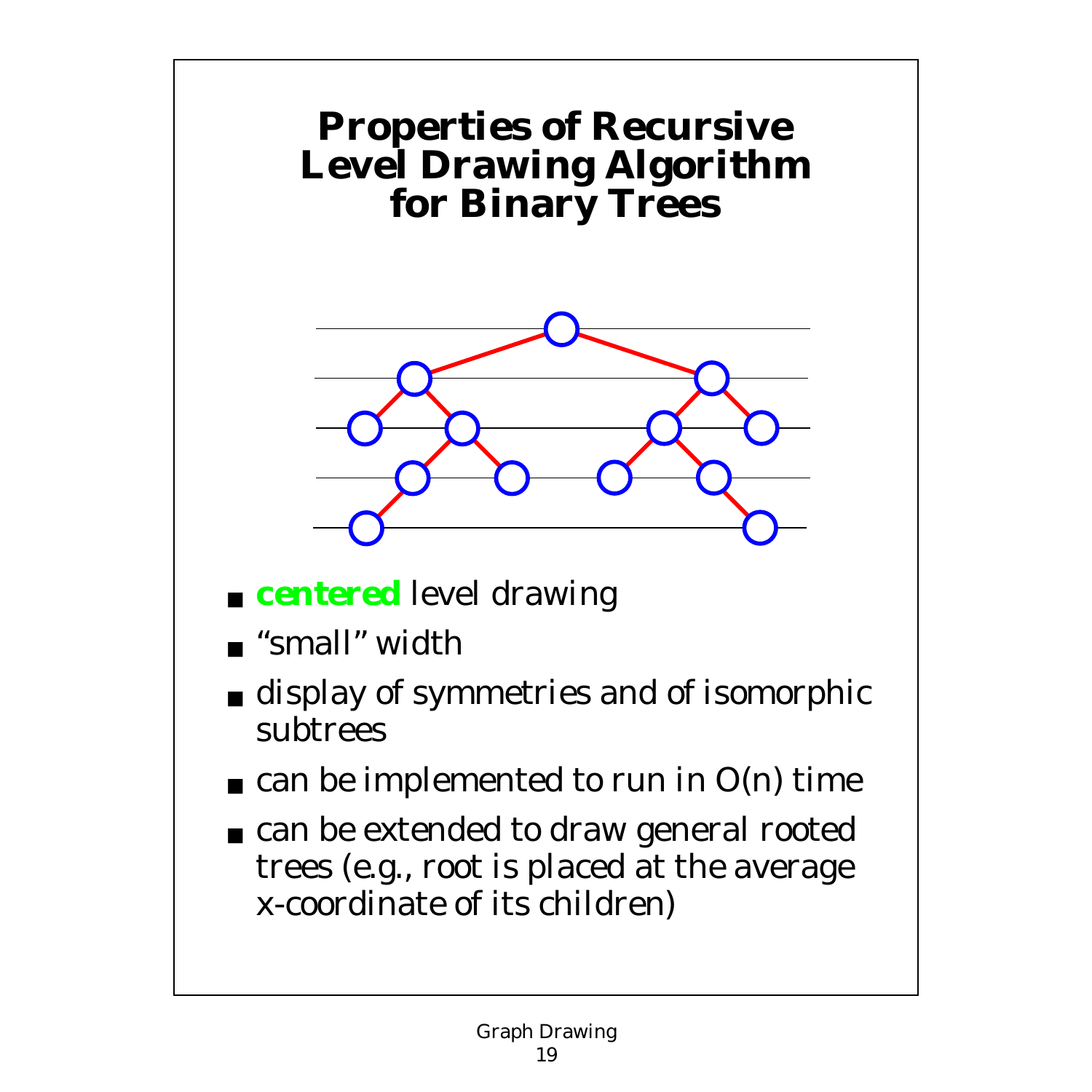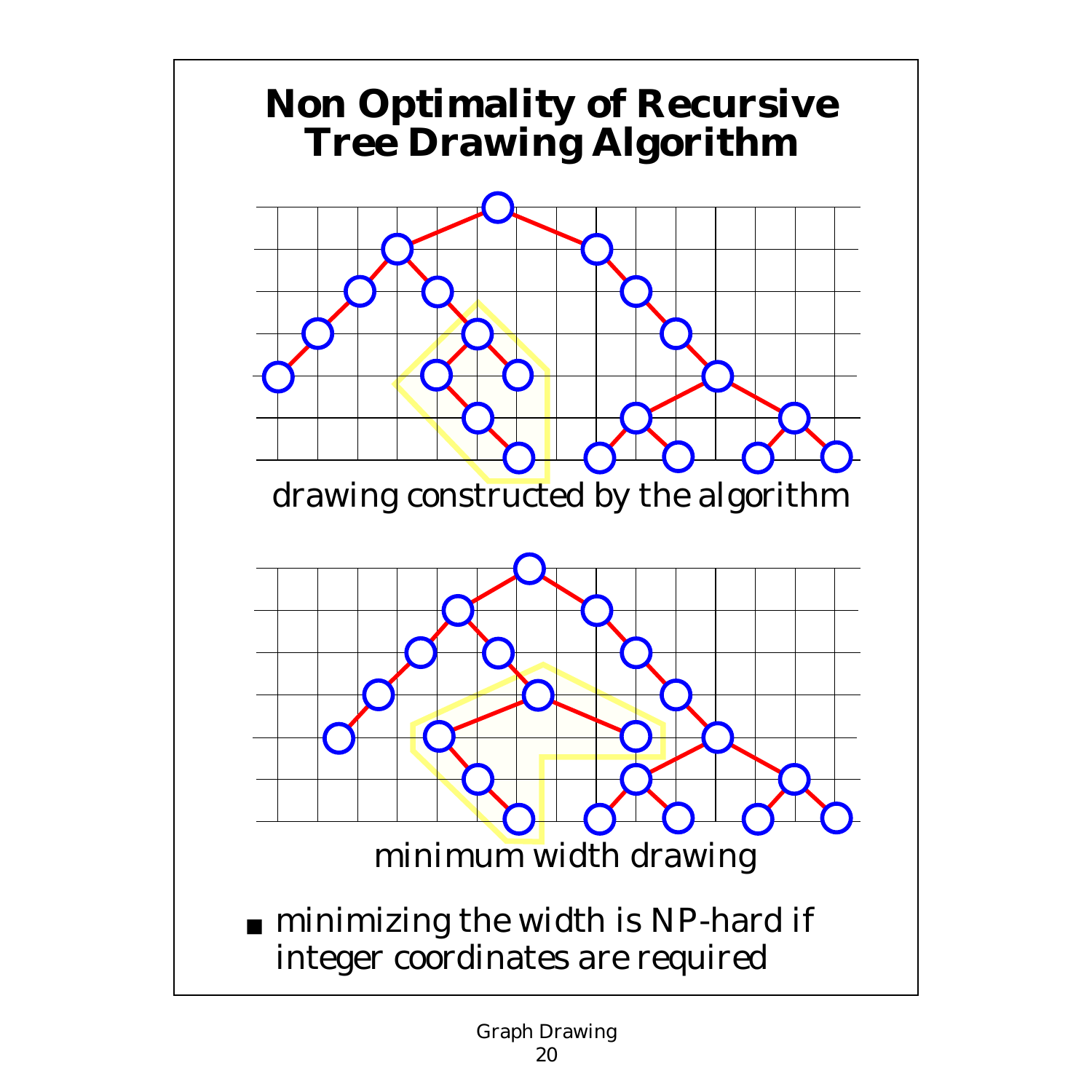### **Area-Efficient Drawings of Trees**

- planar straight-line orthogonal upward grid drawing of a binary tree with *O(n* **log** *n) area*, *O(n) width*, and *O(***log** *n) height* [Crescenzi Di Battista Piperno 92] [Shiloach 76]
- draw the *largest subtree* "to the right" and the *smallest subtree* "below"

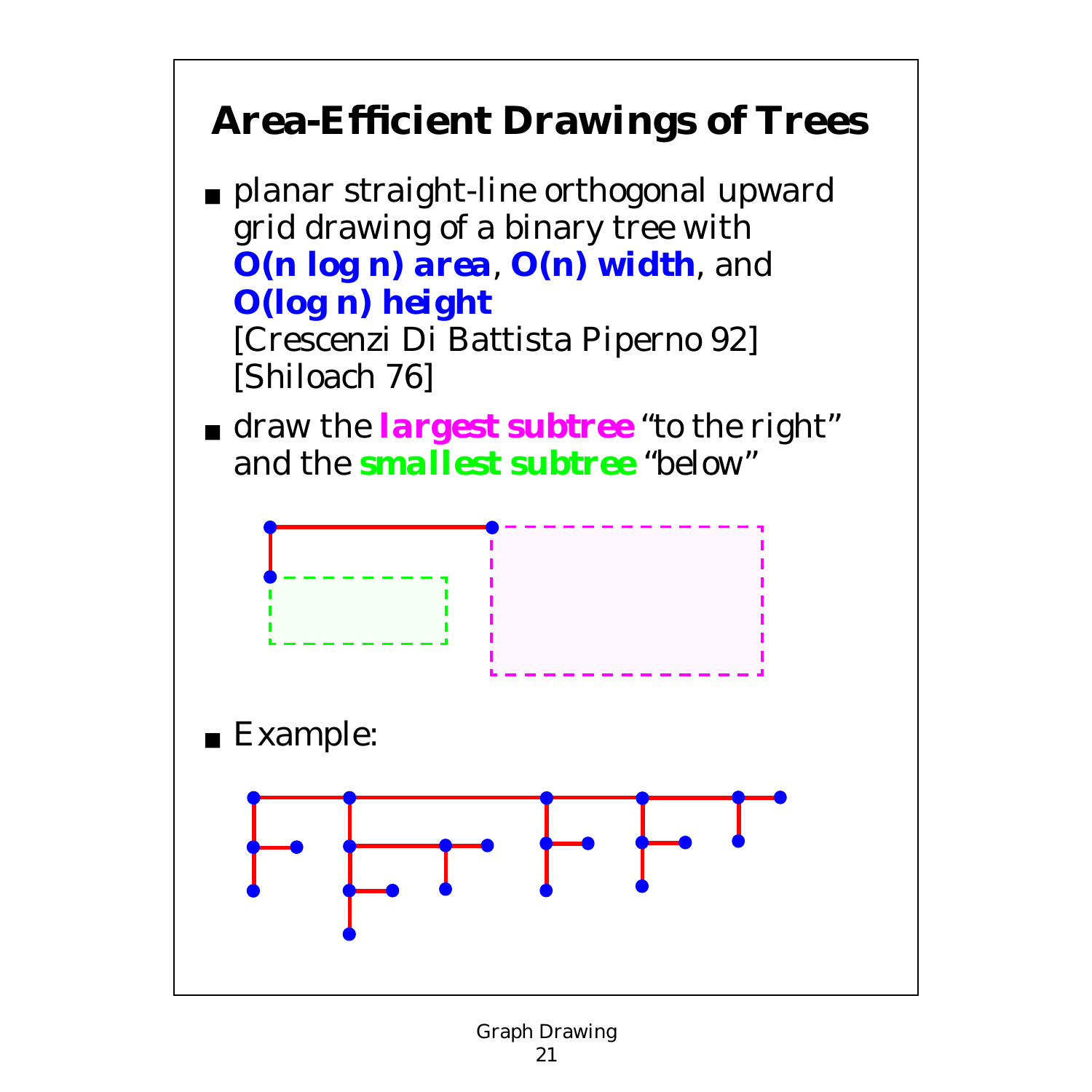### **Area-Efficient Drawings of Trees**

■ planar straight-line upward grid drawings of *AVL trees* with *O(n) area* [Crescenzi Di Battista Piperno 92] [Crescenzi Penna Piperno 95]

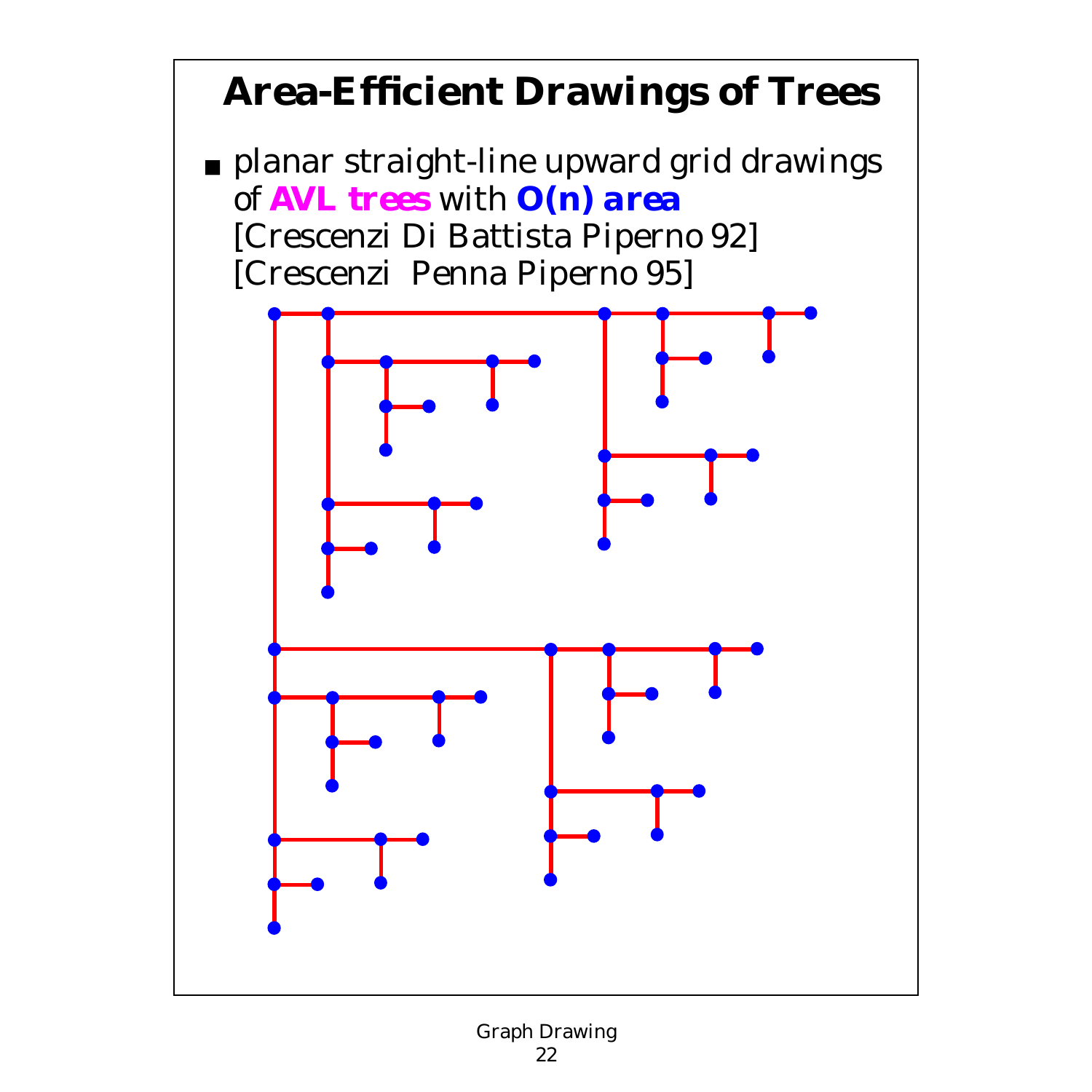### **Area-Efficient Drawings of Trees**

■ planar polyline upward grid drawings with *O(n) area* [Garg Goodrich Tamassia 93]

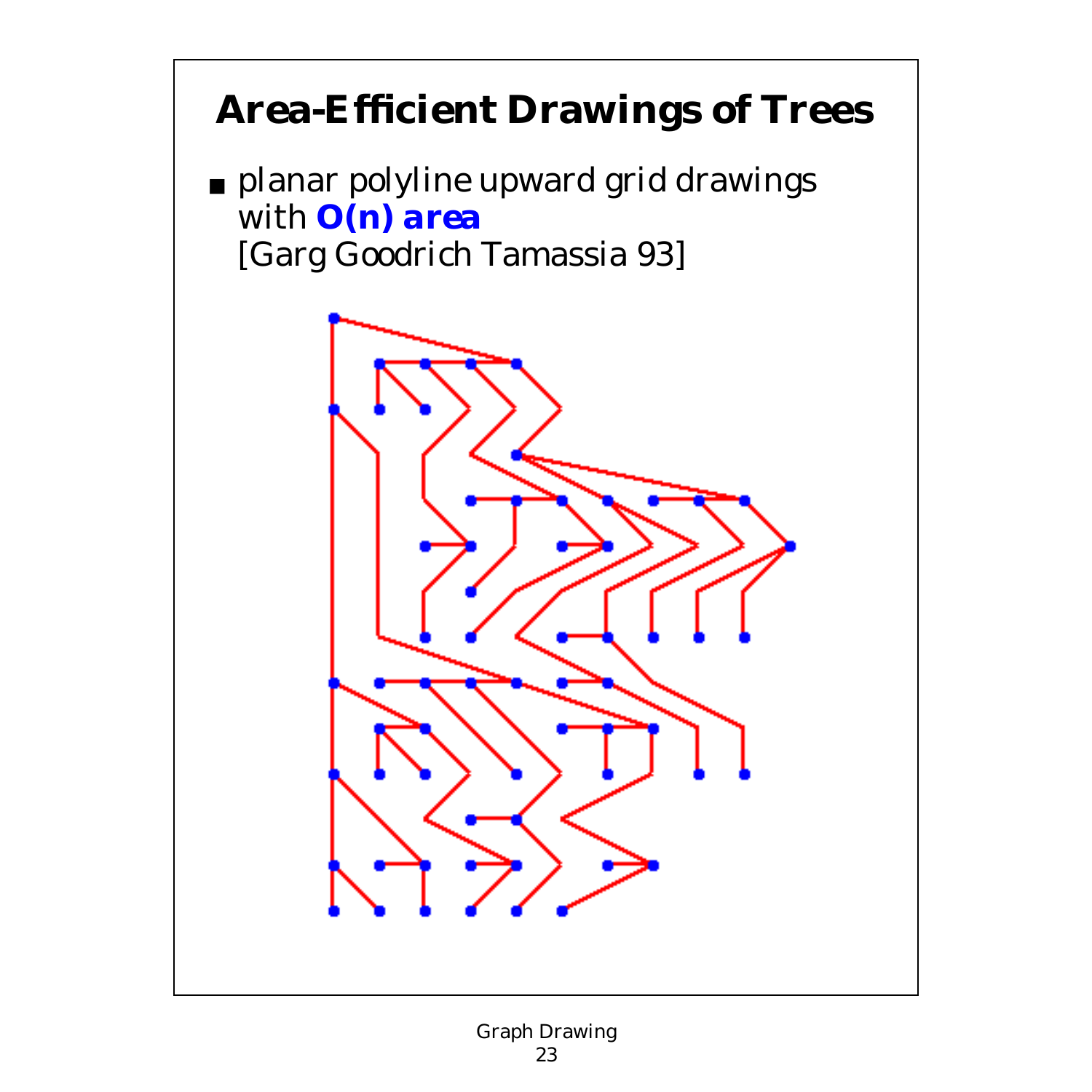#### **Area Requirement of Planar Drawings of Trees**

| upward<br>level | $\Theta(n^2)$<br><b>[RT 83]</b> |
|-----------------|---------------------------------|
|                 |                                 |
| upward          | $\Theta(n)$                     |
| polyline        | [GGT 93]                        |
| upward          | $\Omega(n)$ $O(n \log n)$       |
| straight-line   | [CDP 92]                        |
| upward          | $\Theta(n \log \log n)$         |
| orthogonal      | [GGT 93]                        |
| non-upward      | $\Theta(n)$                     |
| orthogonal      | [L80, V91]                      |
| non-upward      | $\Theta(n \log n)$              |
| leaves-on-hull  | <b>IBK 801</b>                  |
| orthogonal      |                                 |

*Open Problem:* determine the area requirement of planar upward straightline drawings of trees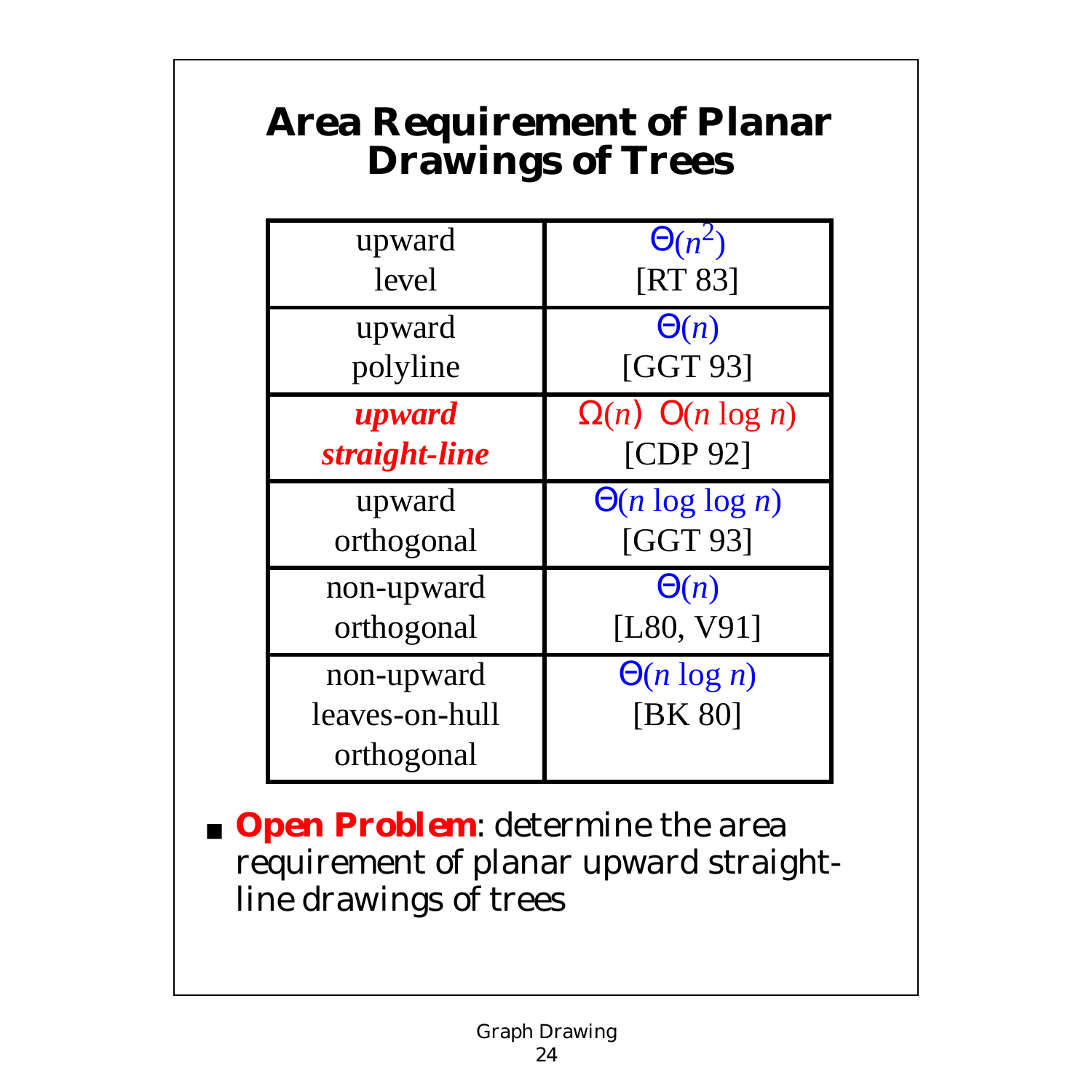#### **Size of Planar Drawings of Binary Trees**

- the *size* of a drawing is the maximum of its *height* and *width*
- known bounds on the size of *planar* drawings of binary trees:

| upward, straight-line                                    | O(n)                          |
|----------------------------------------------------------|-------------------------------|
| level                                                    | [RT 83]                       |
| upward, polyline                                         | $\Theta(n^{1/2})$<br>[GGT93]  |
| upward, straight-line<br>orthogonal,<br><b>AVL</b> trees | $\Theta(n^{1/2})$<br>[CGKT96] |
| upward, straight-line                                    | $\Theta((n \log n)^{1/2})$    |
| orthogonal                                               | [CGKT96]                      |

■ *Open Problem*: can  $\Theta(n^{1/2})$  size be achieved for (nonupward) planar straightline drawings of binary trees?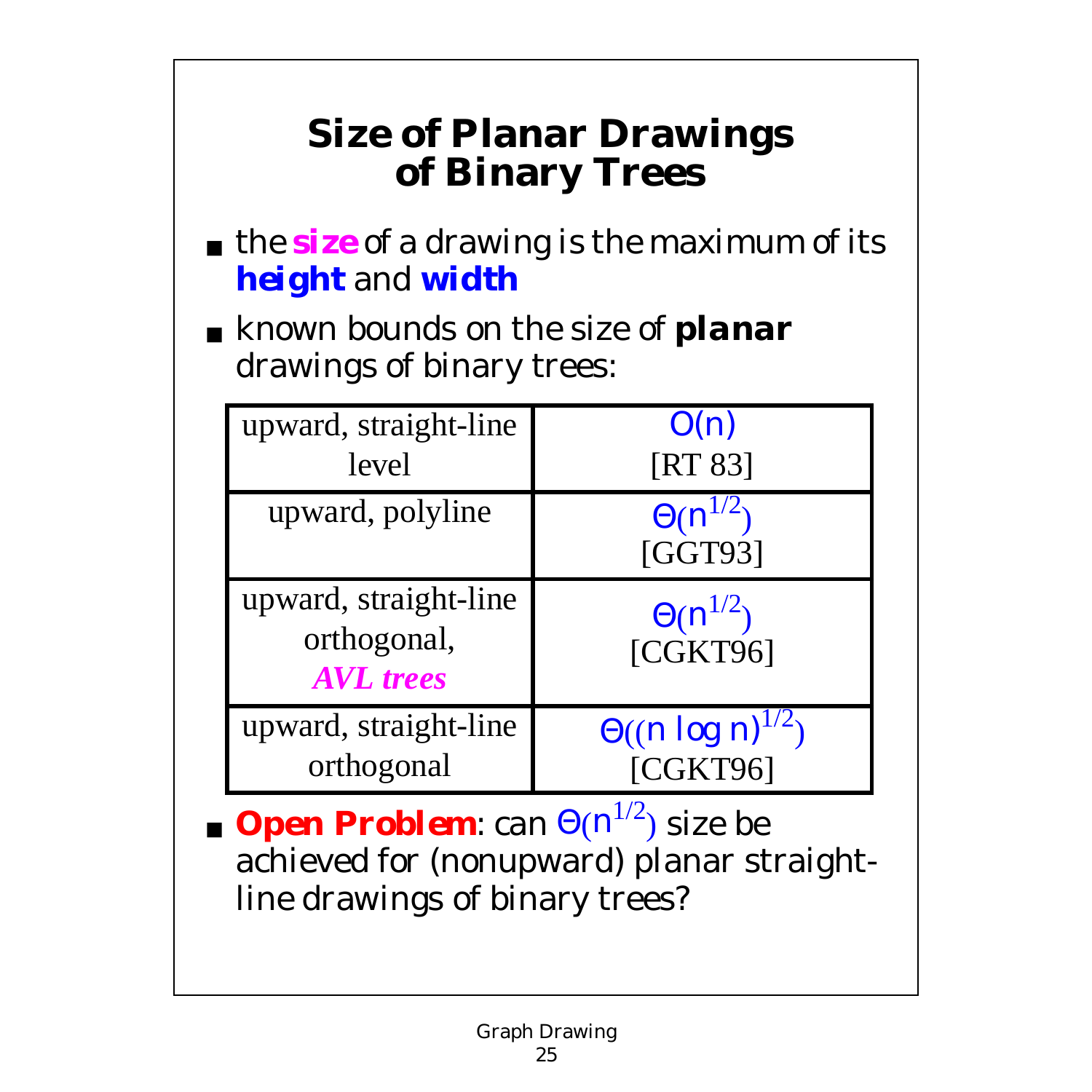#### **Planar Upward Straight-Line Drawings of Binary Trees with Optimal Size**

#### ■ *recursive winding* technique [CGKT96]:

- let N be number of nodes in the tree, and N(*v*) be the number of nodes in the subtree rooted at *v*
- for each node *u*, swap children to have  $N(\text{left}(u)) \leq N(\text{right}(u))$
- find the first node *v* on the rightmost path such that:

 $N(\text{right(v)}) \le N - (N \log N)^{1/2} < N(v)$ 

- draw the left subtrees on the path from the root to *v* with linear width (height) and logarithmic height (width)
- draw recursively the subtrees T' and *T"* of *v*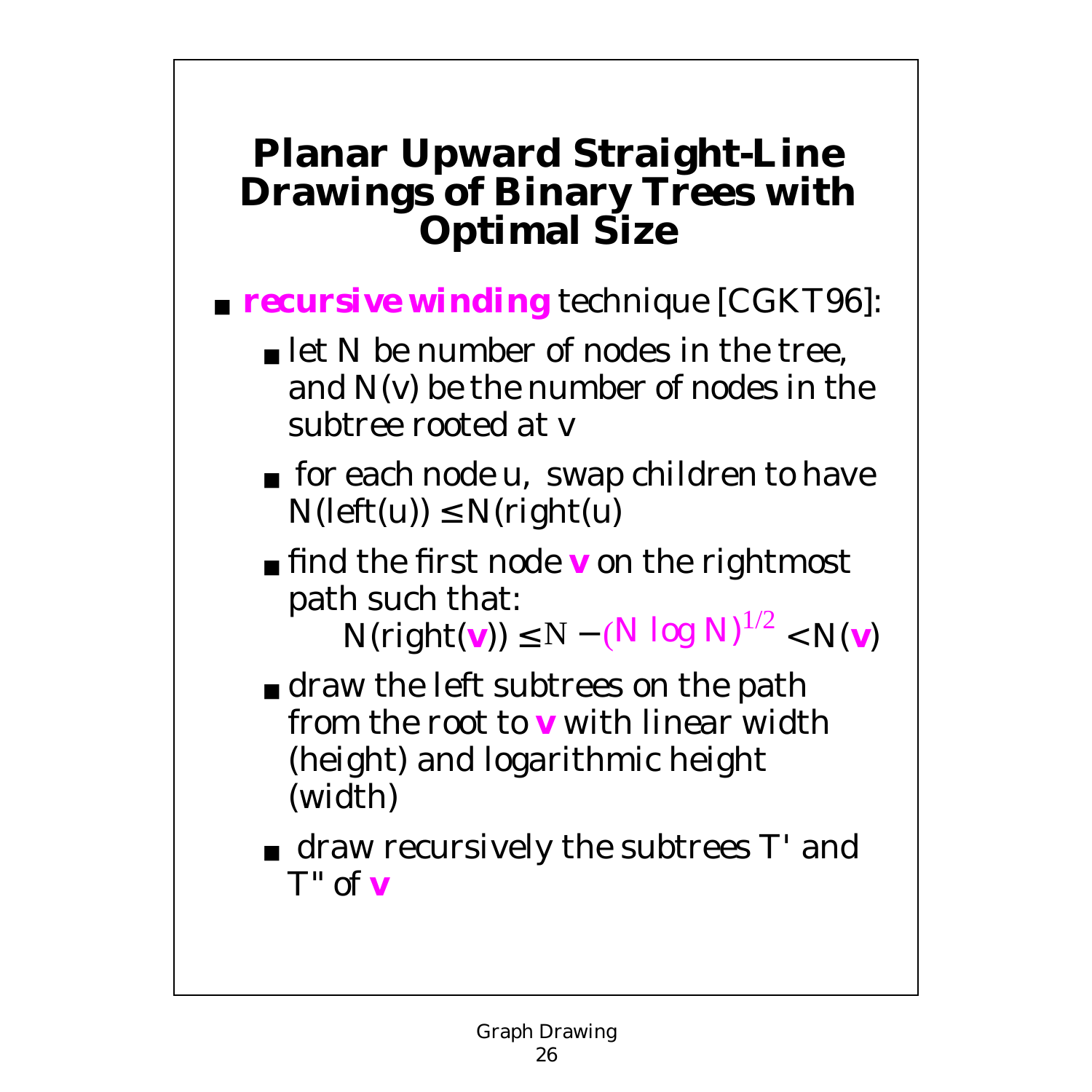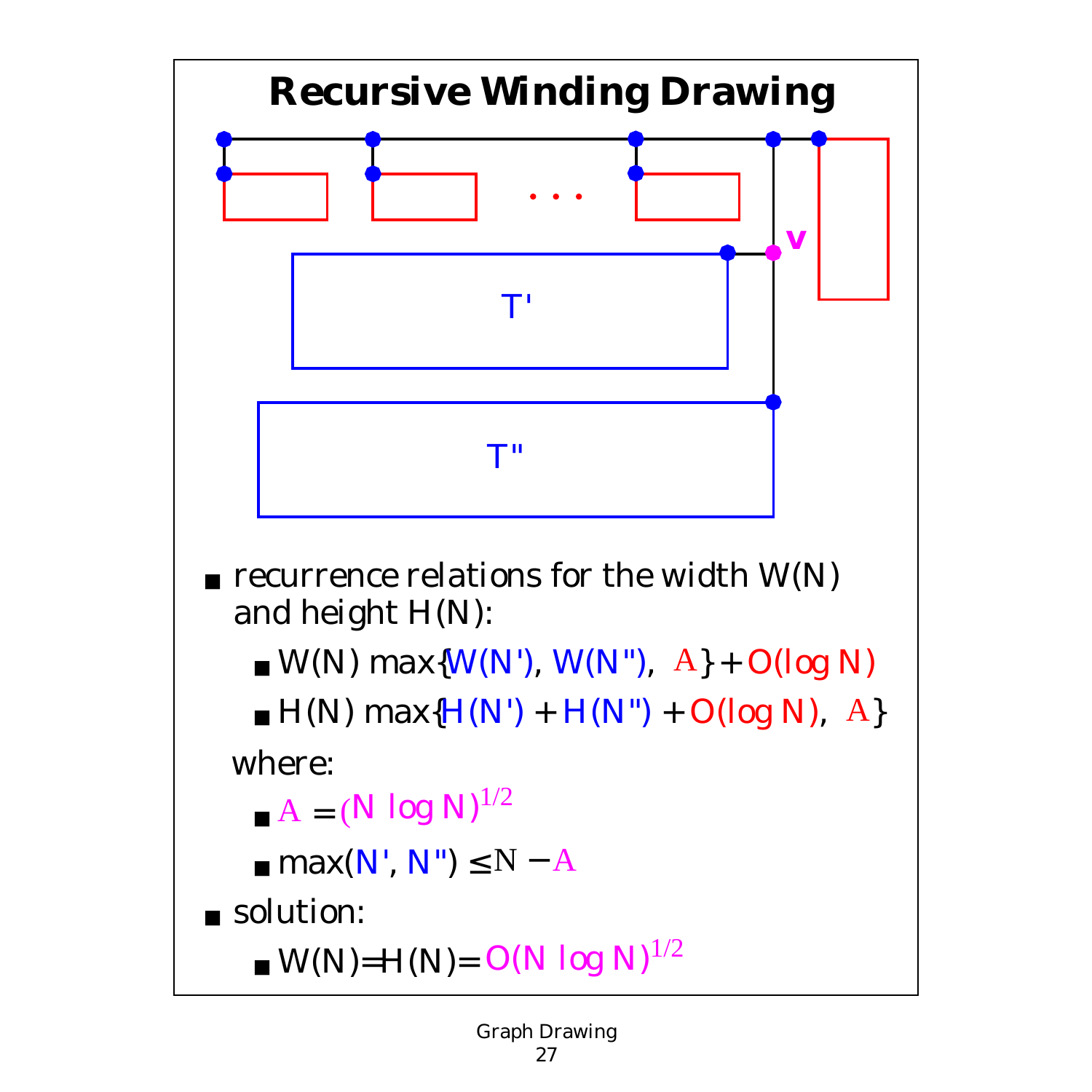### **Tip-Over Drawings of Rooted Trees**

- *Tip-over drawings* are upward planar orthogonal drawings such that the children of a node:
	- are arranged either horizontally or vertically
	- share portions of the edges to the parent.



- Widely used in organization charts.
- Allow to better fit the drawing in a prescribed region.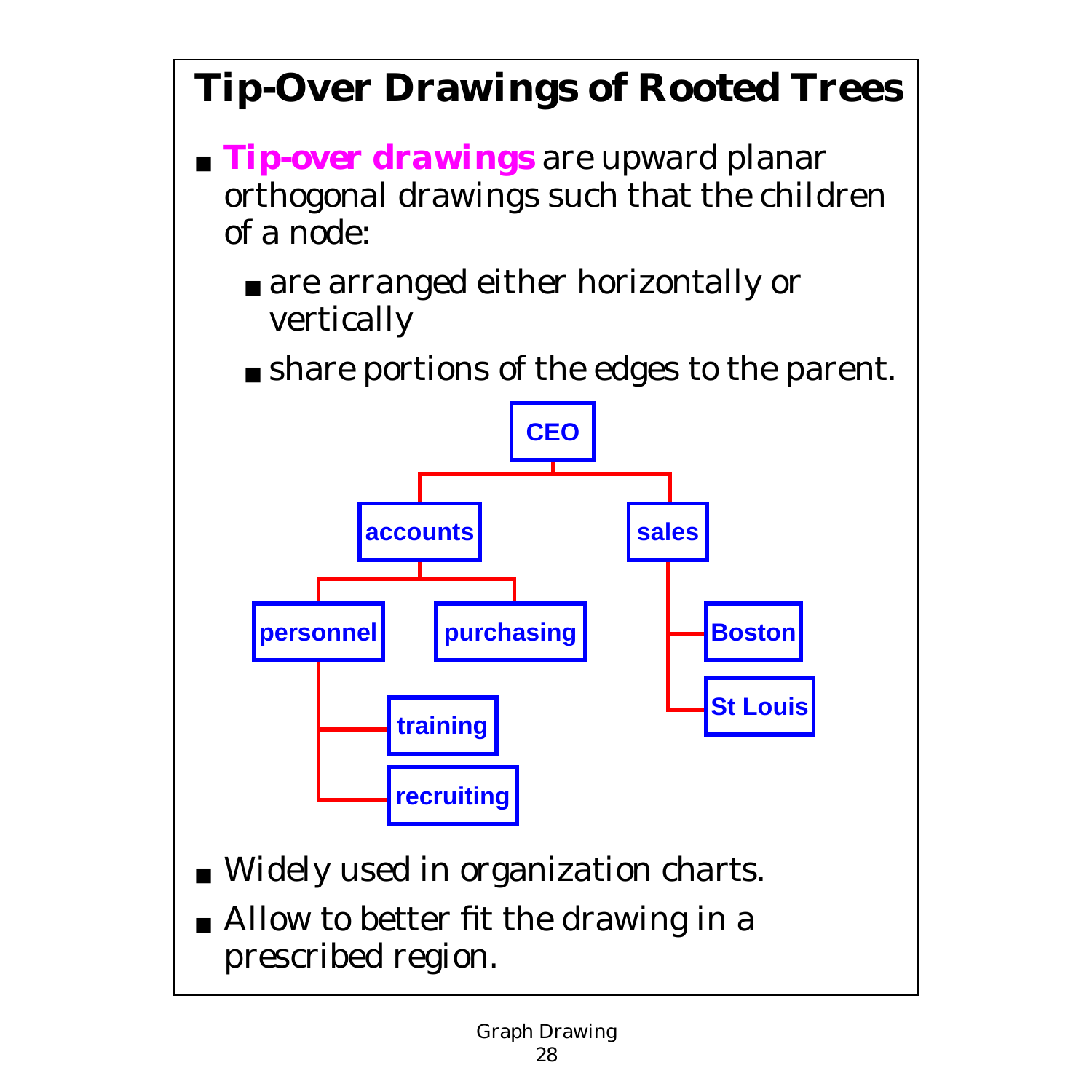#### **Inclusion Drawings of Rooted Trees**

■ *Inclusion drawings* display the parentchild relationship by the inclusion between isothetic rectangles.



- Closely related to tip-over drawings.
- Used for displaying compound graphs (e.g., the union of a graph and a tree)
- Allow to better fit the drawing in a prescribed region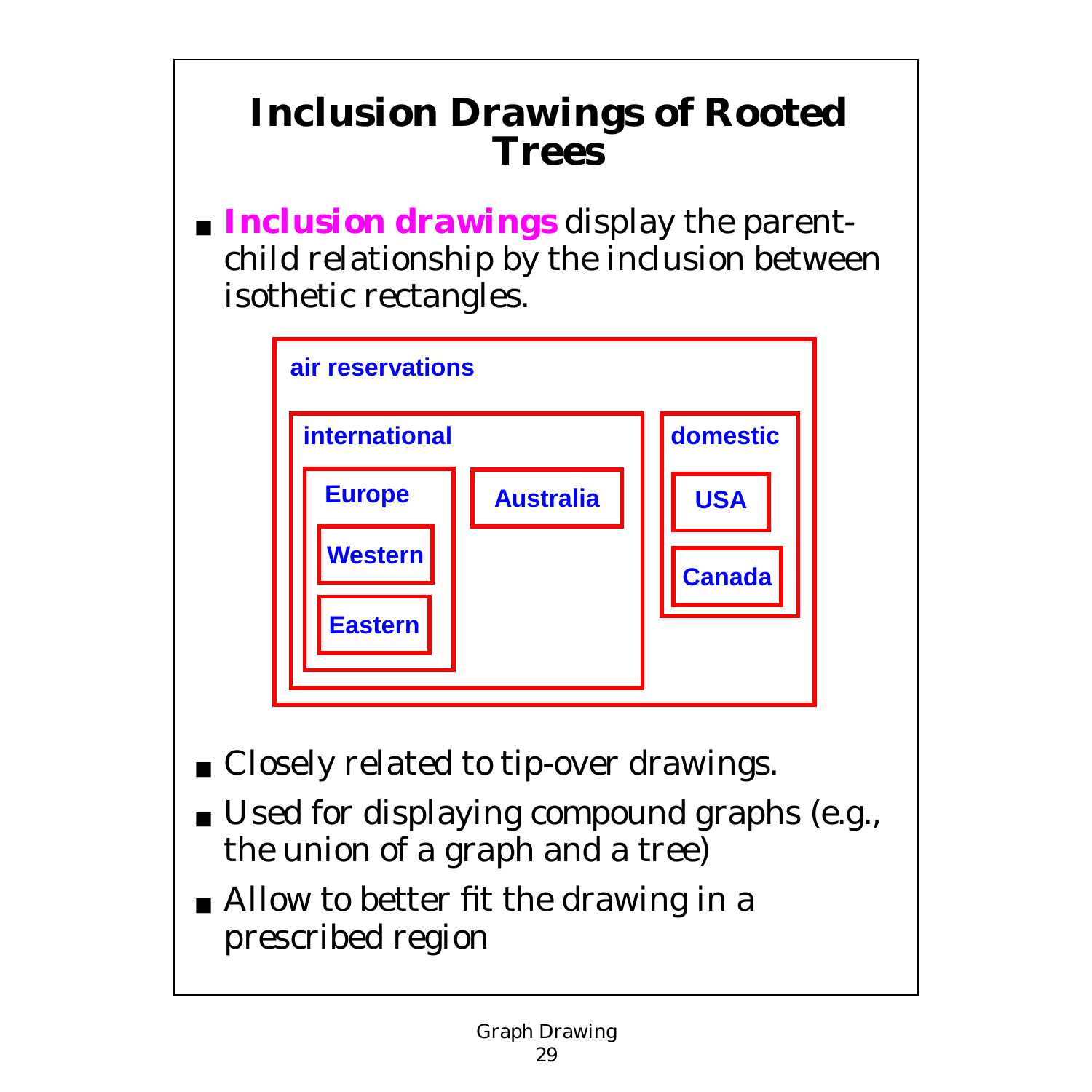#### **Area of Tip-Over and Inclusion Drawings**

- Eades, Lin and Lin (1992) study of the area requirement of tip-over and inclusion drawings of rooted trees.
- The dimensions of the node labels are given as part of the input.
- *Minimizing the area* of the drawing is:
	- *NP-hard for general trees*
	- computable in *polynomial time* for *balanced trees* with a *dynamic programming* algorithm
- Similar results for the following problems:
	- minimizing the *perimeter* of the drawing.
	- minimizing the *width* for a given height
	- minimizing the *height* for a given width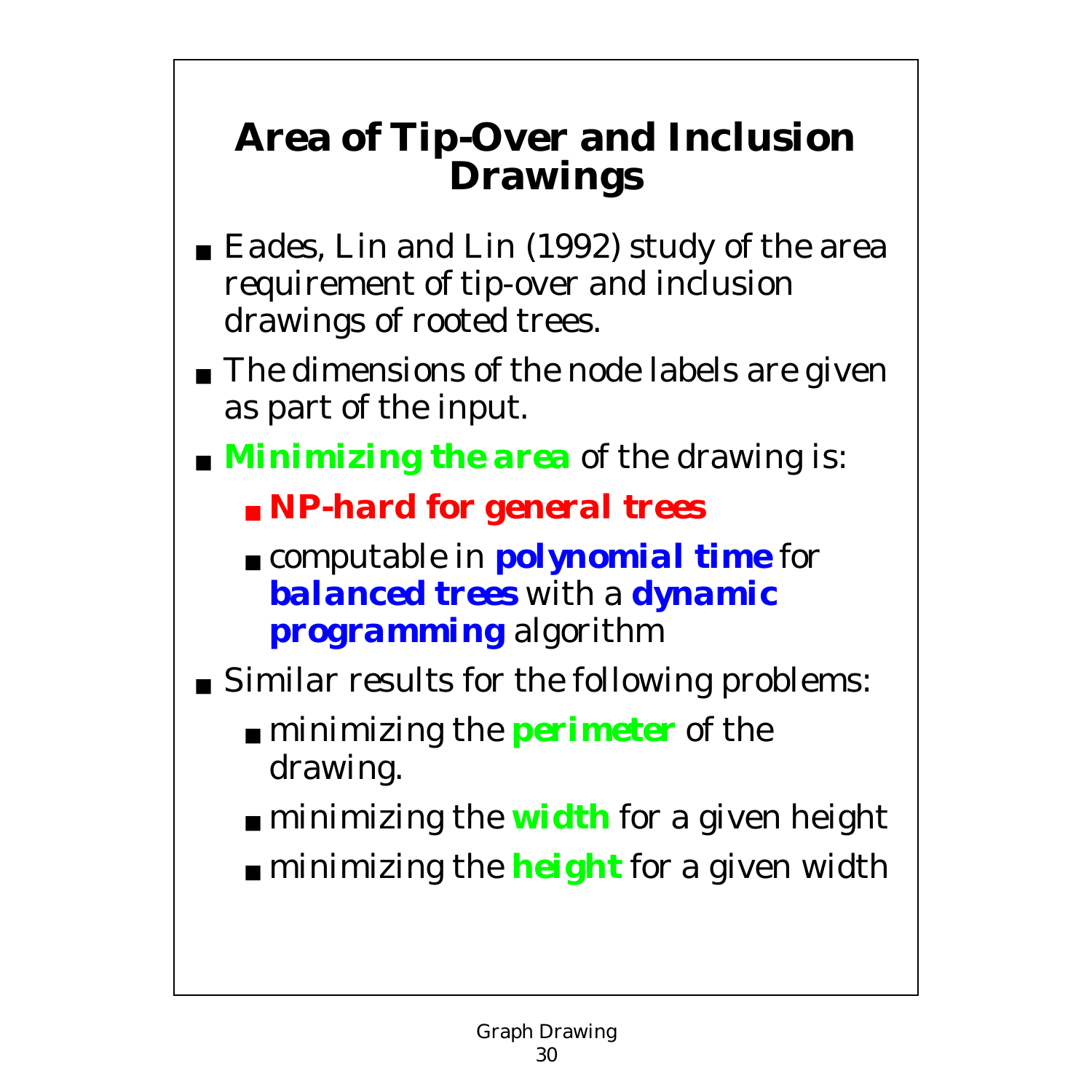#### **How to Draw Free Trees**

- *Free trees* are connected graphs without cycles and do not represent hierarchical relationships (e.g., spanning trees)
- Level drawings of rooted trees yield **radial** *drawings* of free trees:
	- root the free tree T at its *center* (node with minmax distance from the leaves), which gives a rooted tree T'
	- construct a level drawing ∆' of T'
	- use a geometric transformation (*cartesian* → *polar*) to obtain from ∆' a radial drawing ∆ of T

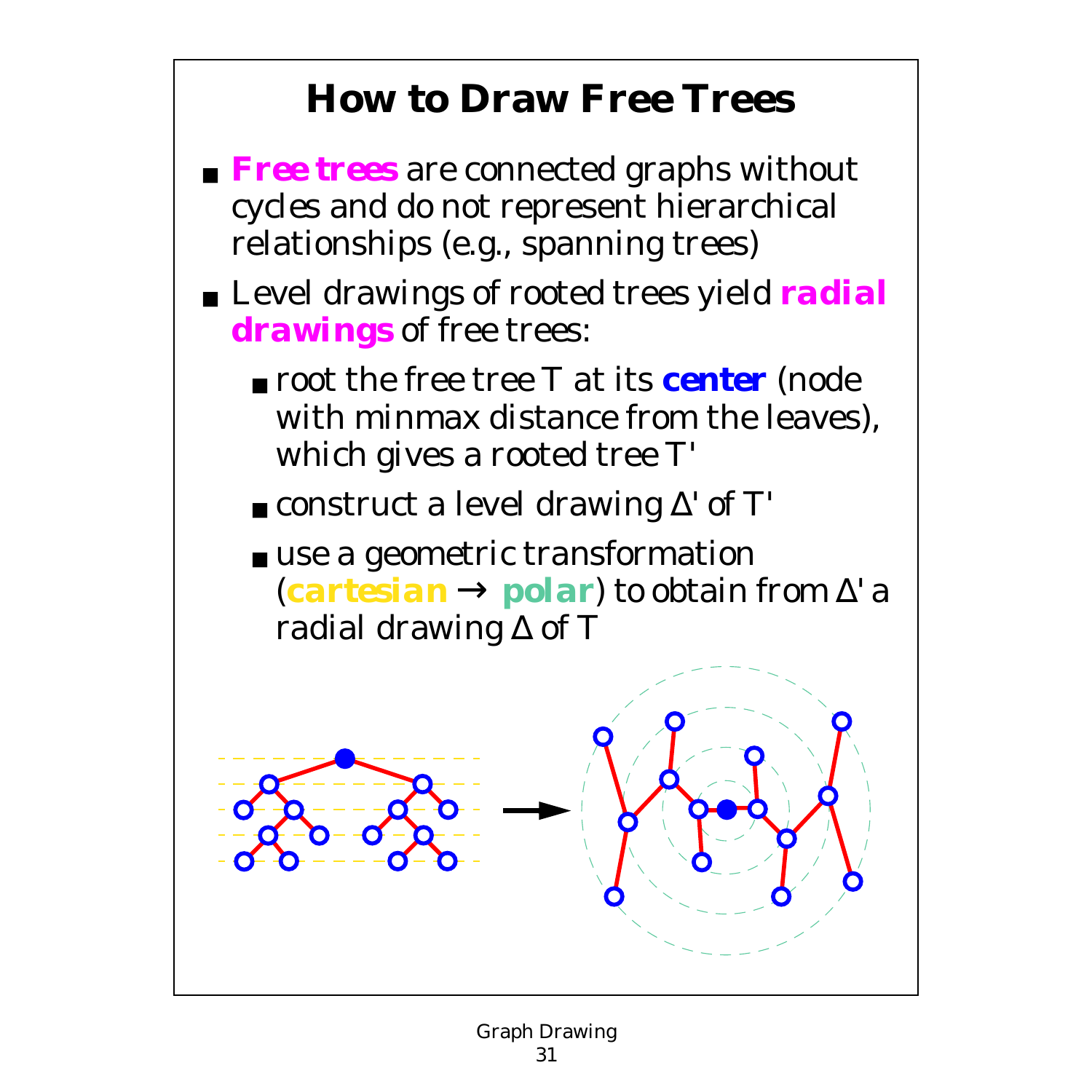### **Planar Undirected Graphs**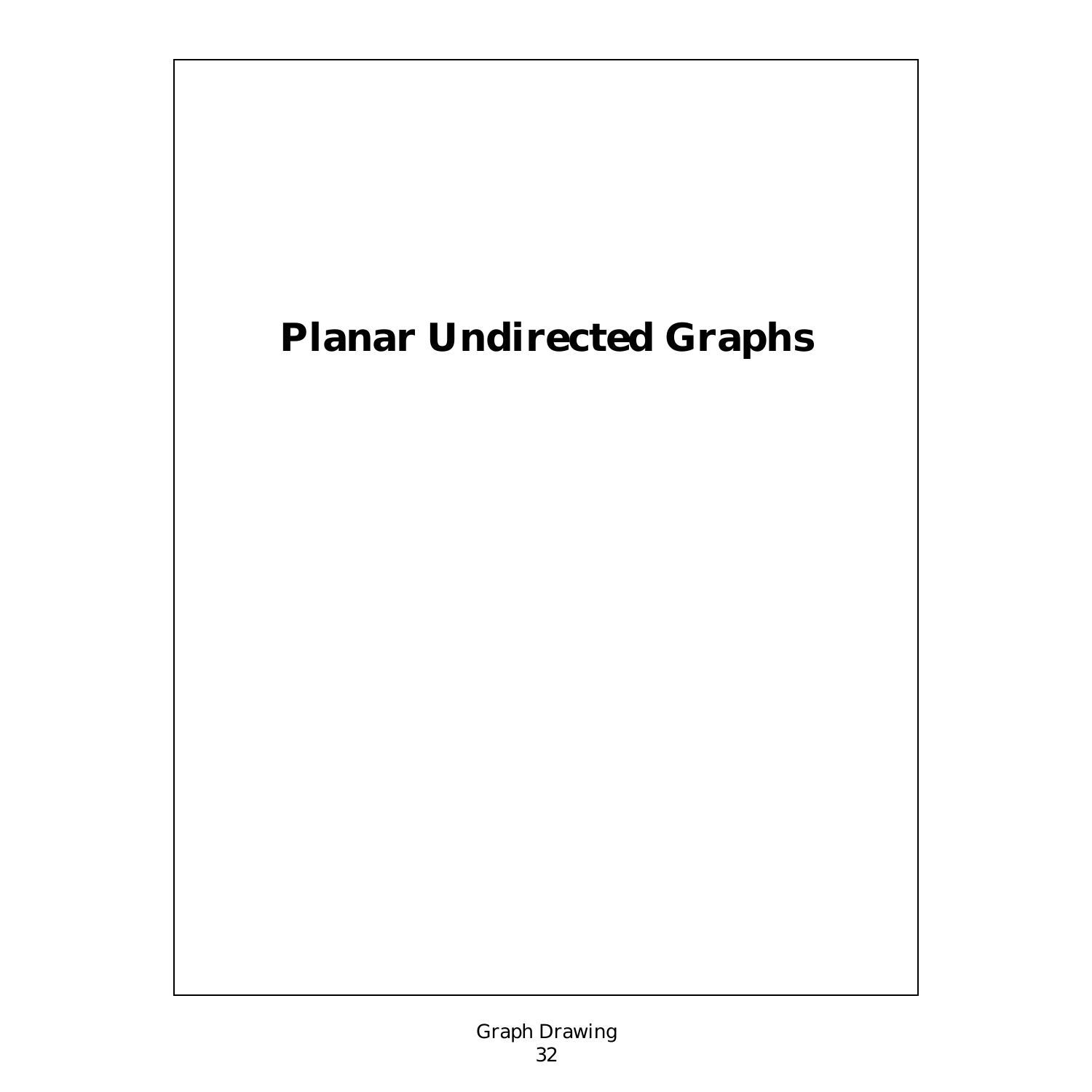### **Planar Drawings and Embeddings**

■ a *planar embedding* is a class of topologically equivalent planar drawings



- the *star* of edges around each vertex
- the *circuit* bounding each face



- the number of distinct embeddings is exponential in the worst case
- triconnected planar graphs have a unique embedding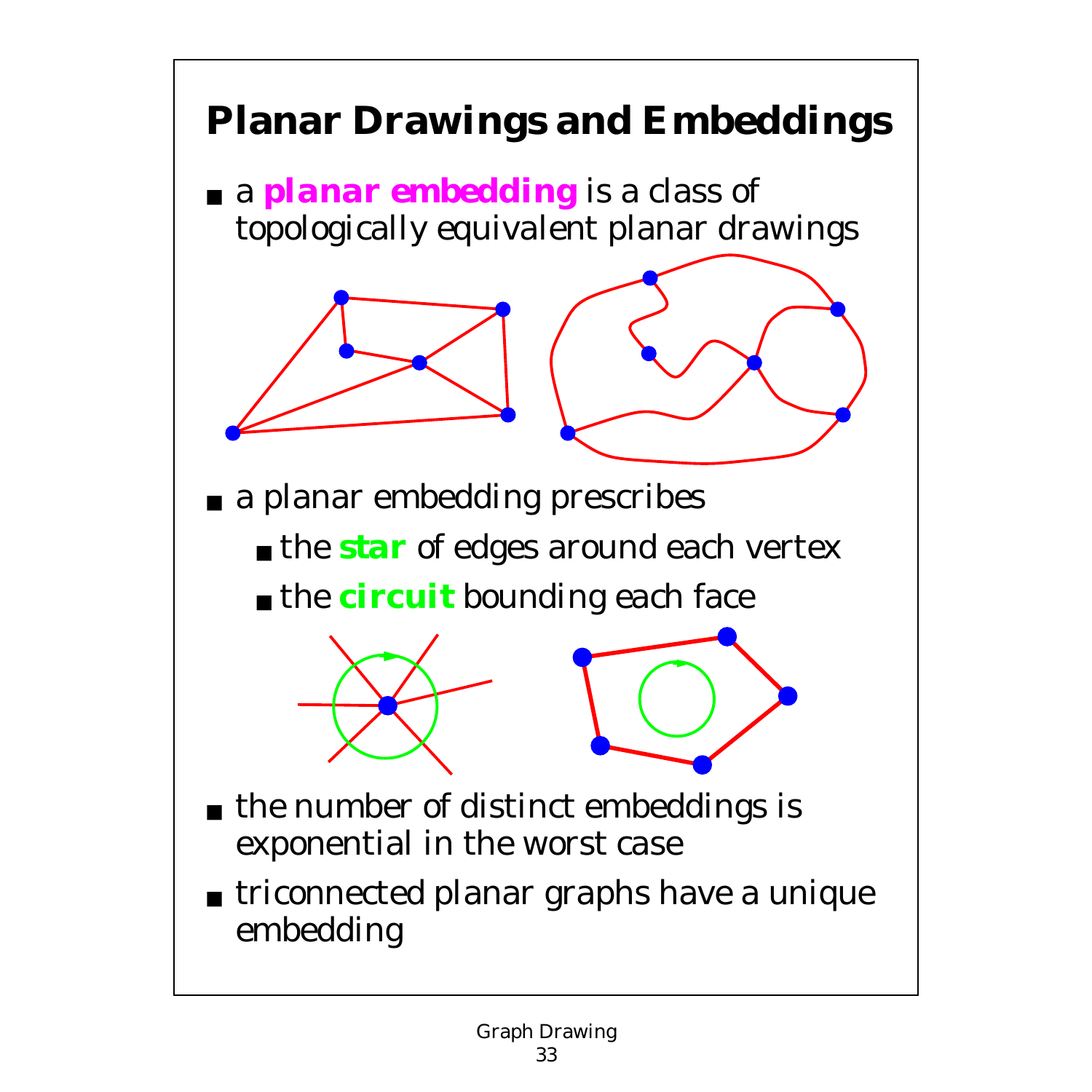#### **The Complexity of Planarity Testing**

- Planarity testing and constructing a planar embedding can be done in *linear time*:
	- *depth-first-search* [Hopcroft Tarjan 74] [de Fraysseix Rosenstiehl 82]
	- *st-numbering and PQ-trees* [Lempel Even Cederbaum 67] [Even Tarjan 76] [Booth Lueker 76] [Chiba Nishizeki Ozawa 85]
- The above methods are *complicated* to understand and implement
- *Open Problem:*
	- devise a *simple* and *efficient* planarity testing algorithm.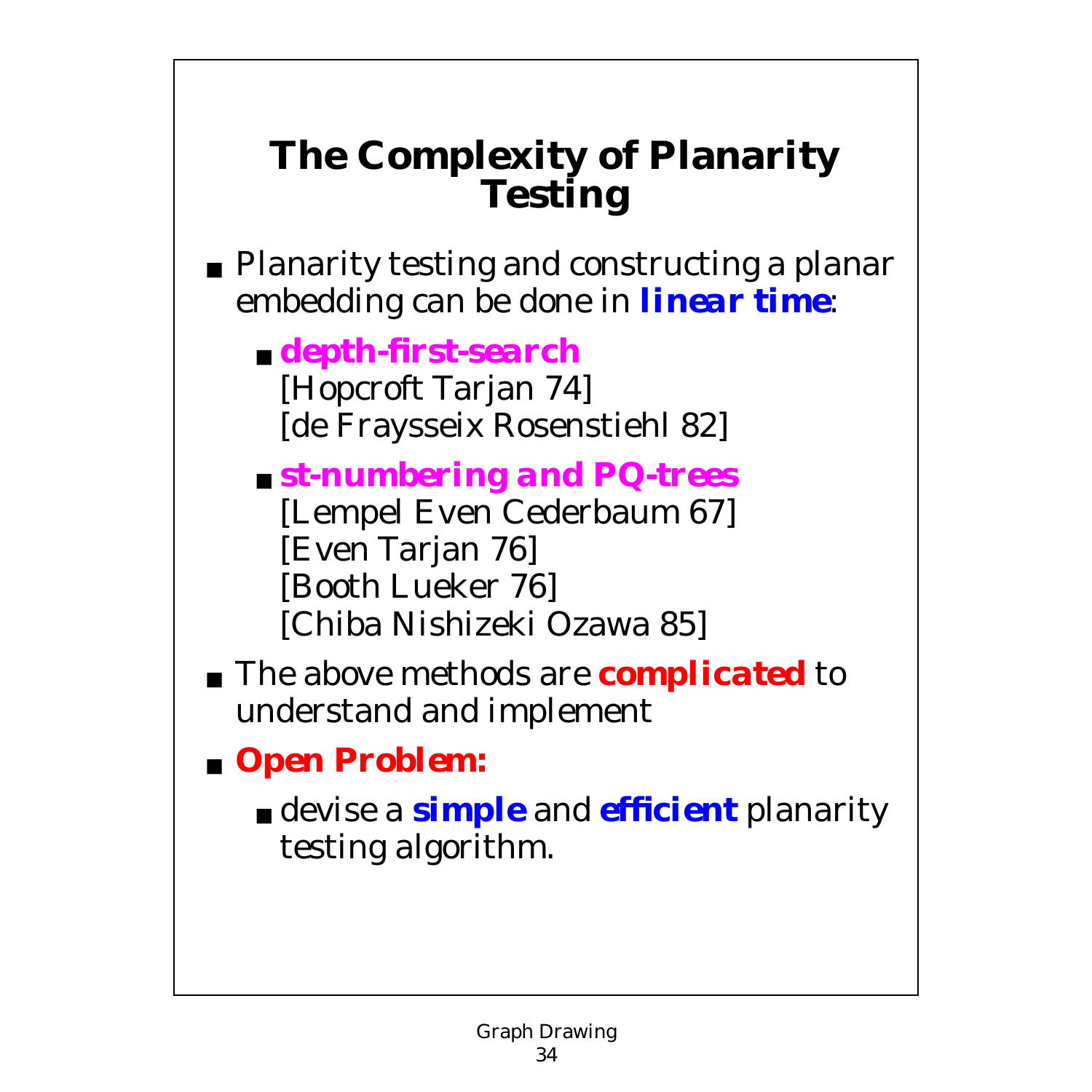### **Planar Straight-Line Drawings**

- [Hopcroft Tarjan 74]: planarity testing and constructing a planar embedding can be done in O(n) time
- [Fary 48, Stein 51, Steinitz 34, Wagner 36]: every planar graph admits a planar straight-line drawing



- Planar straight-line drawings may need  $Ω(n^2)$  area
- [de Fraysseix Pach Pollack 88, Schnyder 89, Kant 92]:  $O(n^2)$ -area planar straight-line grid drawings can be constructed in O(n) time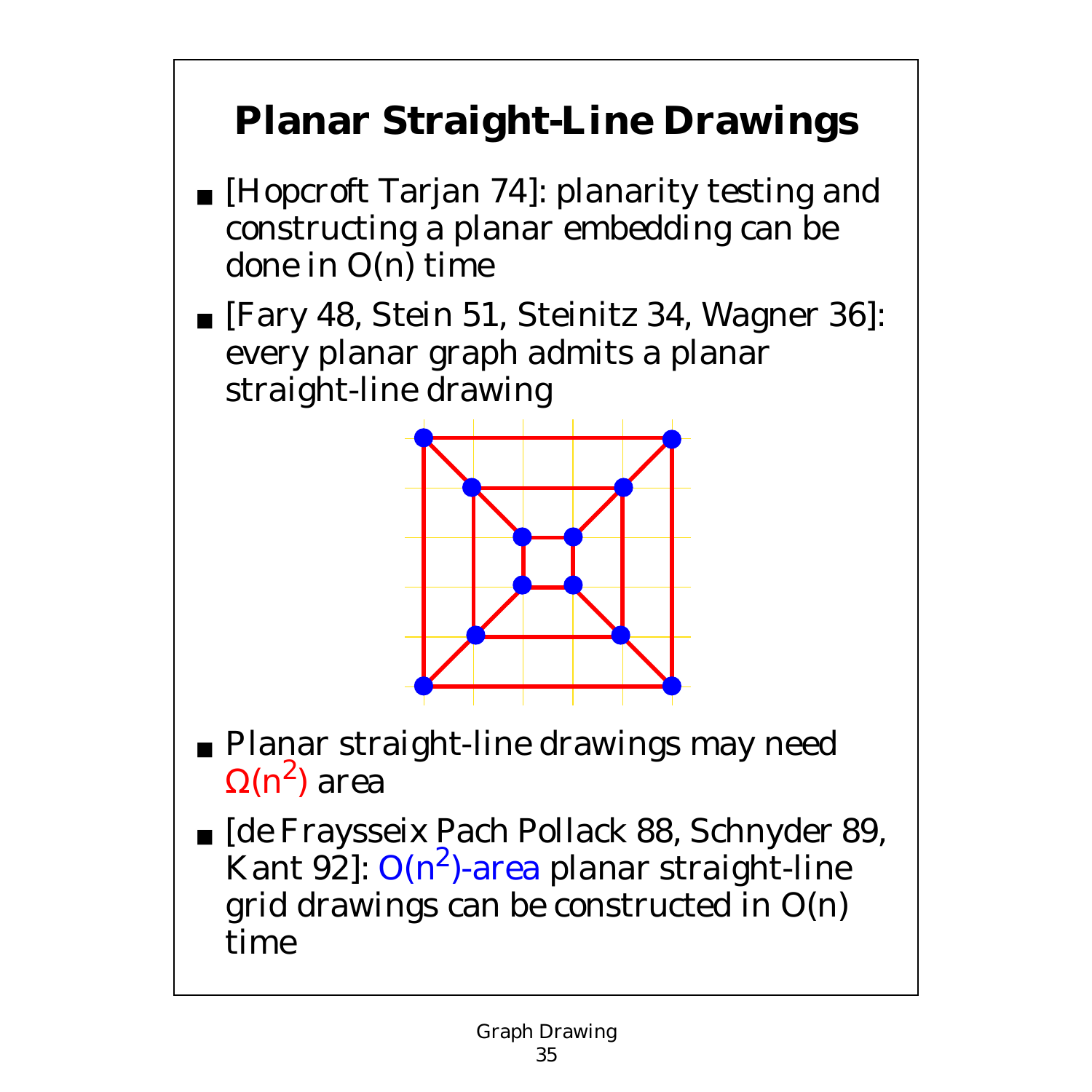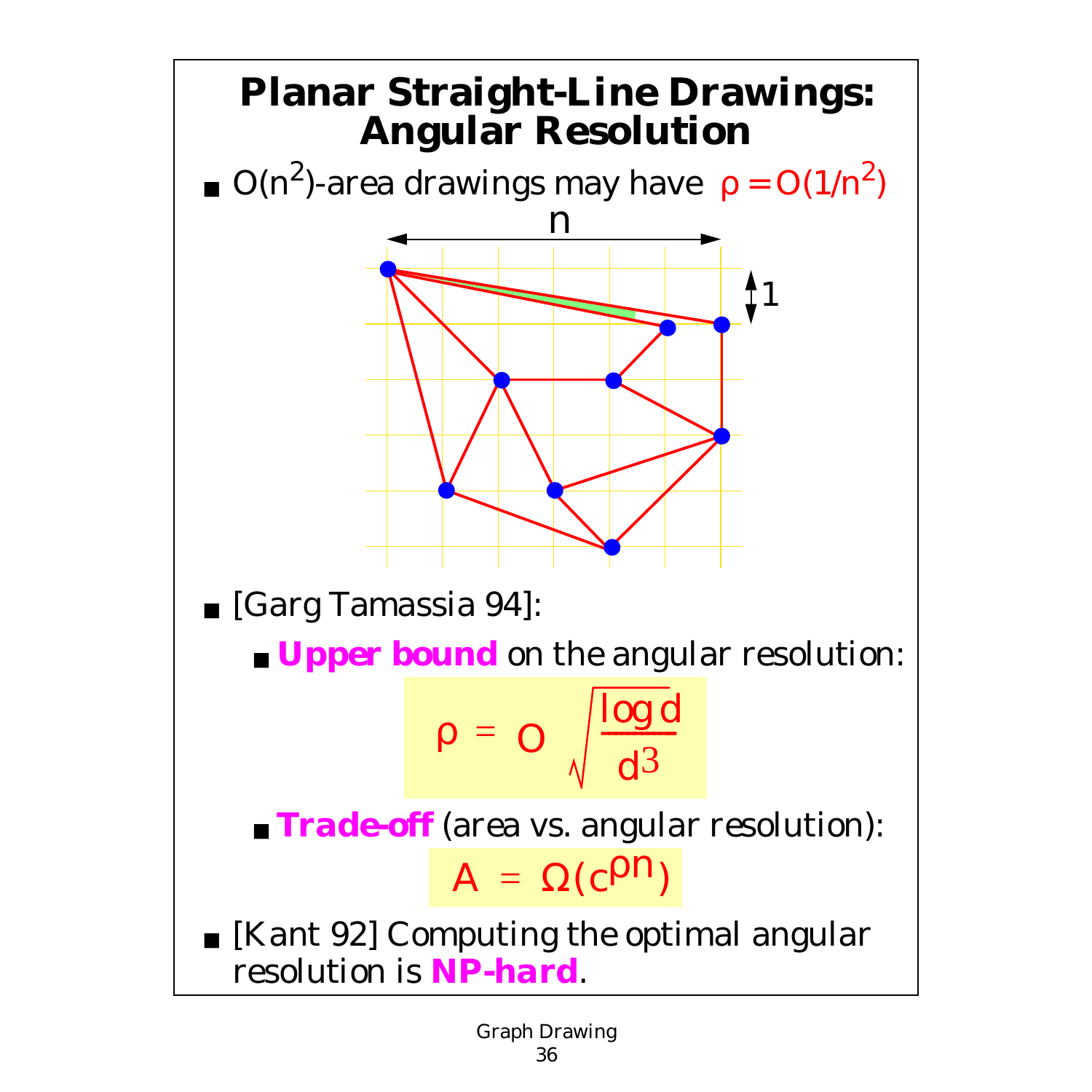### **Planar Straight-Line Drawings: Angular Resolution**

■ [Malitz Papakostas 92]: the angular resolution depends on the degree only:

 $\rho = \Omega\left(\frac{1}{7d}\right)$ 

- Good angular resolution can be achieved for special classes of planar graphs:
	- *outerplanar graphs*,  $ρ = O(1/d)$ [Malitz Papakostas 92]
	- *series-parallel graphs*,  $\rho = O(1/d^2)$ [Garg Tamassia 94]
	- *nested-star graphs*,  $\rho = O(1/d^2)$ [Garg Tamassia 94]
- *Open Problems*:
	- $\bullet$  can we achieve  $\rho = O(1/d^k)$  (k a small constant) for all planar graphs?
	- can we efficiently compute an *approximation* of the optimal angular resolution?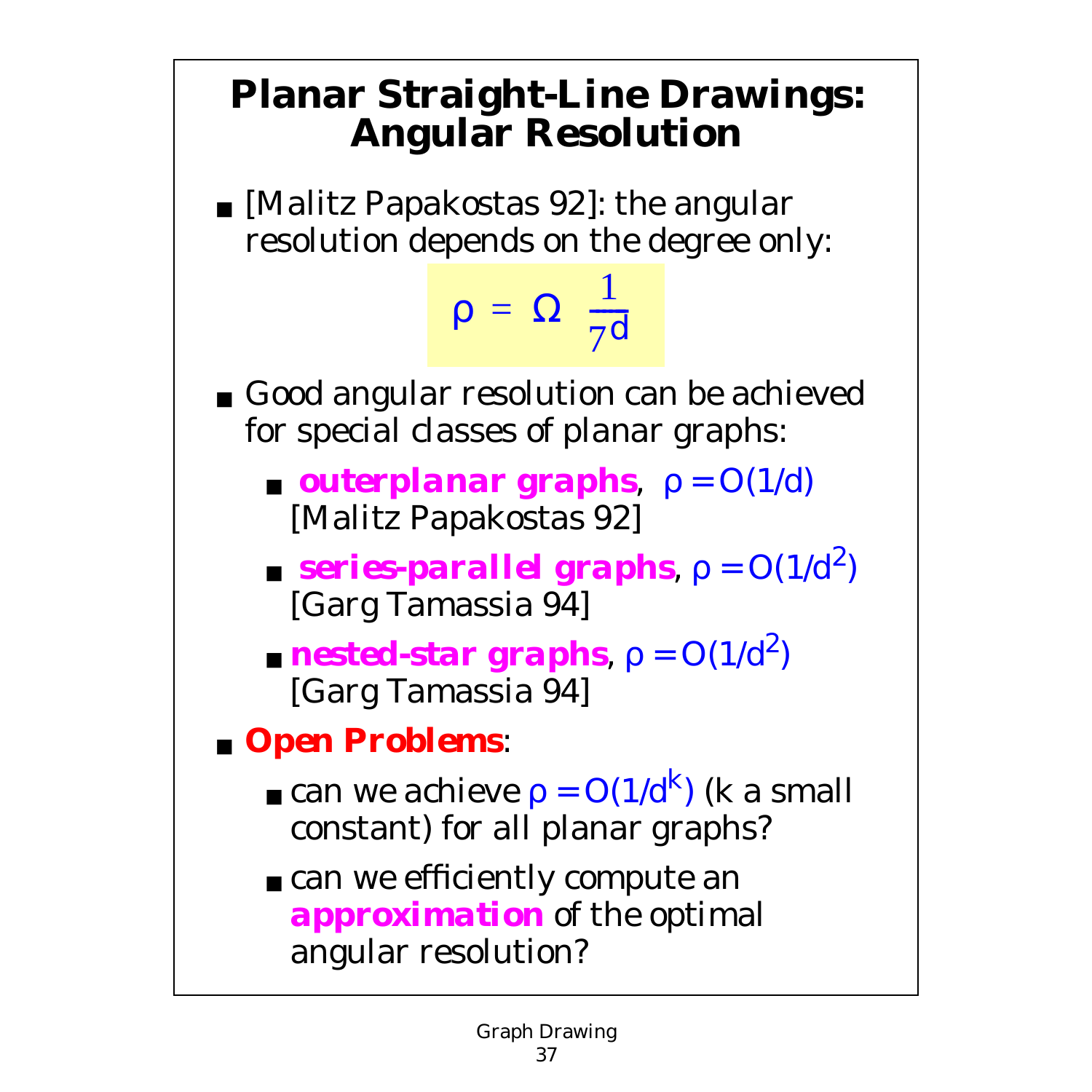#### **Planar Orthogonal Drawings: Minimization of Bends**

■ given planar graph of degree  $\leq 4$ , we want to find a planar orthogonal drawing of G with the minimum number of bends

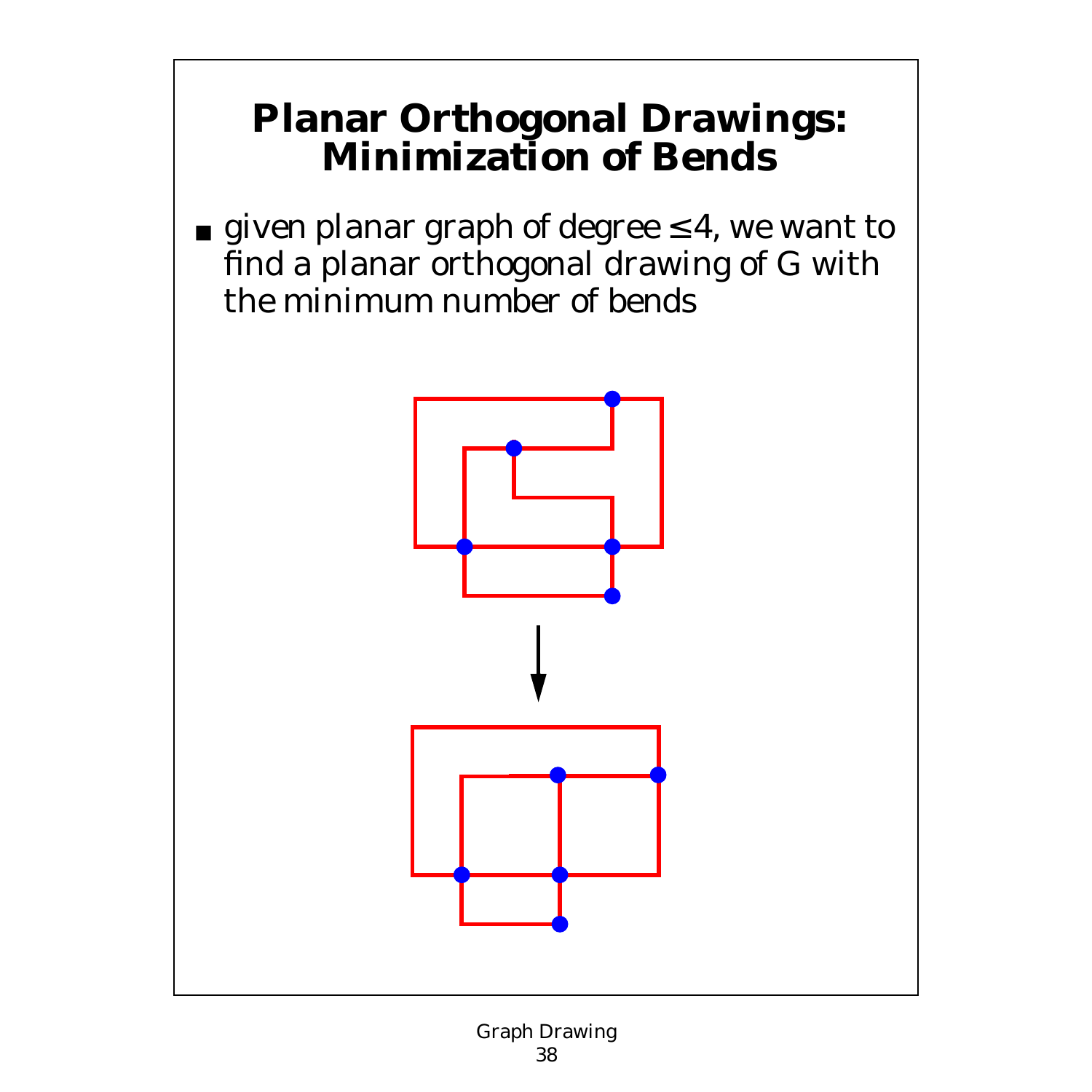#### **Minimization of Bends in Planar Orthogonal Drawings**

- [Tamassia 87]
	- $\blacksquare$  O(n<sup>2</sup> log n)-time bend minimization for fixed embedding
- [Di Battista Liotta Vargiu 93]
	- polynomial-time bend minimization for degree-3 and series-parallel graphs
- [Tamassia Tollis 89]
	- $\blacksquare$  O(n)-time approximation with O(n) bends
- [Garg Tamassia 93]
	- minimization of bends is NP-hard
	- **approximation with**  $O(\varphi t + n^{1-\epsilon})$  **bends** is NP-hard
	- rectilinear planarity testing is NP-complete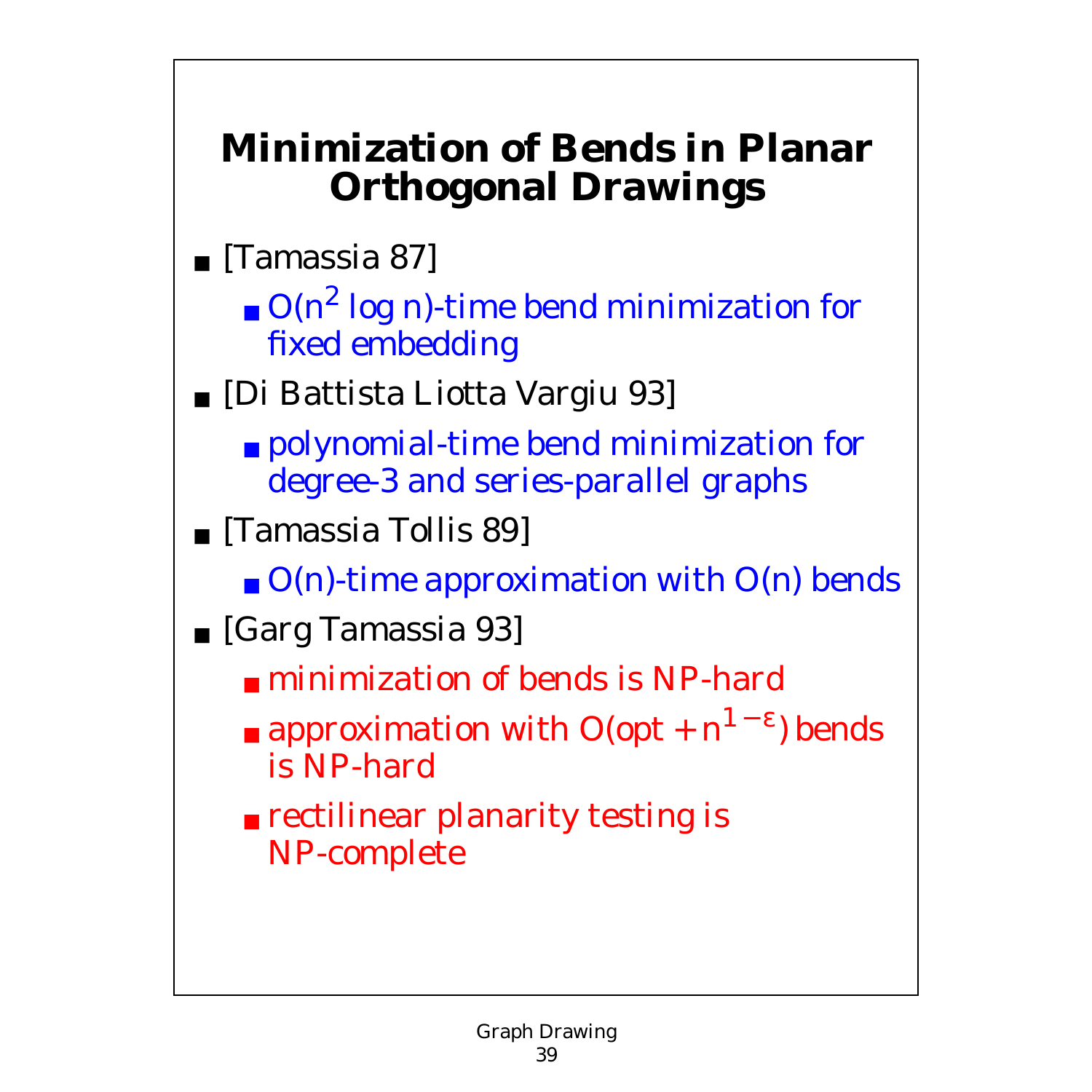## **Network Flow Model**

- $\blacksquare$  a unit of flow is a 90 $^{\circ}$  angle
- a vertex (source) produces 4 units



■ a face f (sink) consumes  $2 \text{ deg}(f) - 4$ units  $deg(f) + 4$  for the external face)

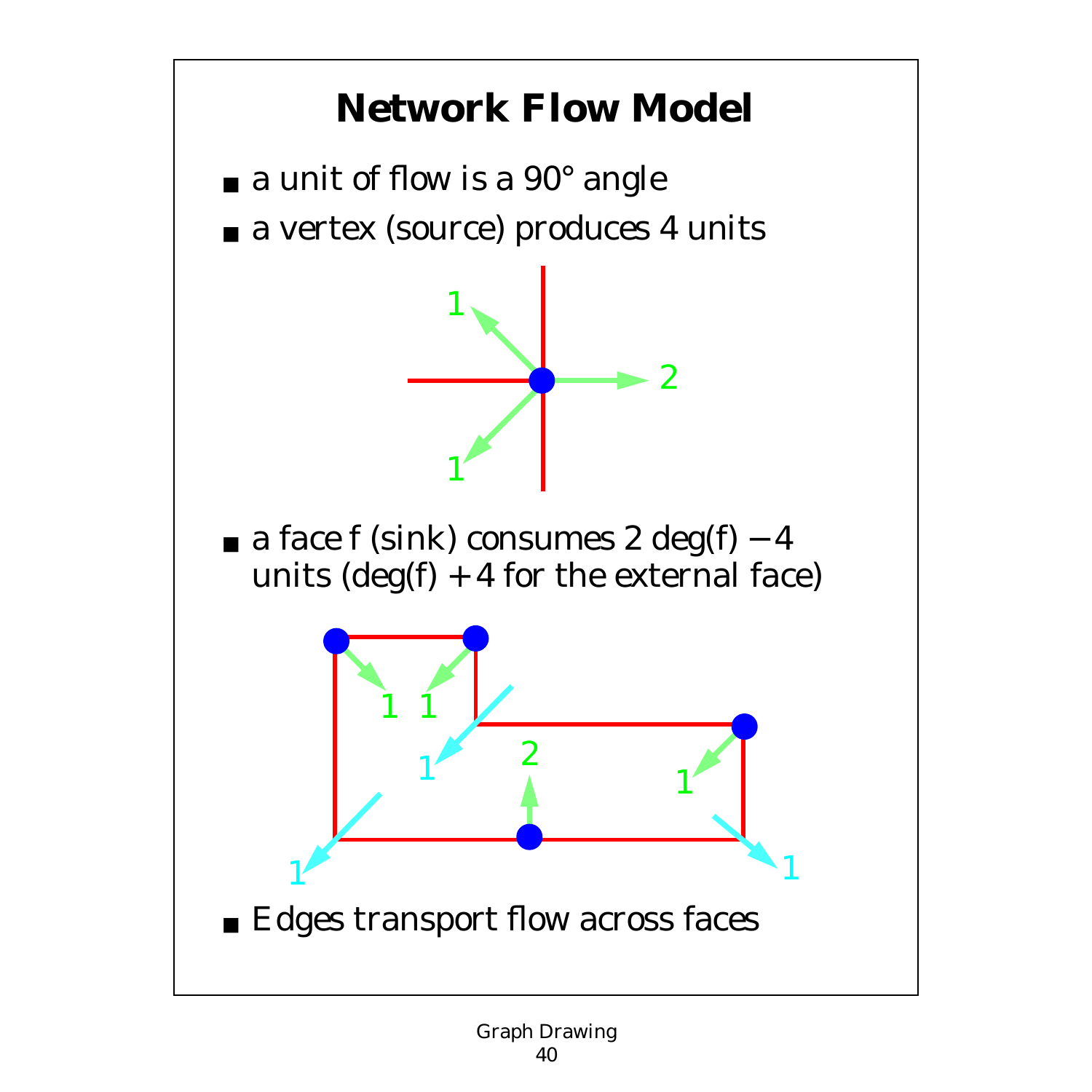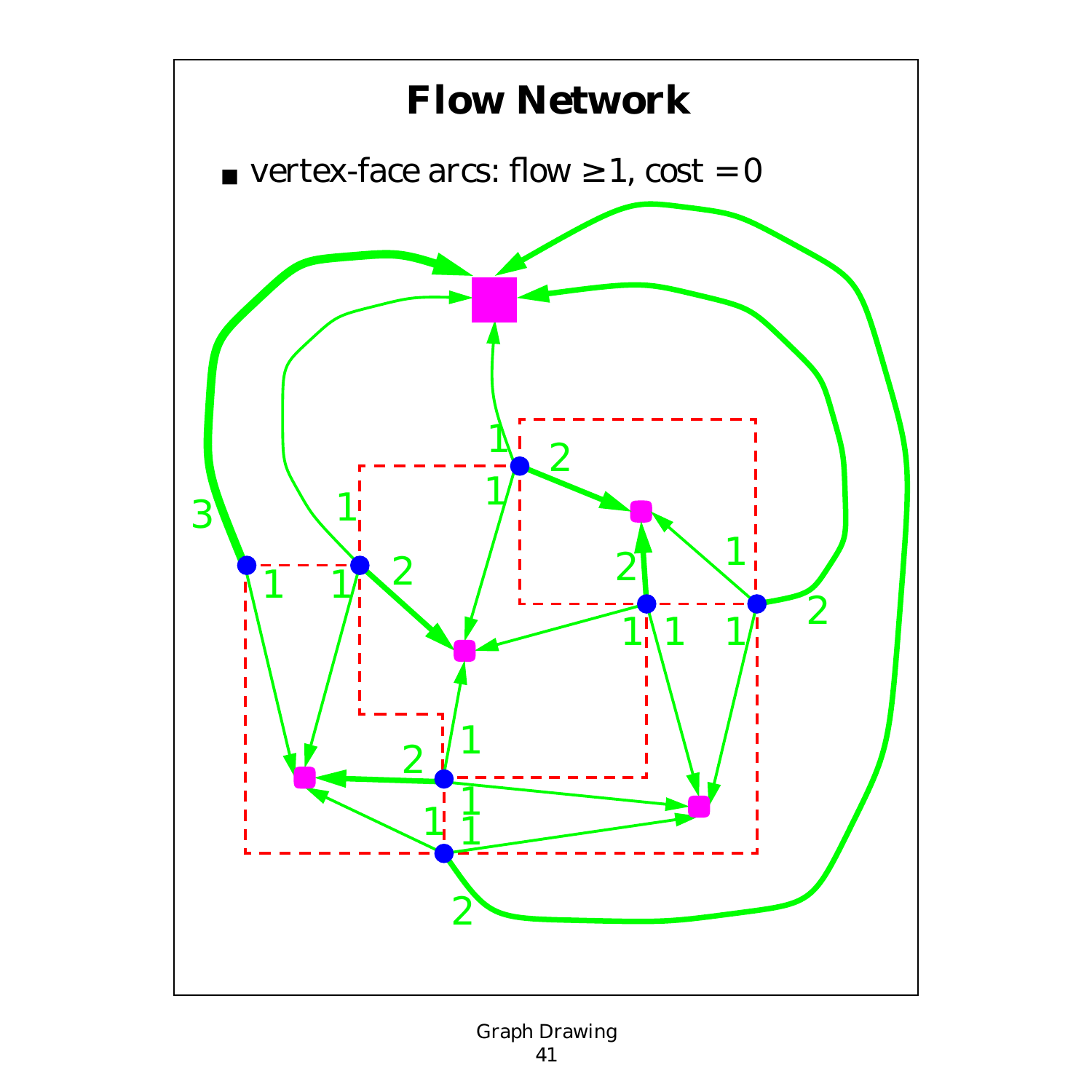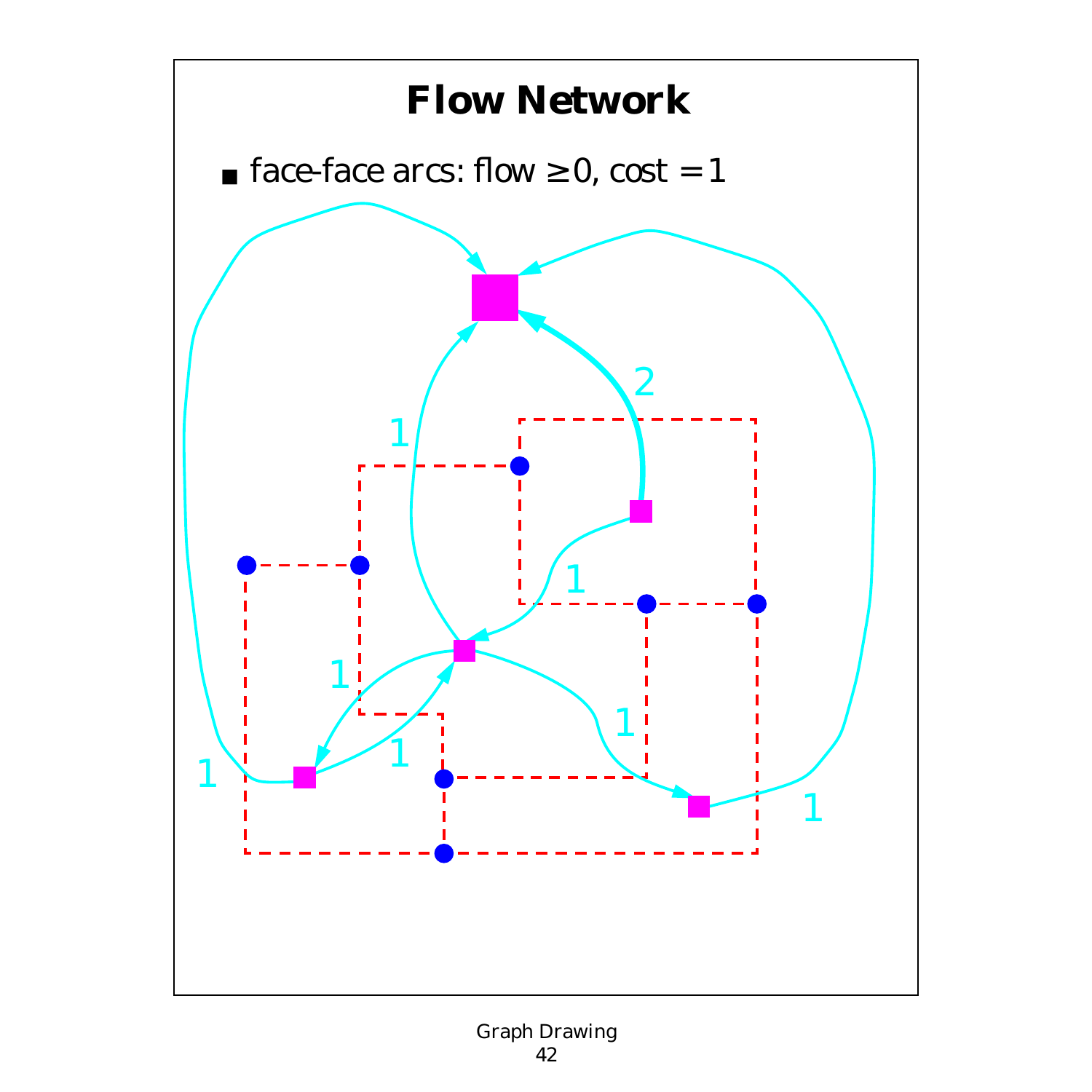

Graph Drawing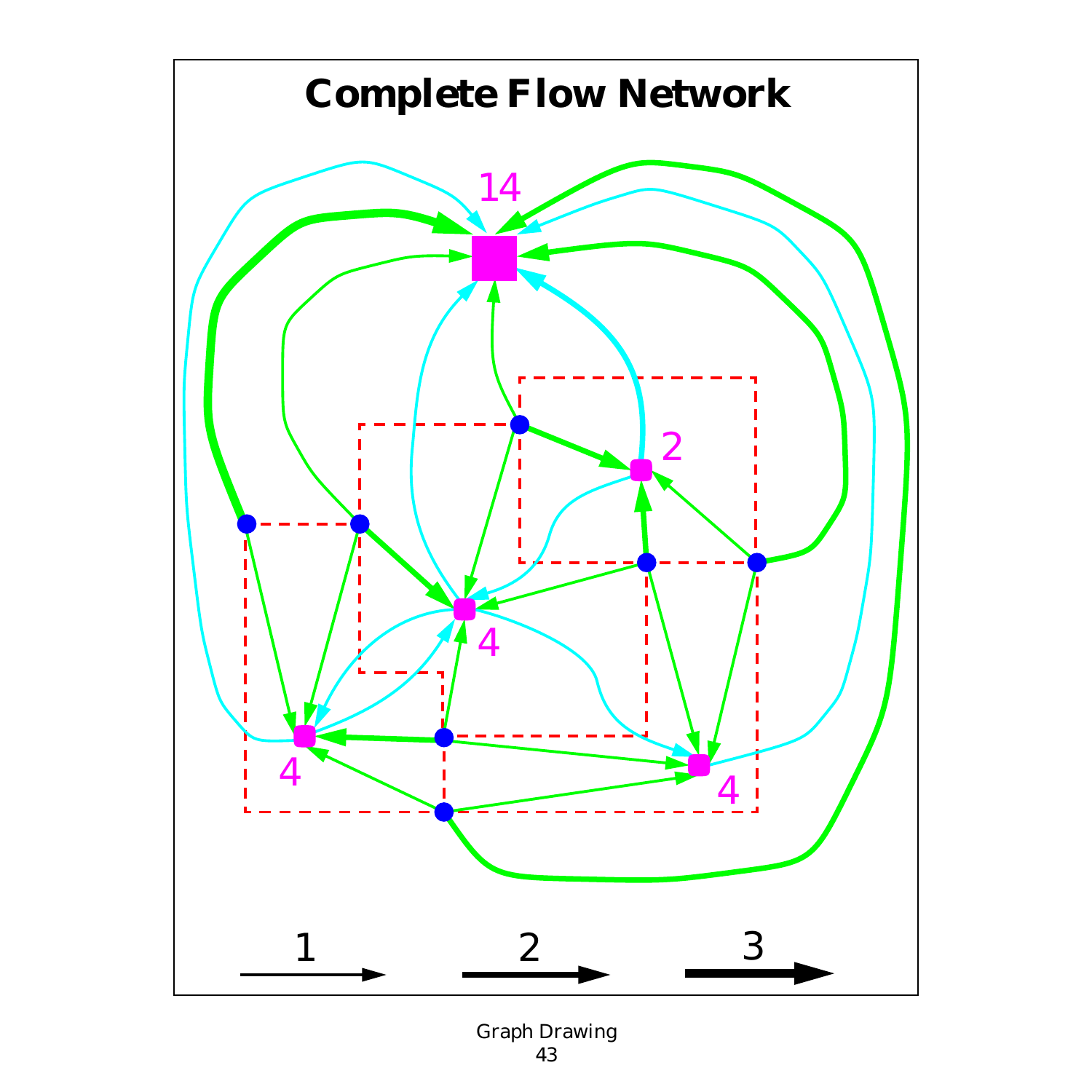### **Correctness of Flow Model**

- supply of sources = demand of sinks  $\leftrightarrow$ Euler's formula
- **Exercise 1** flow conservation at vertex  $\leftrightarrow$  $\Sigma$  angles around vertex = 360 $^{\circ}$
- **Example 1** flow conservation at face  $\leftrightarrow$  $(\# 90^{\circ}$  angles) –  $(\# 270^{\circ}$  angles) = 4
- cost of flow  $\leftrightarrow$  # bends
- **If**  $\mathbb{N} \leftrightarrow \mathbb{d}$  **drawing of G**
- **minimum cost flow**  $\leftrightarrow$  **optimal drawing**

**Theorem** [Tamassia 87] Computing the minimum number of bends for an embedded graph G is equivalent to computing a minimum cost flow in network N, and takes  $O(n^2 \log n)$  time

*Open Problem:* reduce the time complexity of bend minimization.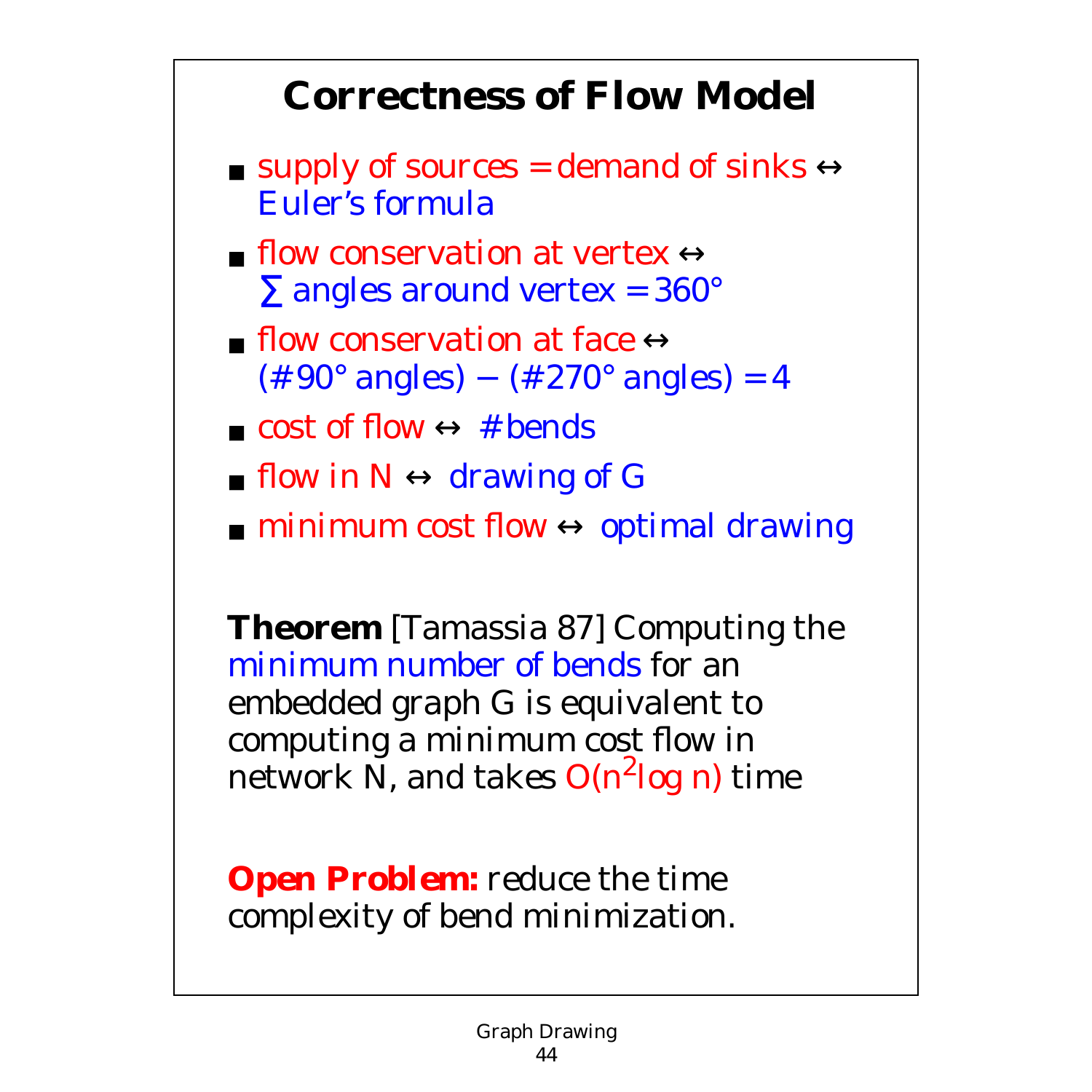## **Constrained Bend Minimization**

- the network flow model allows us to minimize bends subject to *shape constraints*
	- prescribed angles around a vertex
	- prescribed bends along an edge
	- upper bound on the number of bends on an edge
- the above *shape constraints* on the drawing can be expressed by setting appropriate *capacity constraints* on the edges of the network
- $\blacksquare$  E.g., we can prescribe a maximum of 2 bends on a given edge *e* by setting equal to 2 the capacity of the *face-face arcs* associated with *e*

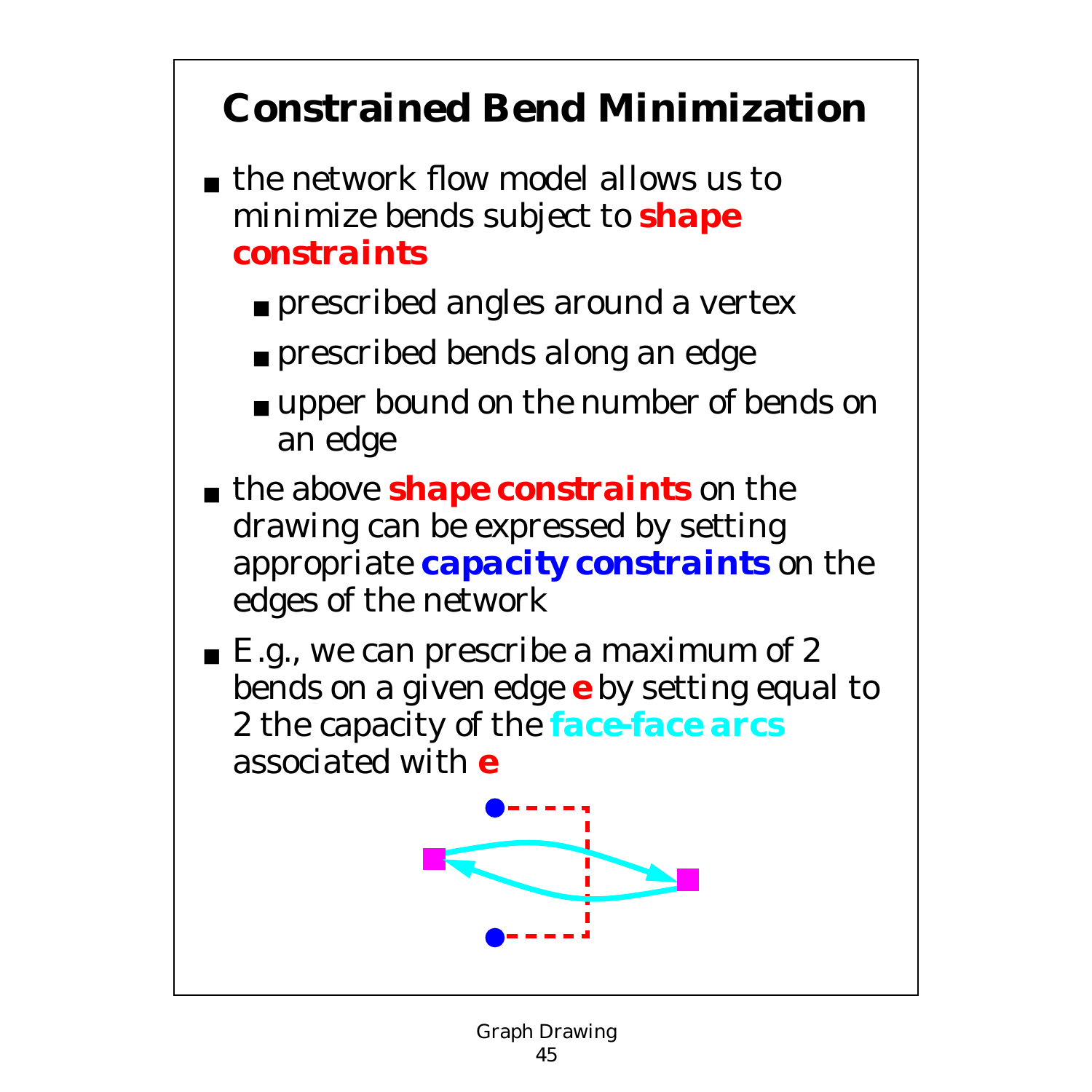### **Characterization of Bend-Minimal Drawings**

- A drawing has the minimum number of bends if and only if there is no oriented closed curve C such that
	- $\blacksquare$  vertices are intersected by C entering from angles  $\geq 180^\circ$
	- $\blacksquare$  (# edges crossed by C from 90 $^{\circ}$  or 180 $^{\circ}$ ) < (# edges crossed by C from 270°)
- If such a curve exists, "rotating" the portion of the drawing inside C reduces the number of bends

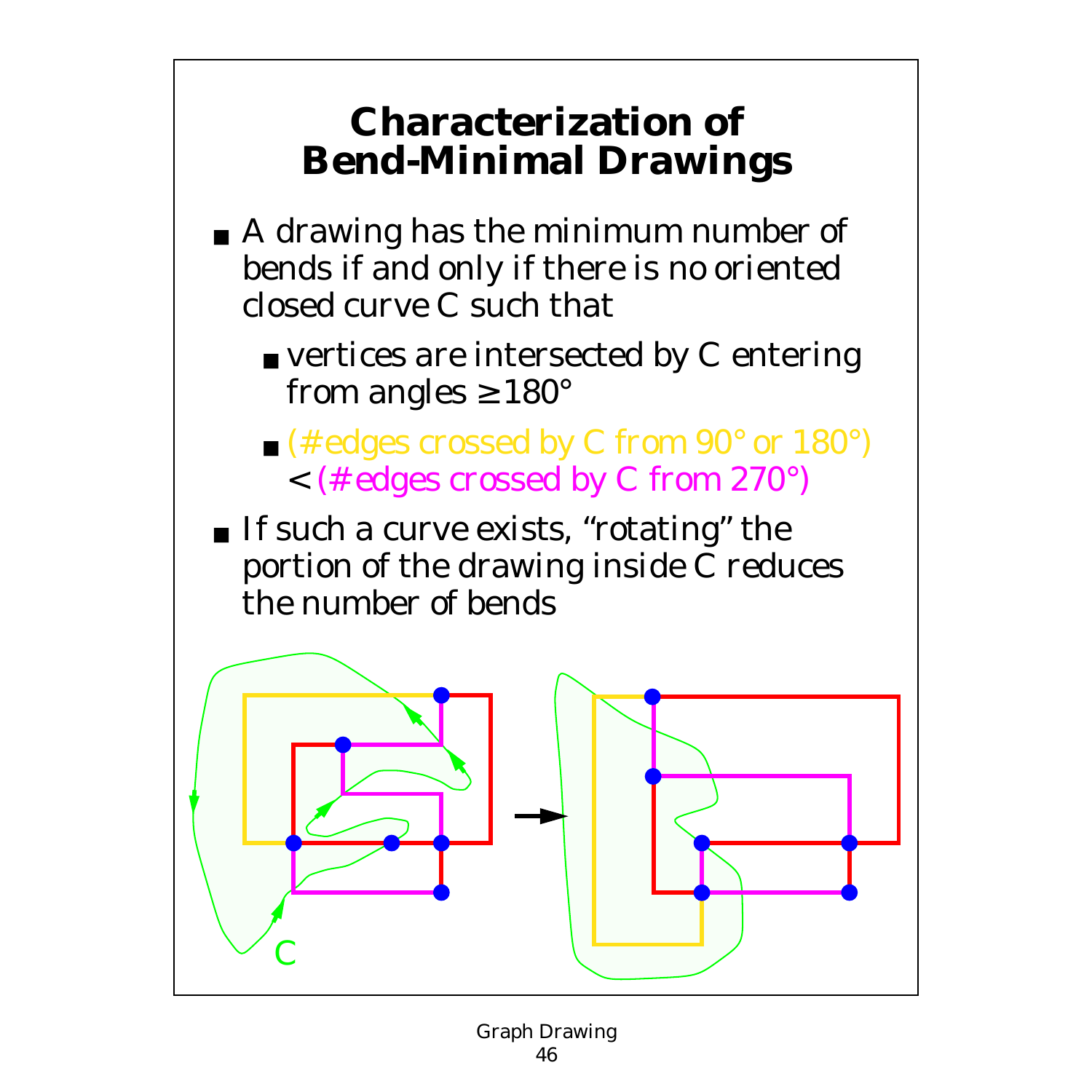### **Proving the Optimality of a Drawing**

 $\blacksquare$  potential  $\Phi$  on each face



- $\blacksquare$  vertices cannot be traversed by C
- C traverses edge from  $270^{\circ} \Rightarrow \Delta \Phi_i = -1$
- C traverses edge from  $90^\circ \Rightarrow \Delta \Phi_i = +1$
- bends removed going "inward" and inserted going "outward"  $\Delta B_i + \Delta \Phi_i = 0$
- C is a closed curve  $\Rightarrow$   $\Sigma$ i Δ $\Phi$ <sub>i</sub> = 0
- $\blacksquare$  Hence,  $\Sigma i \Delta B_i = 0$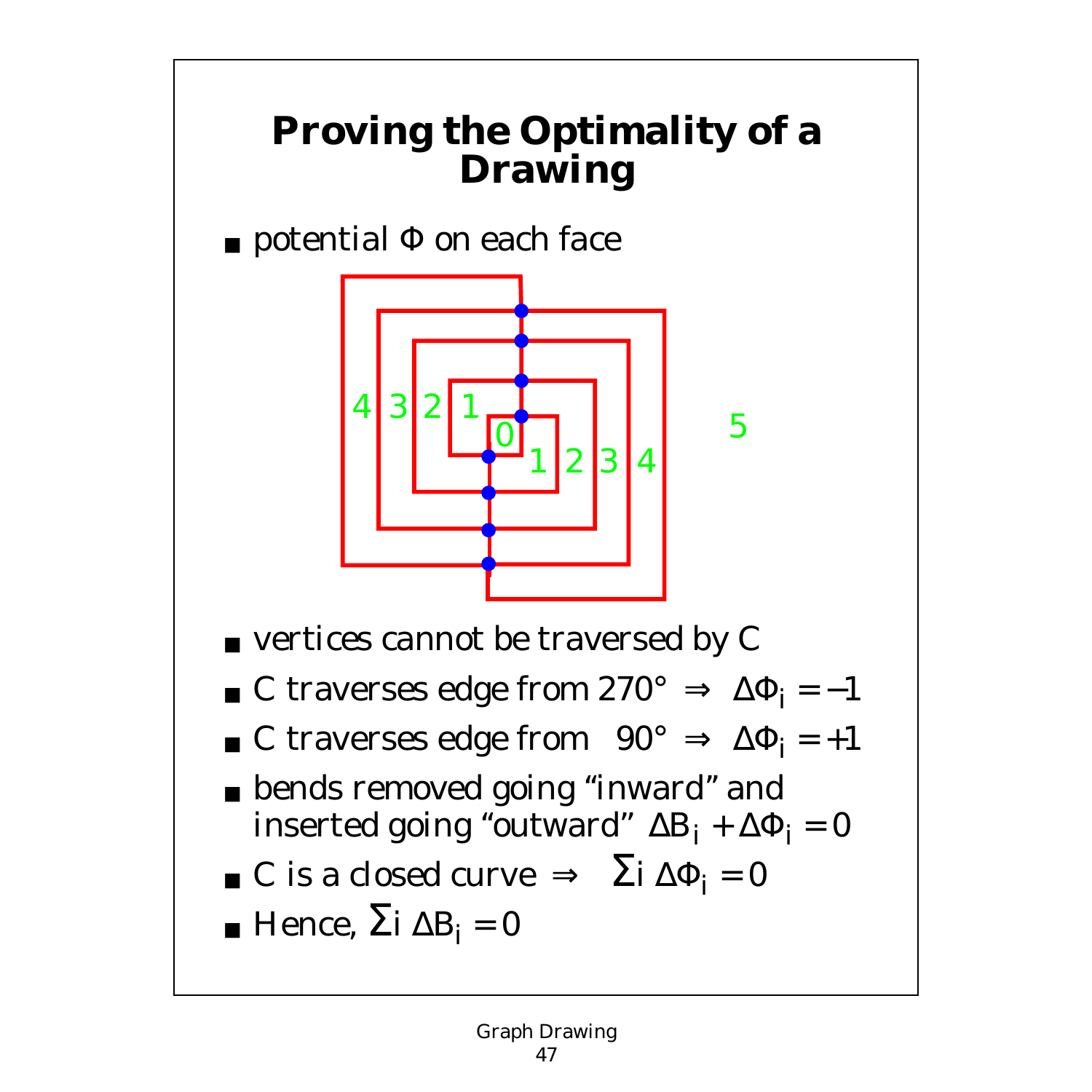# **Visibility Representation**

- $\blacksquare$  vertices  $\rightarrow$  horizontal segments
- $\blacksquare$  edges  $\rightarrow$  vertical segments
- $\blacksquare$  can be constructed in O(n) time
- preliminary step for drawing algorithms

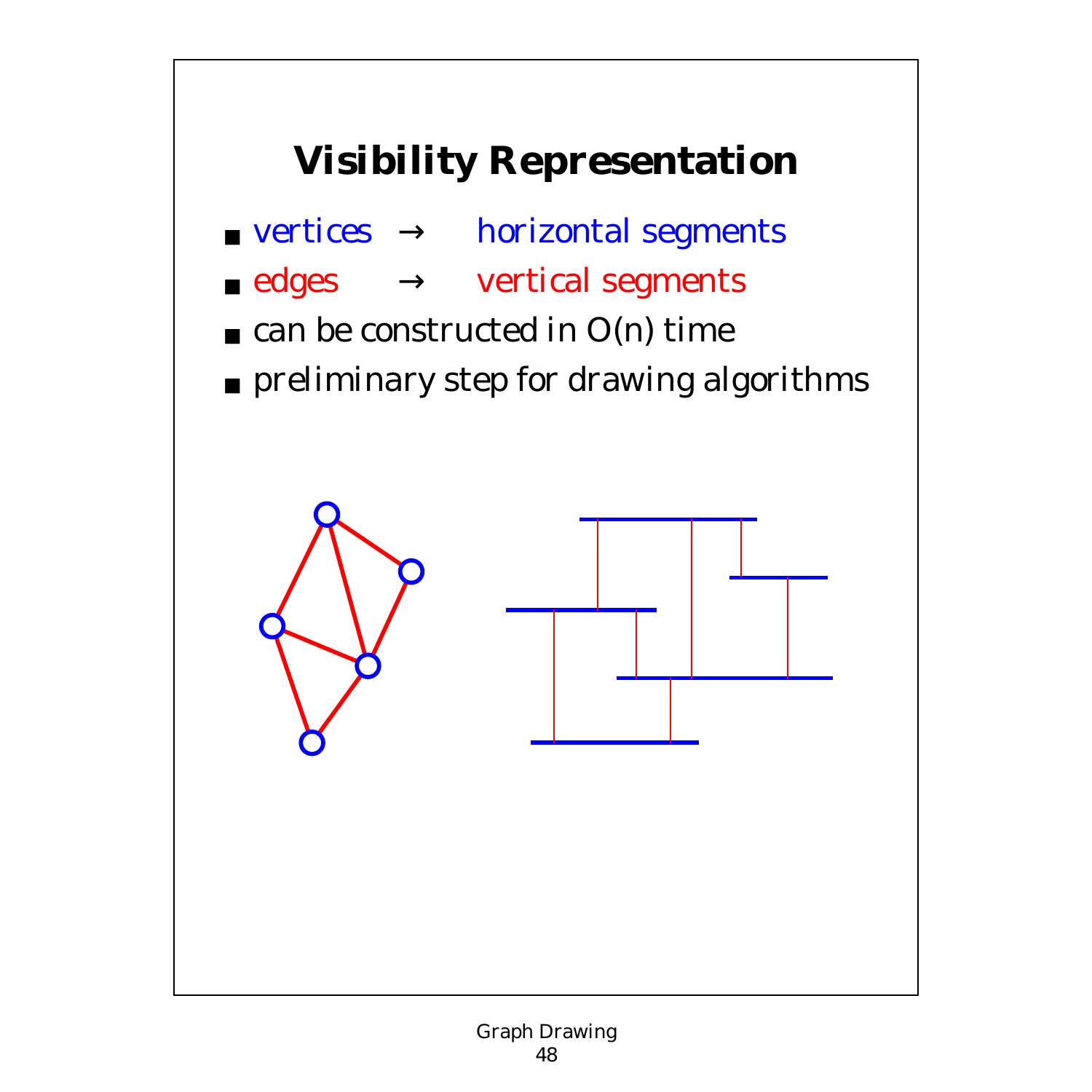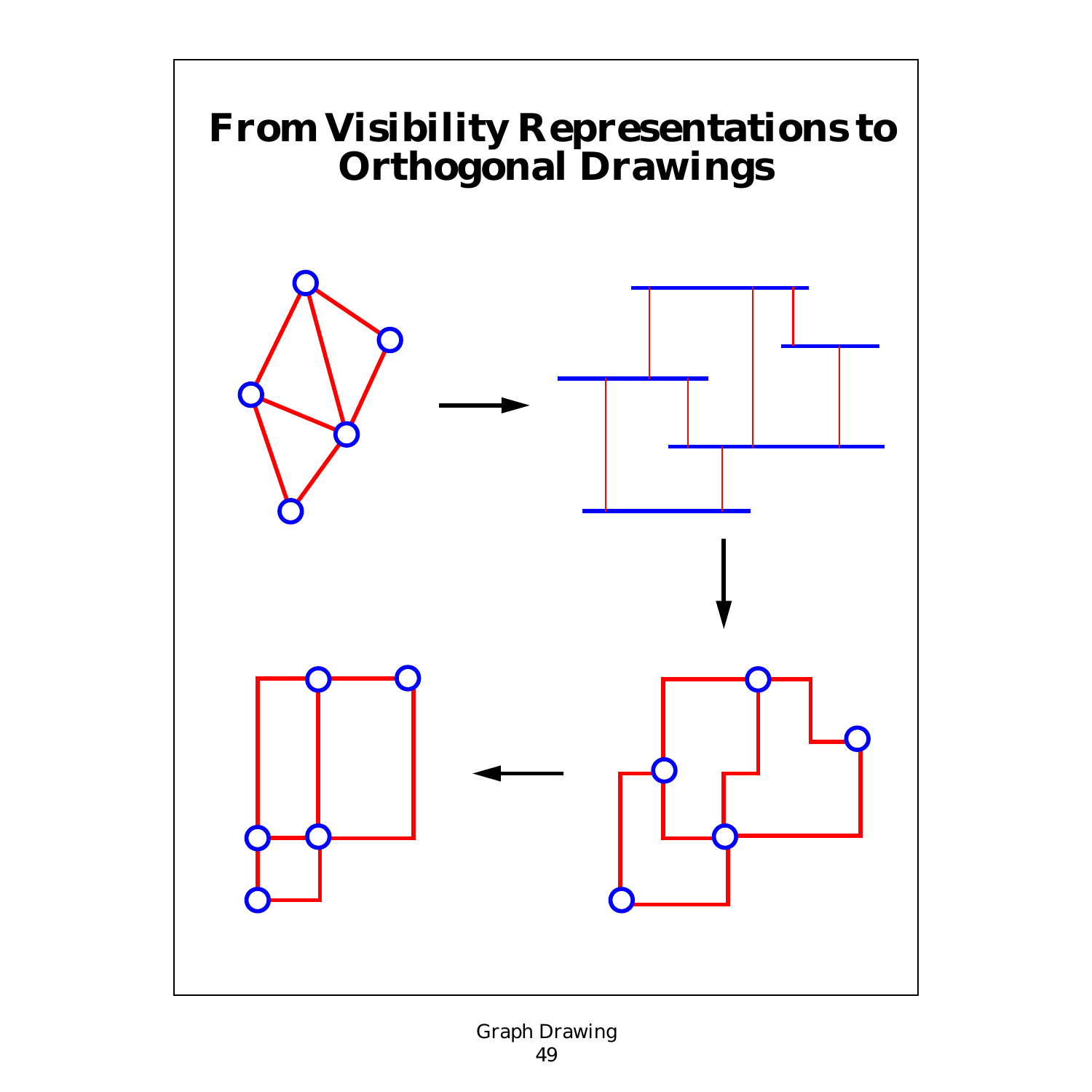#### **Heuristic Algorithm for Bend Minimization**

- 1. Construct visibility representation
- 2. Transform visibility representation into a preliminary drawing
- 3. Apply bend-stretching transformations
- 4. Compact orthogonal representation

Runs in O(n) time and can be parallelized

At most  $2n + 4$  bends if G is biconnected  $(2.4n + 2$  otherwise)

 $O(n^2)$  area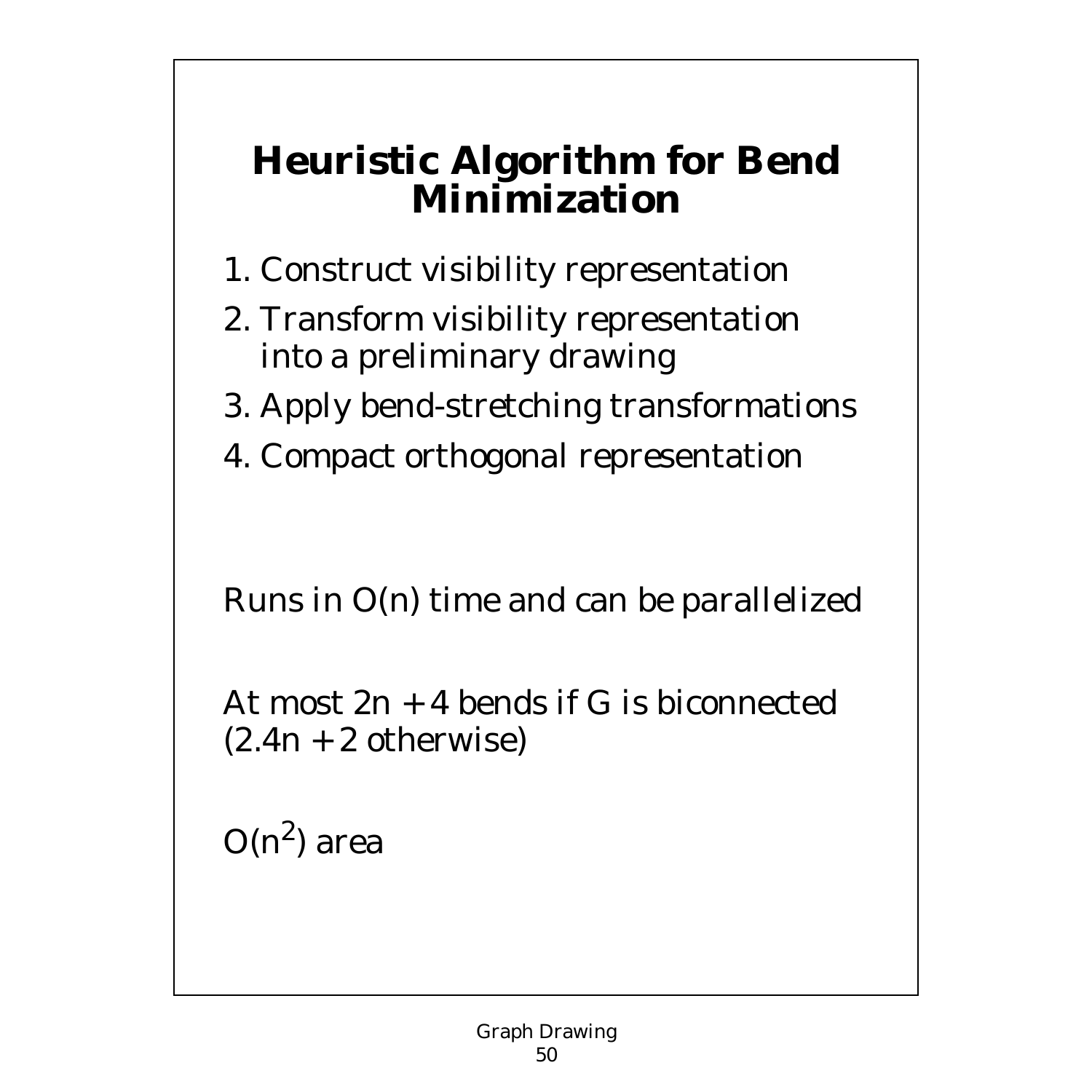# **Planar Directed Graphs**

Graph Drawing 51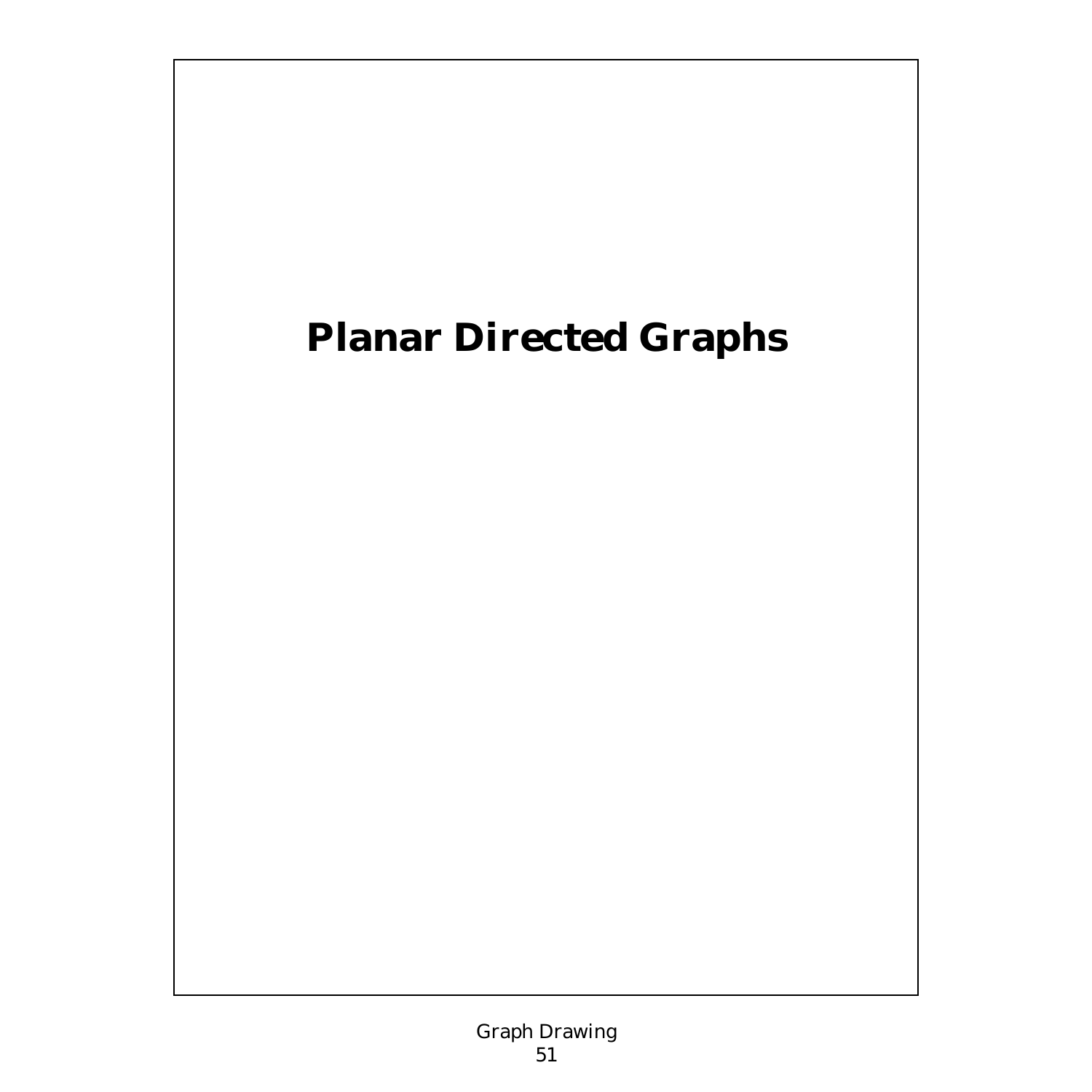# **Upward Planarity Testing**

- upward planarity testing for ordered sets has the same complexity as for general digraphs (insert dummy vertices on transitive edges)
- [Kelly 87, Di Battista Tamassia 87]: upward planarity is equivalent to subgraph inclusion in a planar st-digraph (planar acyclic digraph with one source and one sink, both on the external face)



■ [Kelly 87, Di Battista Tamassia 87]: upward planarity is equivalent to upward straight-line planarity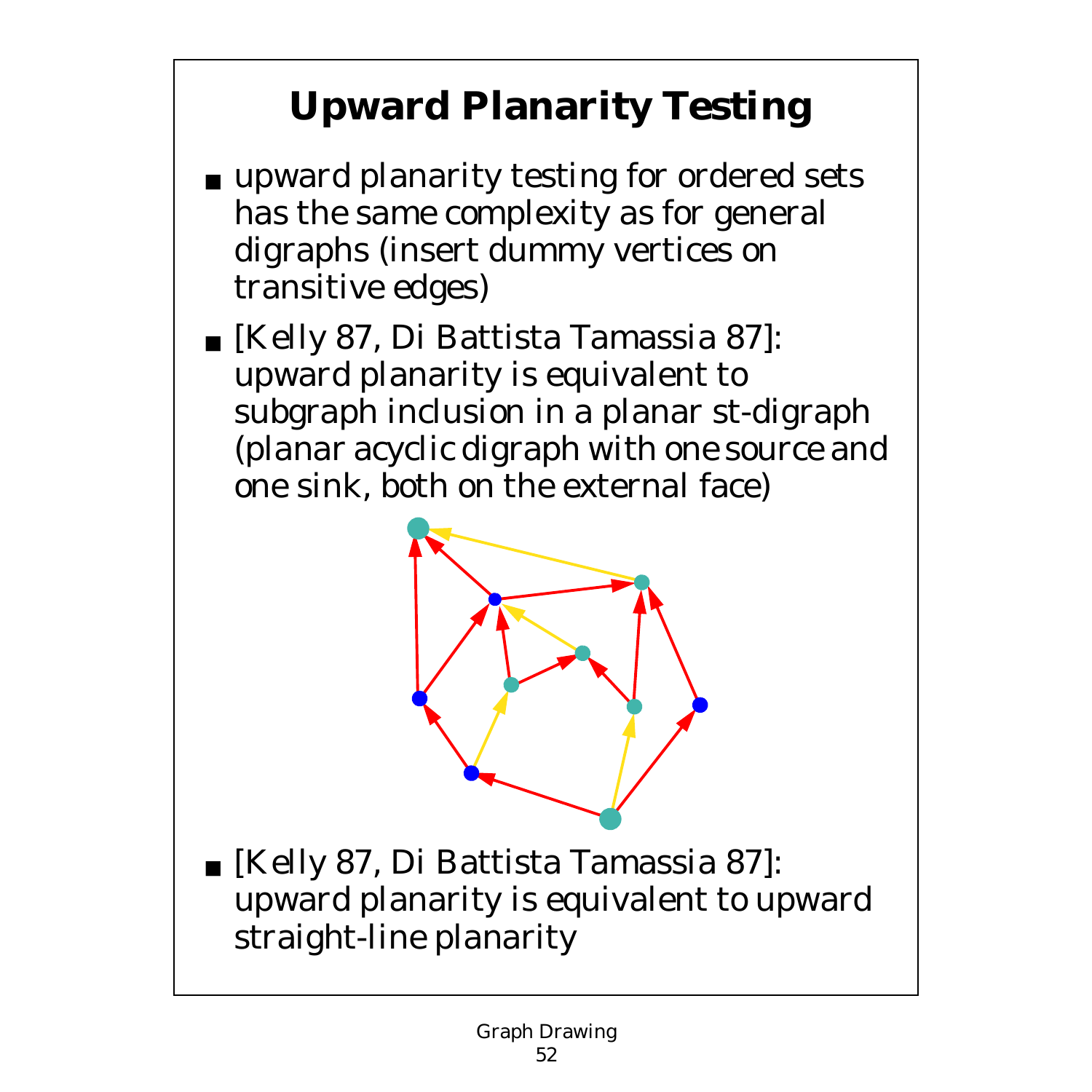### **Complexity of Upward Planarity Testing**

■ [Bertolazzi Di Battista Liotta Mannino 91]

 $\blacksquare$  O(n<sup>2</sup>)-time for fixed embedding

- [Hutton Lubiw 91]
	- $\bullet$  O(n<sup>2</sup>)-time for single-source digraphs
- [Bertolazzi Di Battista Mannino Tamassia 93]
	- $\blacksquare$  O(n)-time for single-source digraphs
- [Garg Tamassia 93]
	- NP-complete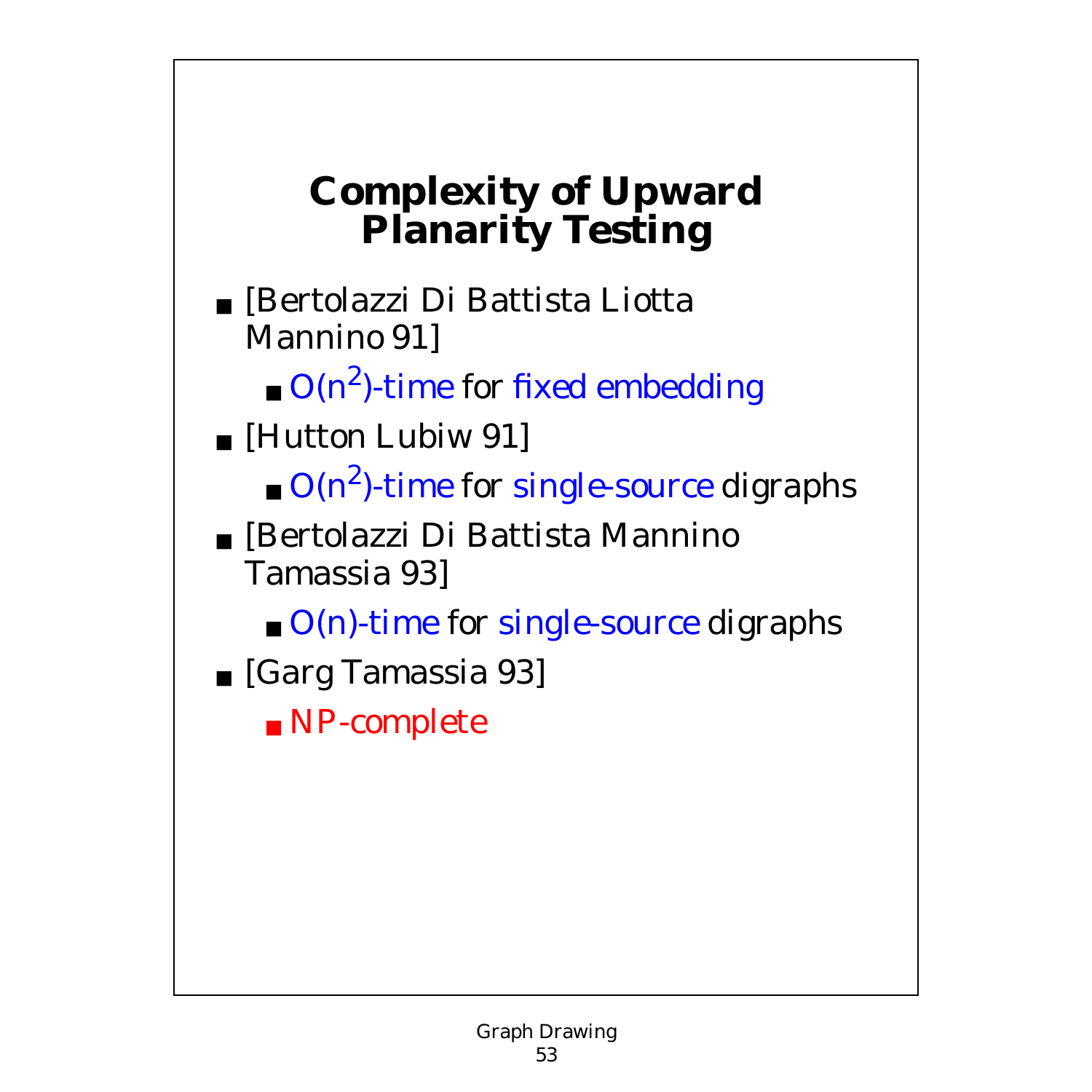#### **How to Construct Upward Planar Drawings**

- Since an upward planar digraph is a subgraph of a *planar st-digraph*, we only need to know how to draw planar st-digraphs
- If G is a planar st-digraph without transitive edges, we can use the *left*/*right* numbering method to obtain a *dominance drawing*:



Graph Drawing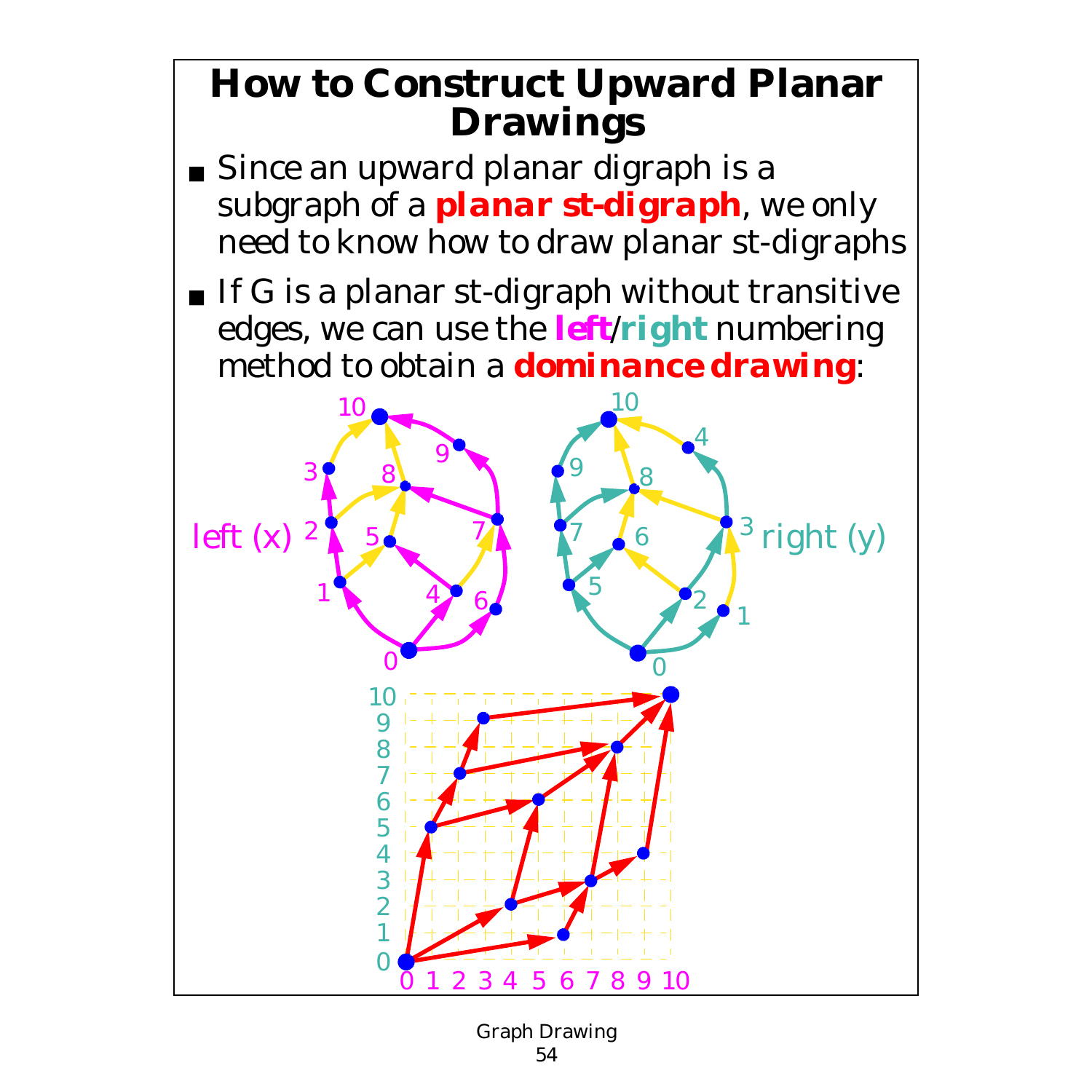# **Properties of Dominance Drawings**

- *Upward, planar, straight-line, O(n2) area*
- The *transitive closure* is visualized by the geometric dominance relation



#### ■ *Symmetries* and *isomorphisms* of *st-components* are displayed

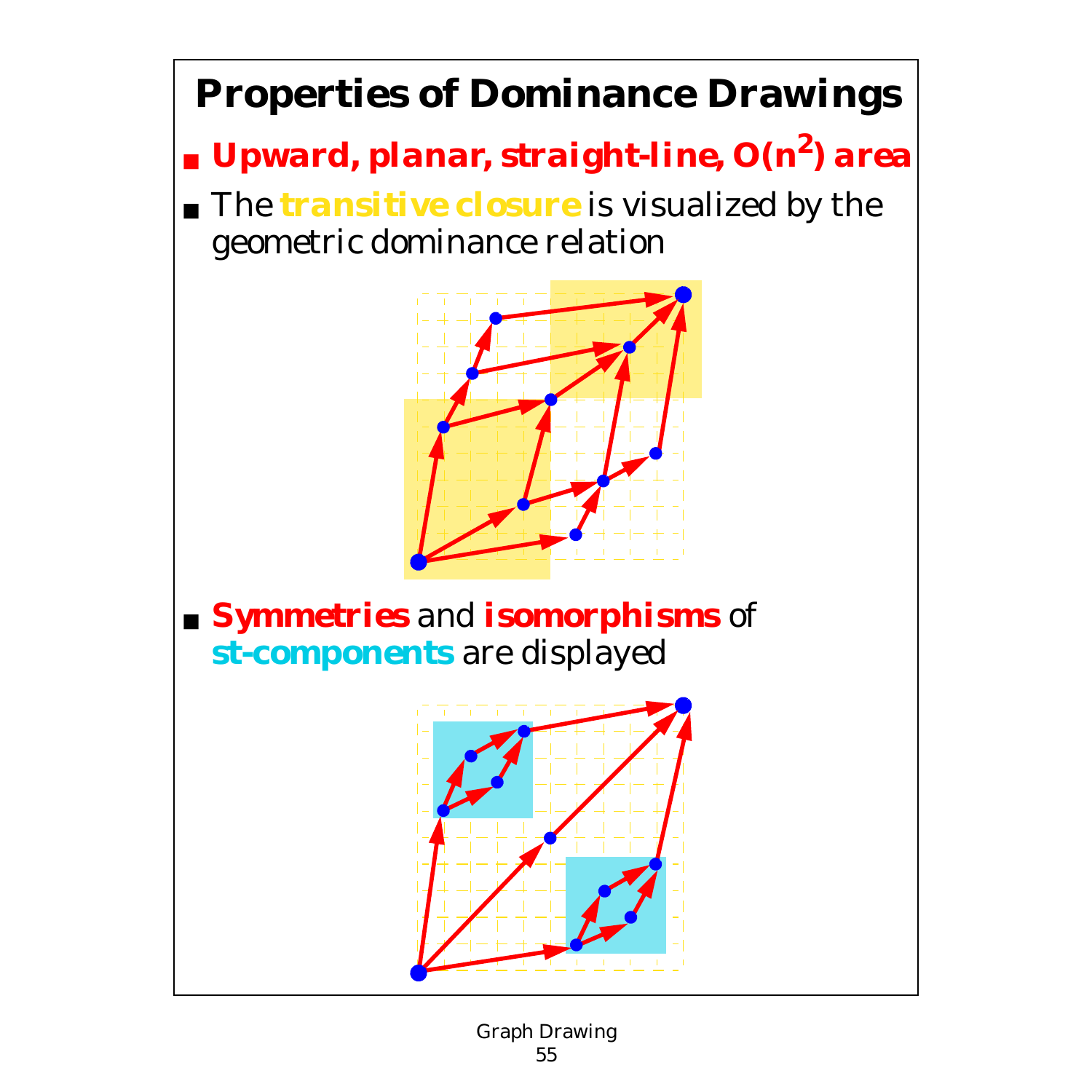# **More on Dominance Drawings**

■ A variation of the left/right numbering yields dominance drawings with *optimal area*



■ Dummy vertices are inserted on transitive edges and are displayed as bends (upward planar polyline drawings)

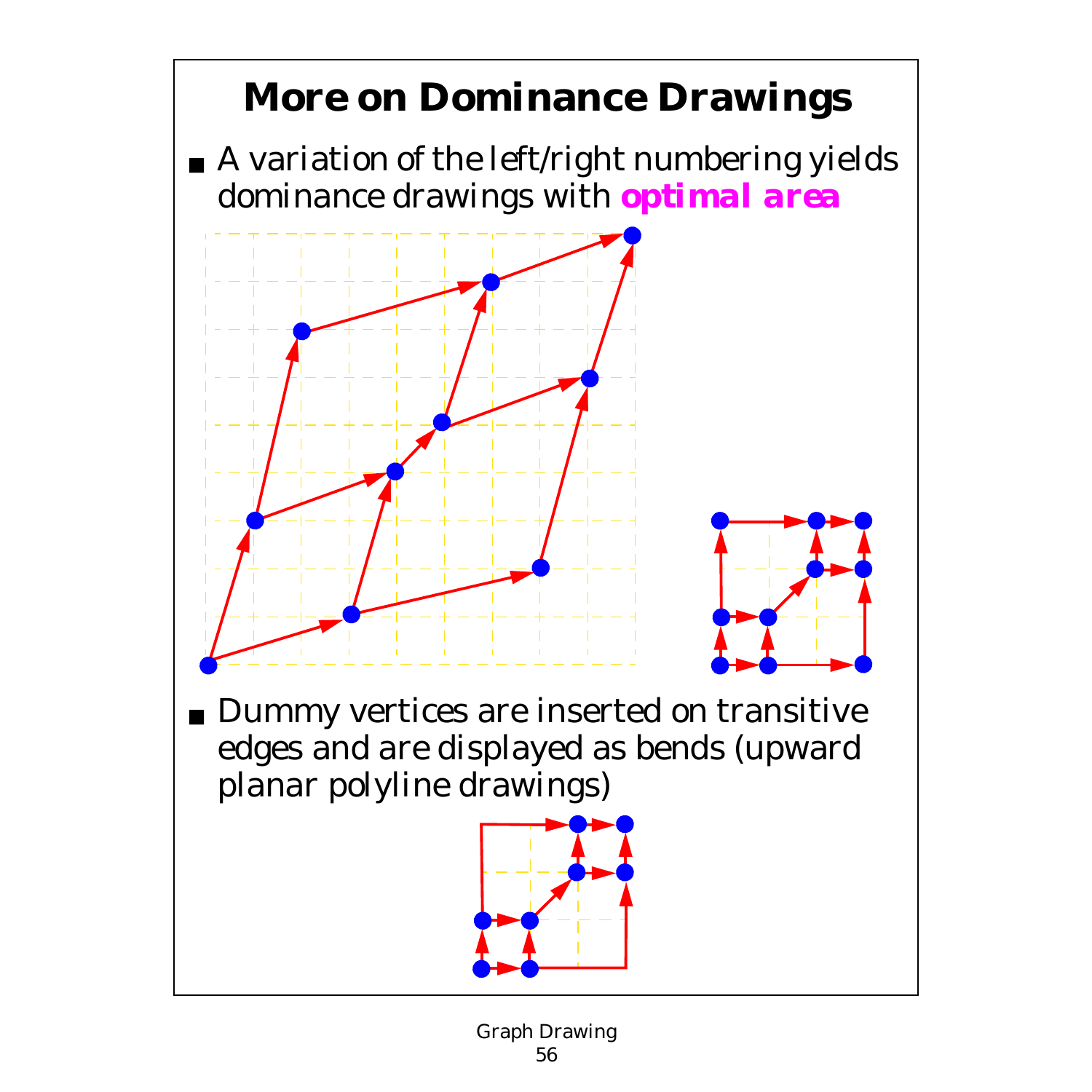### **Planar Drawings of Graphs and Digraphs**

- We can use the techniques for dominance drawings also for undirected planar graphs:
	- orient G into a planar st-digraph G'



■ construct a dominance drawing of G'



■ erase arrows ...

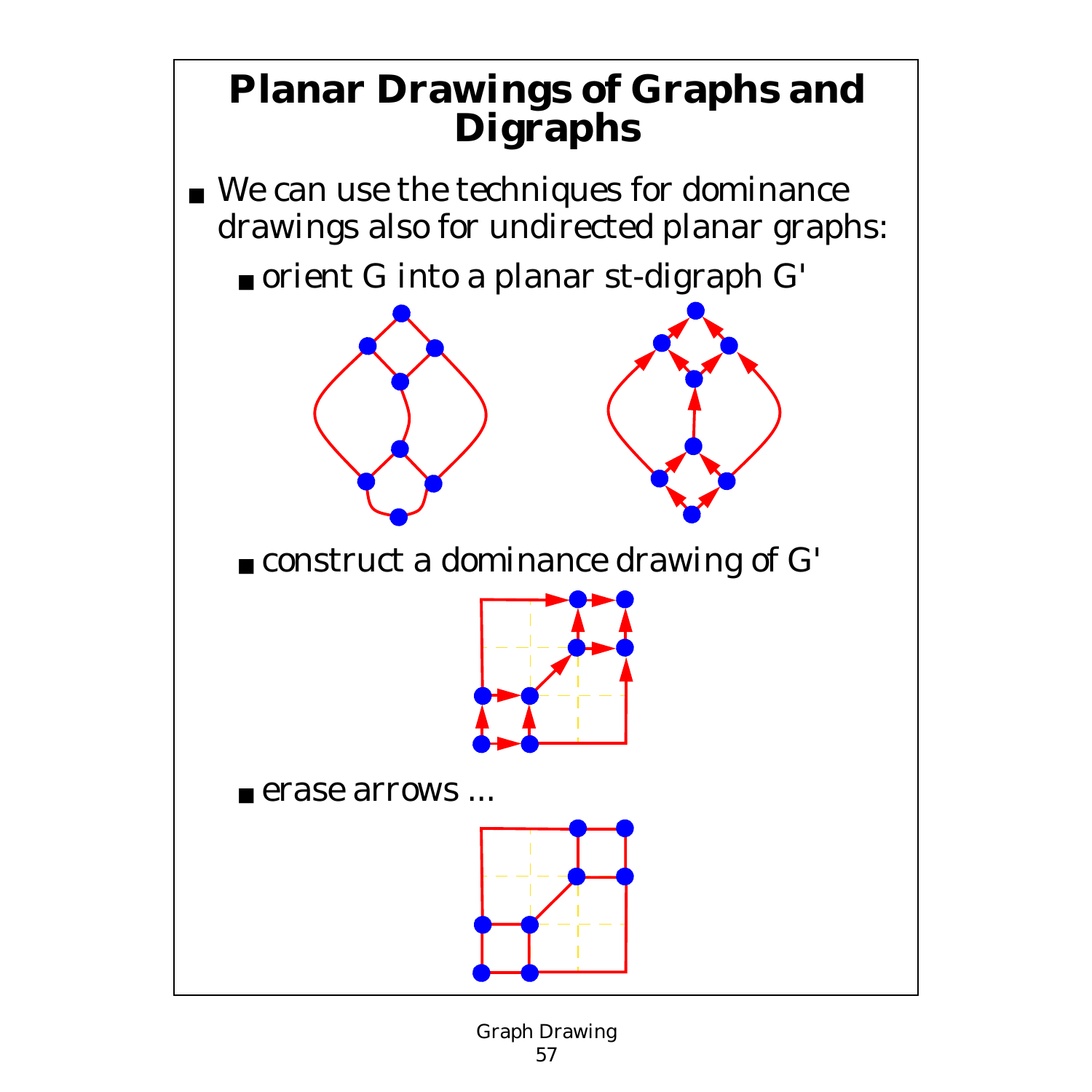## **General Undirected Graphs**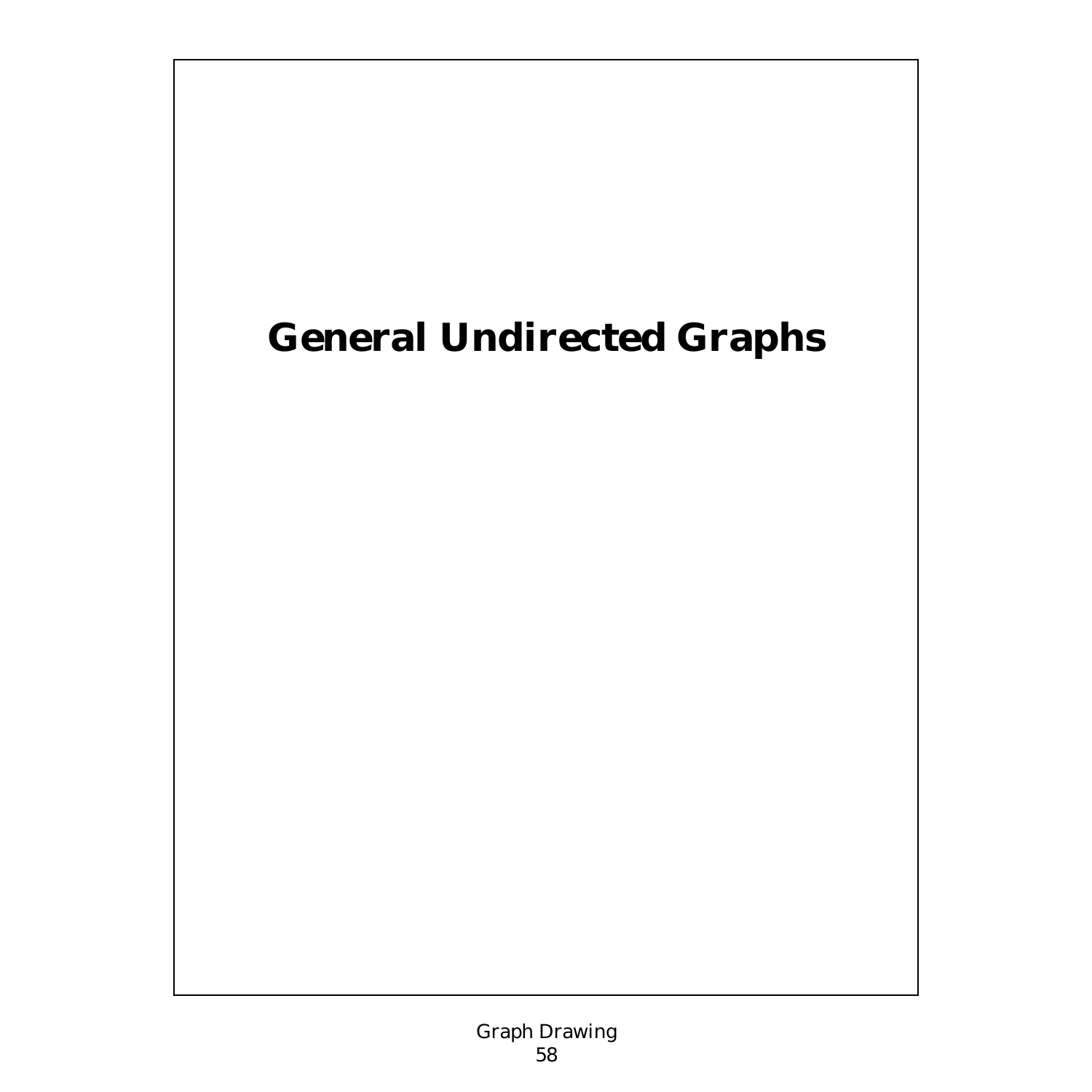### **Algorithmic Strategies for Drawing General Undirected Graphs**

#### ■ *Planarization method*

- if the graph is nonplanar, *make it planar*! (by placing dummy vertices at the crossings)
- use one of the drawing algorithms for planar graphs
- e.g., GIOTTO [Tamassia Batini Di Battista 87]
- *Orientation method*
	- *orient* the graph into a digraph
	- use one the drawing algorithms for digraphs
- *Force-Directed method*
	- define a *system of forces* acting on the vertices and edges
	- find a *minimum energy state* (solve differential equations or simulate the evolution of the system)

e.g., Spring Embedder [Eades 84]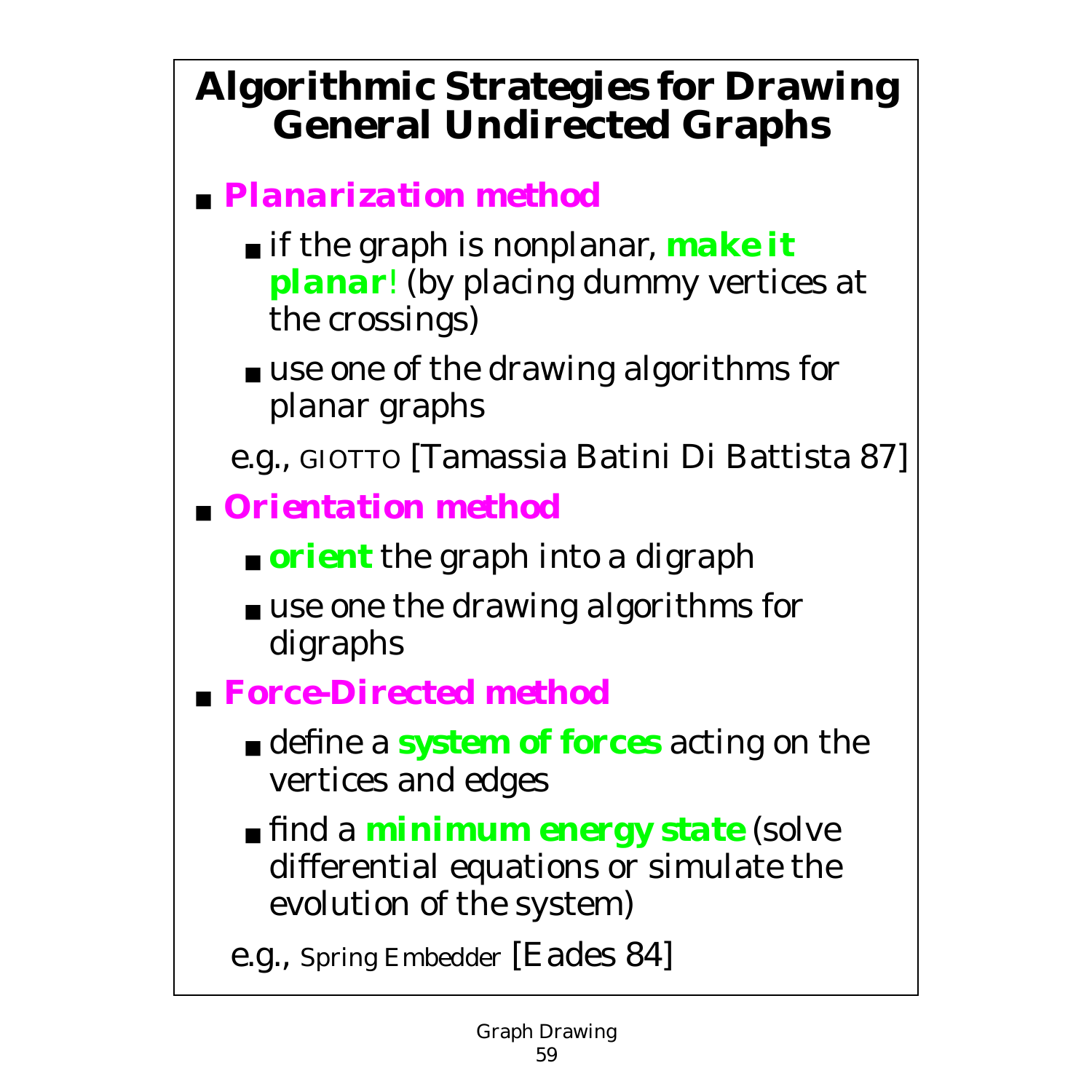## **A Simple Planarization Method**

use an *on-line planarity testing* algorithm

- 1. try adding the edges one at a time, and divide them into "*planar*" (accepted) and "*nonplanar*" (rejected)
- 2. construct a planar embedding of the subgraph of the planar edges
- 3. add the nonplanar edges, one at a time, to the embedding, minimizing each time the number of *crossings* (shortest path in *dual graph*)

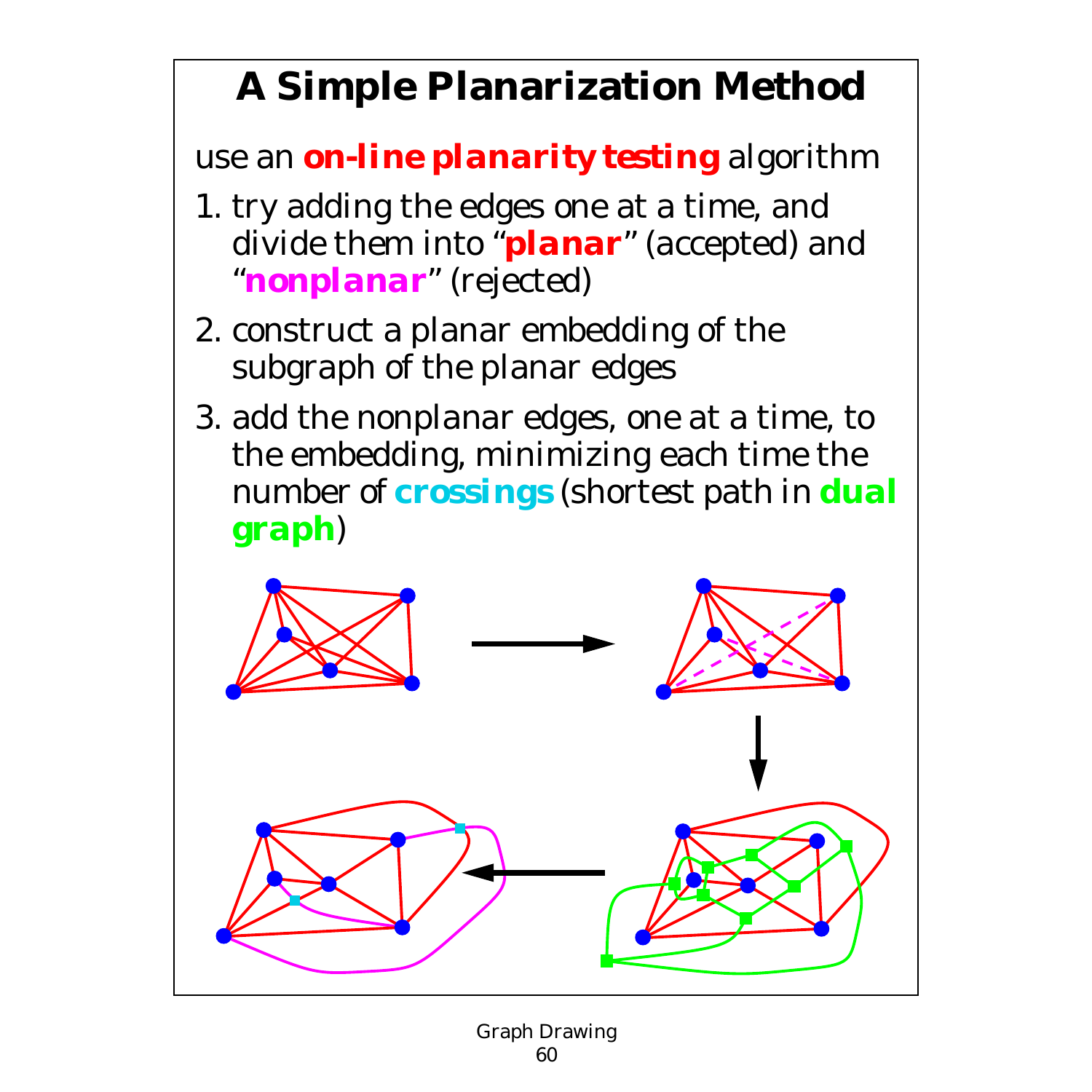#### **Topological Constraints in the Planarization Method**

- a limited constraint satisfaction capability exists within the planarization methods
- *Example:* draw the graph such that the edges in a given set *A* have *no crossings*
	- in Step 1, try adding first the edges in **A**
	- in Step 3, put a large "crossing cost" on the planar edges in *A*, and add first the nonplanar edges in *A* (if any)
- *Example:* draw the graph such the vertices of *subset U* are on the *external boundary*
	- add a *fictitious vertex v* and edges from v to all the vertices in *U*
	- $\blacksquare$  let *A* be the set of edges (u,v), with u in *U*
	- impose the above constraint

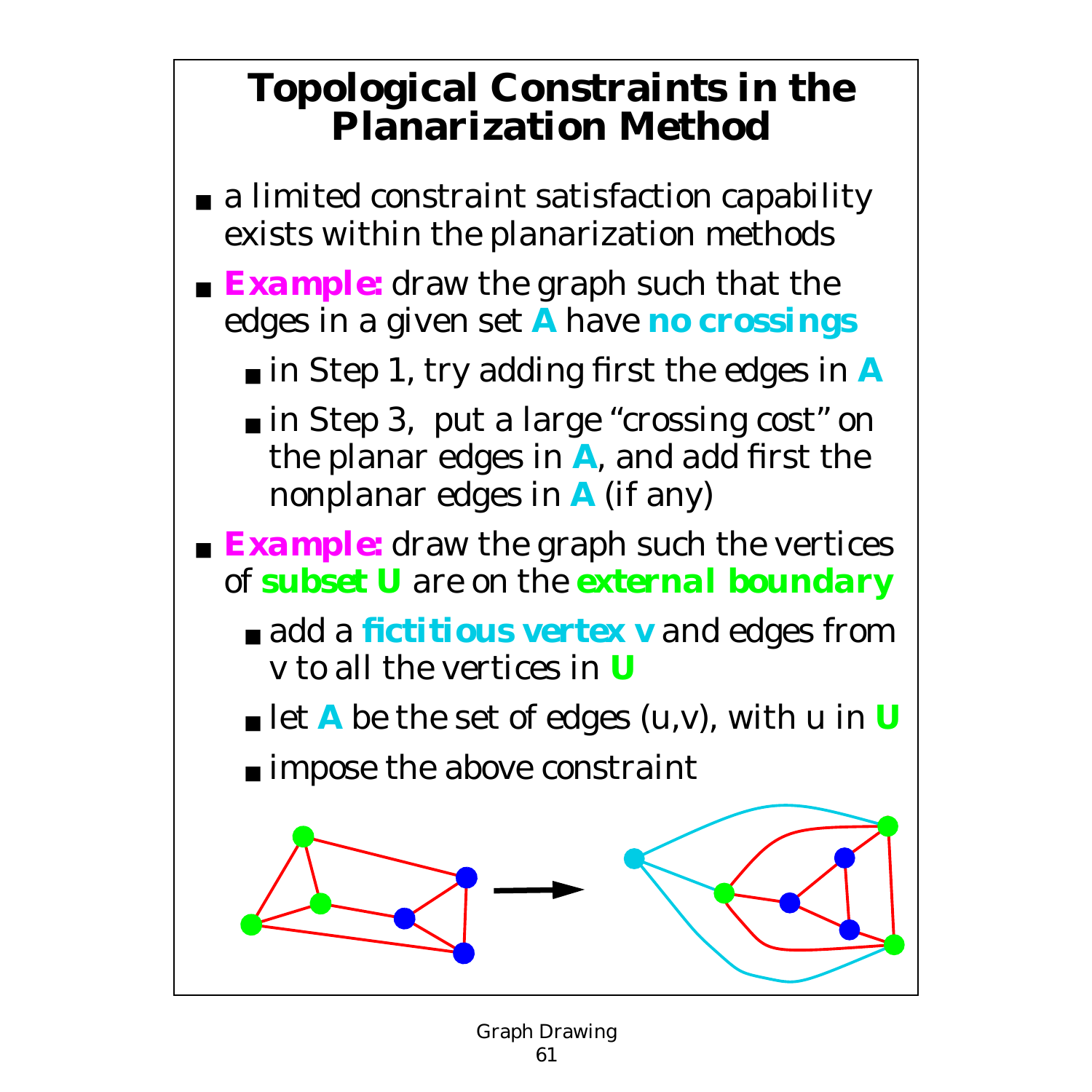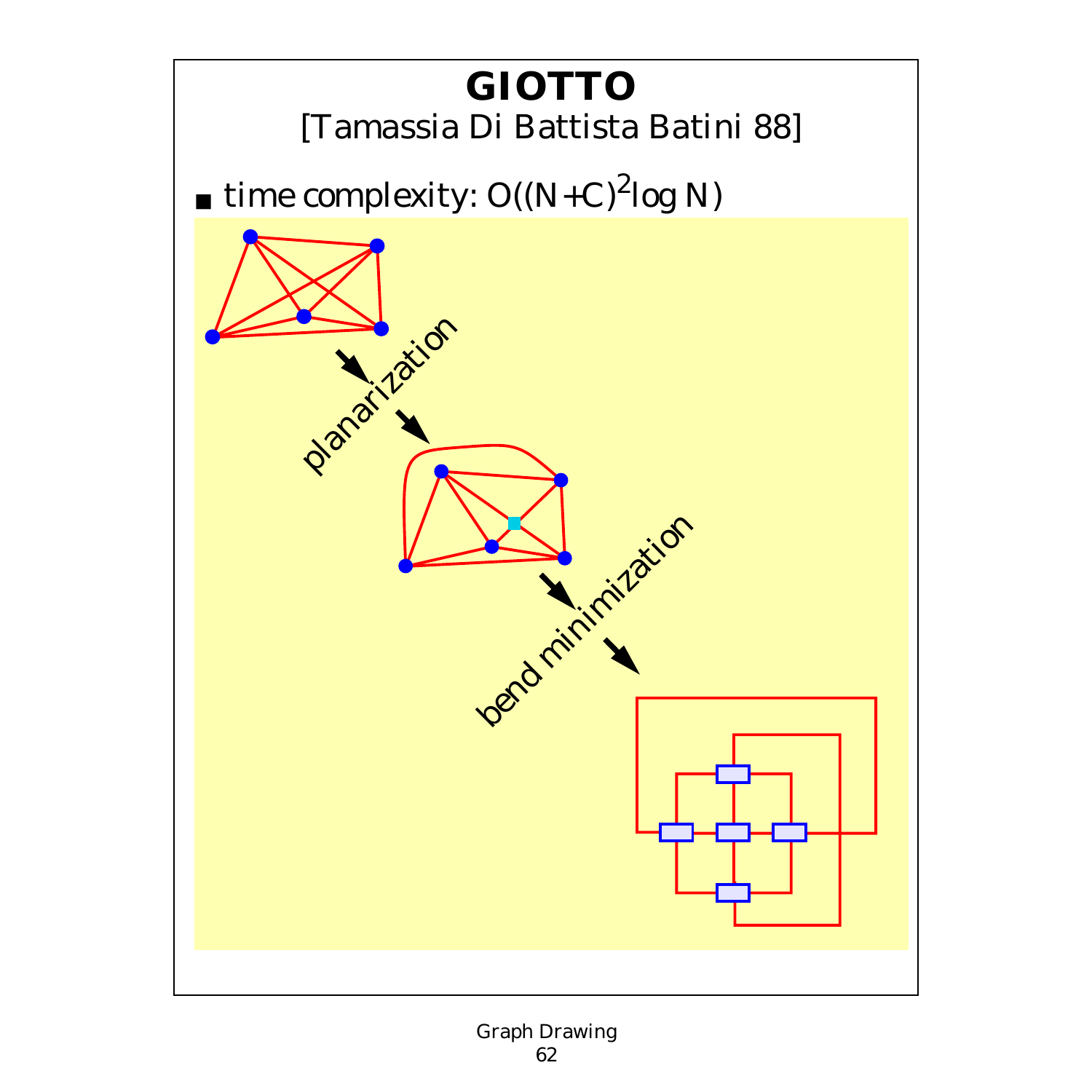# **Example**

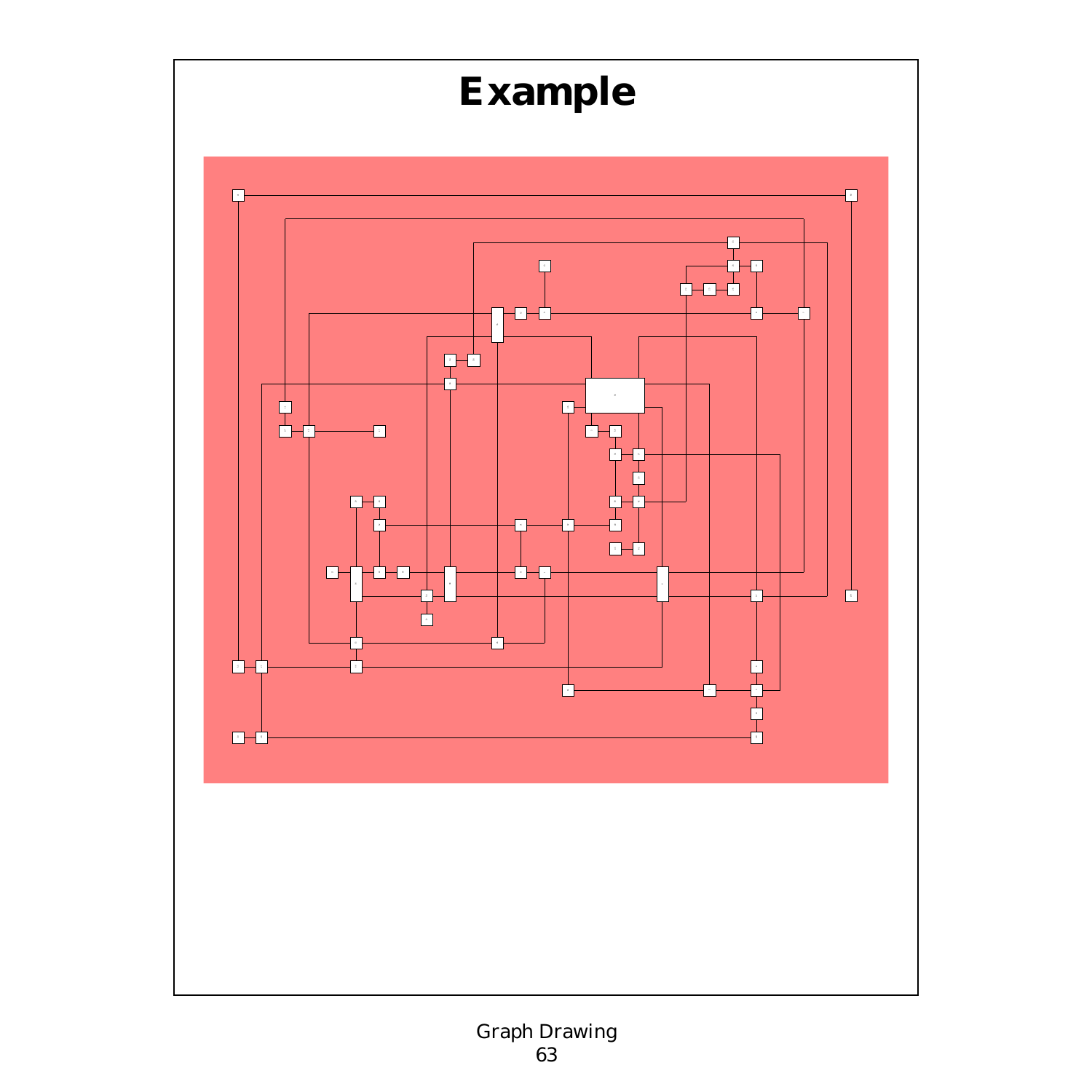### **Constraint Satisfaction in GIOTTO**

#### ■ *topological constraints*

- vertices on external face
- edges without crossings
- grouping of vertices

#### ■ *shape constraints*

- subgraphs with prescribed orthogonal shape
- edges without bends
- topological contraints have *priority* over shape contraints because the algorithm assigns first the topology and then the orthogonal shape
- *grouping is only topological*
- *no position constraints*
- *no length contraints*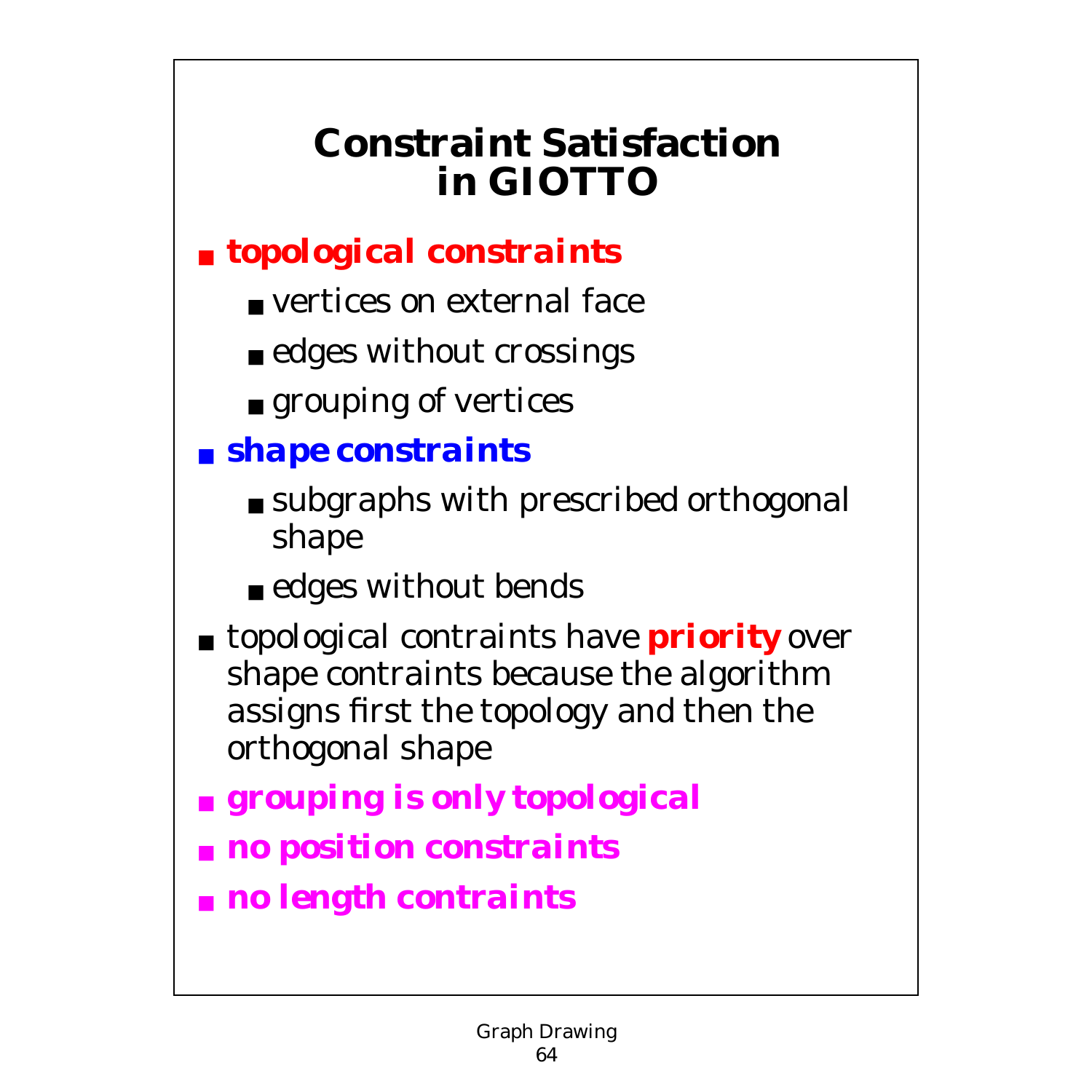#### **Advantages and Disadvantages of Planarization Techniques**

#### **Pro:**

- *fast* running time
- **applicable** to straight-line, orthogonal and polyline drawings
- supported by *theoretical results* on planar drawings
- *works well* in practice, **also for large** *graphs*
- limted *constraint satisfaction* capability

#### **Con:**

- relatively *complex* to implement
- *topological transformations* may alter the user's mental map
- *difficult to extend to 3D*
- *limted constraint satisfaction* capability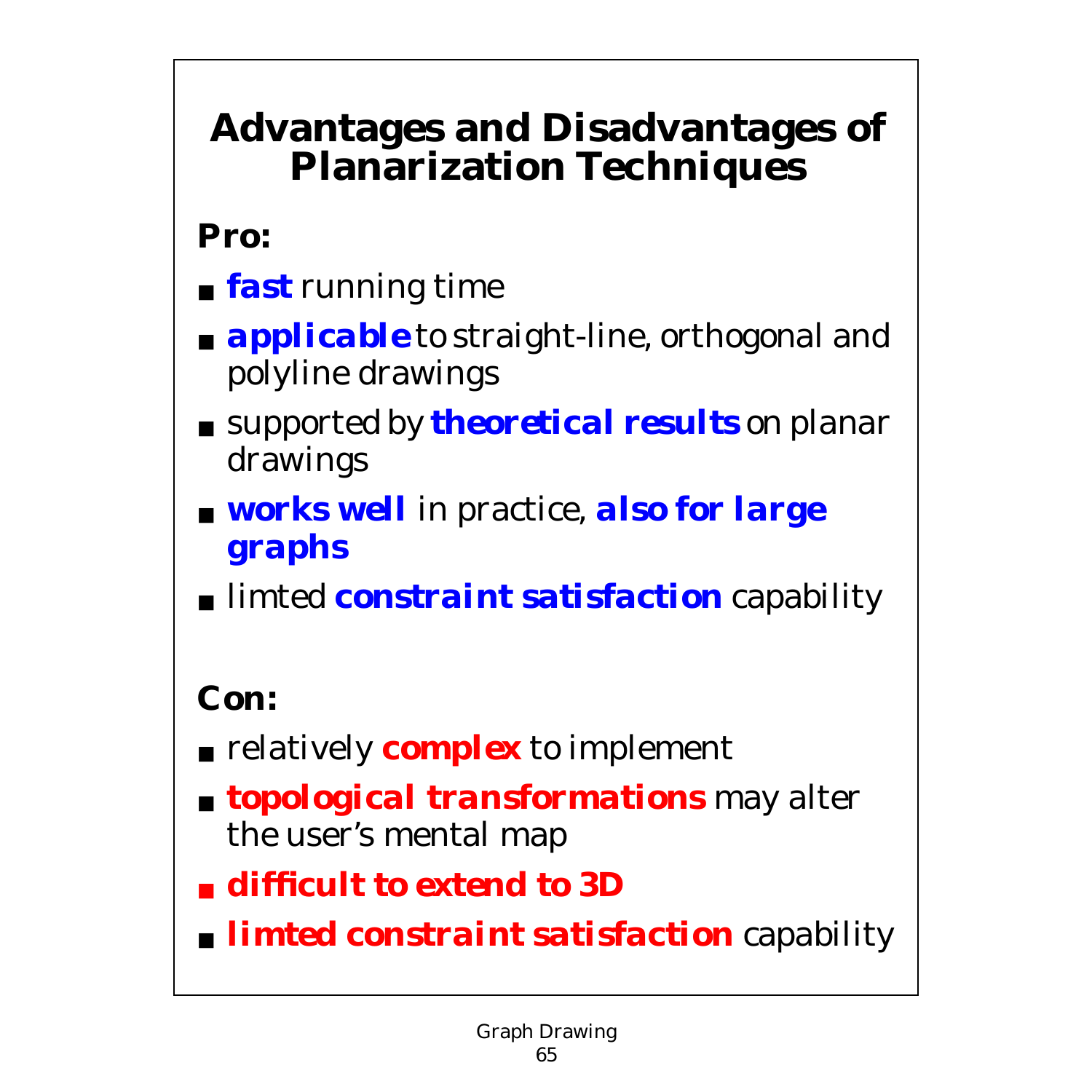### **The Spring Embedder** [Eades 1984]

- replace the edges by *springs* with unit natural length
- connect nonadjacent vertices with additional springs with infinite natural length
- recall that the springs attract the endpoints when stretched, and repel the endpoints when compressed



- start with an initial random placement of the vertices
- let the system go ... (assume there is *friction* so that a stable minimum energy state is eventually reached)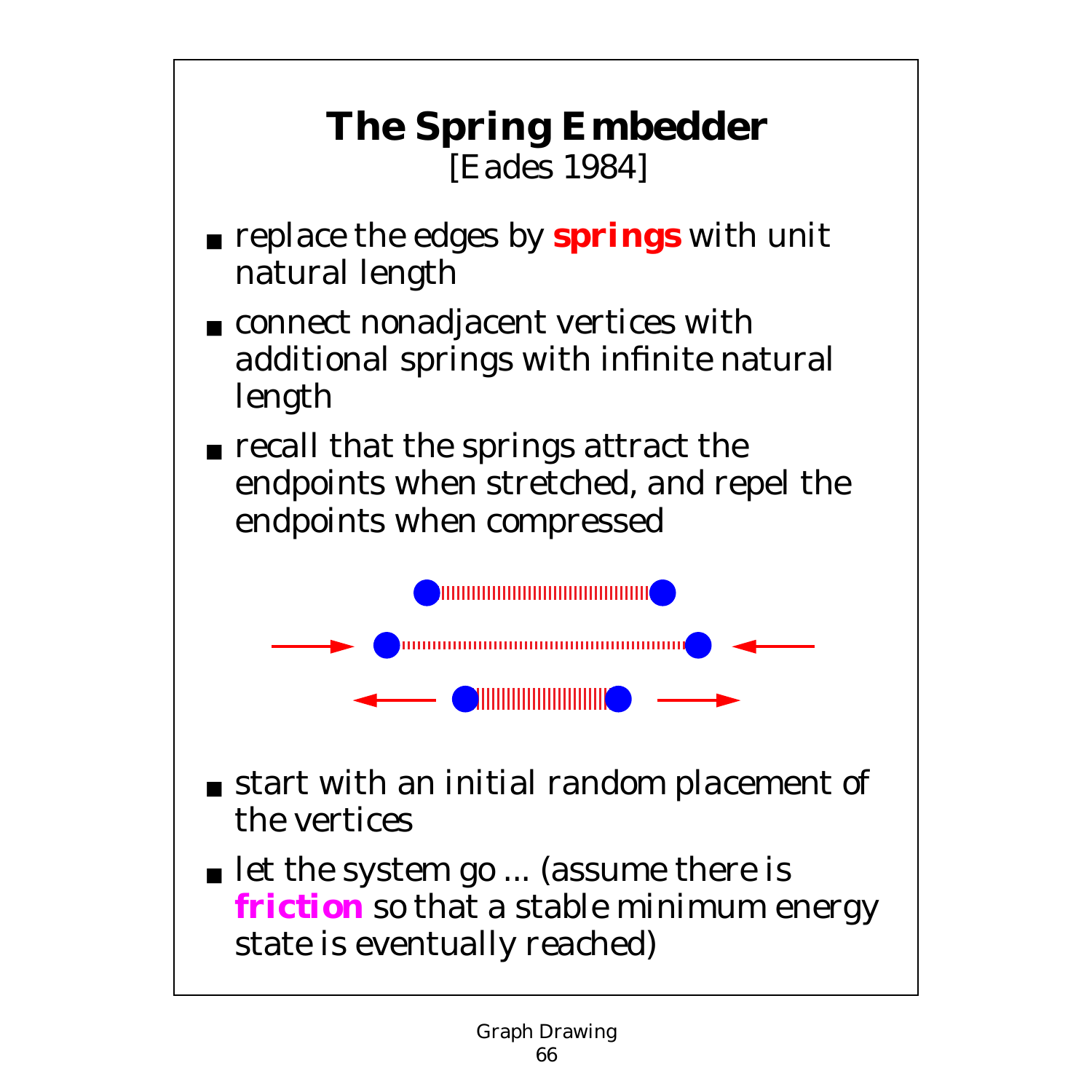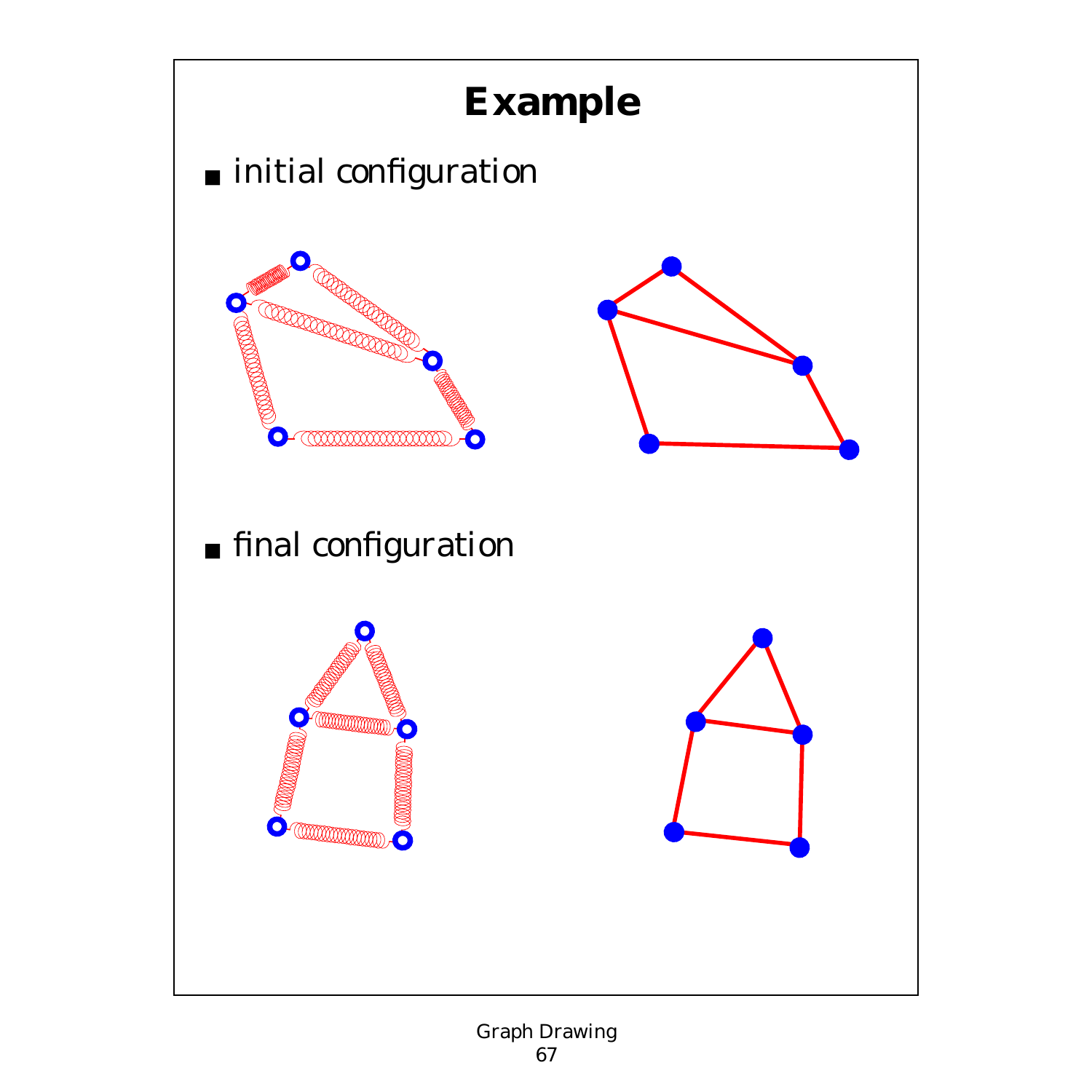## **Other Force-Directed Techniques**

- [Kamada Kawai 89]
	- the forces try to place vertices so that their *geometric distance* in the drawing is equal to their *graph-theoretic distance*
	- $\blacksquare$  for each pair of vertices  $(u,v)$  use a *spring* with natural length dist(u,v)
- [Fruchterman Reingold 90]
	- system of forces similar to that of *subatomic particles* and celestial bodies
	- given drawing region acts as wall
	- *n-body simulation*
- [Davidson Harel 89]
	- *energy function* takes into account vertex distribution, edge-lengths, and edge-crossings
	- given drawing region acts as wall
	- *simulated annealing*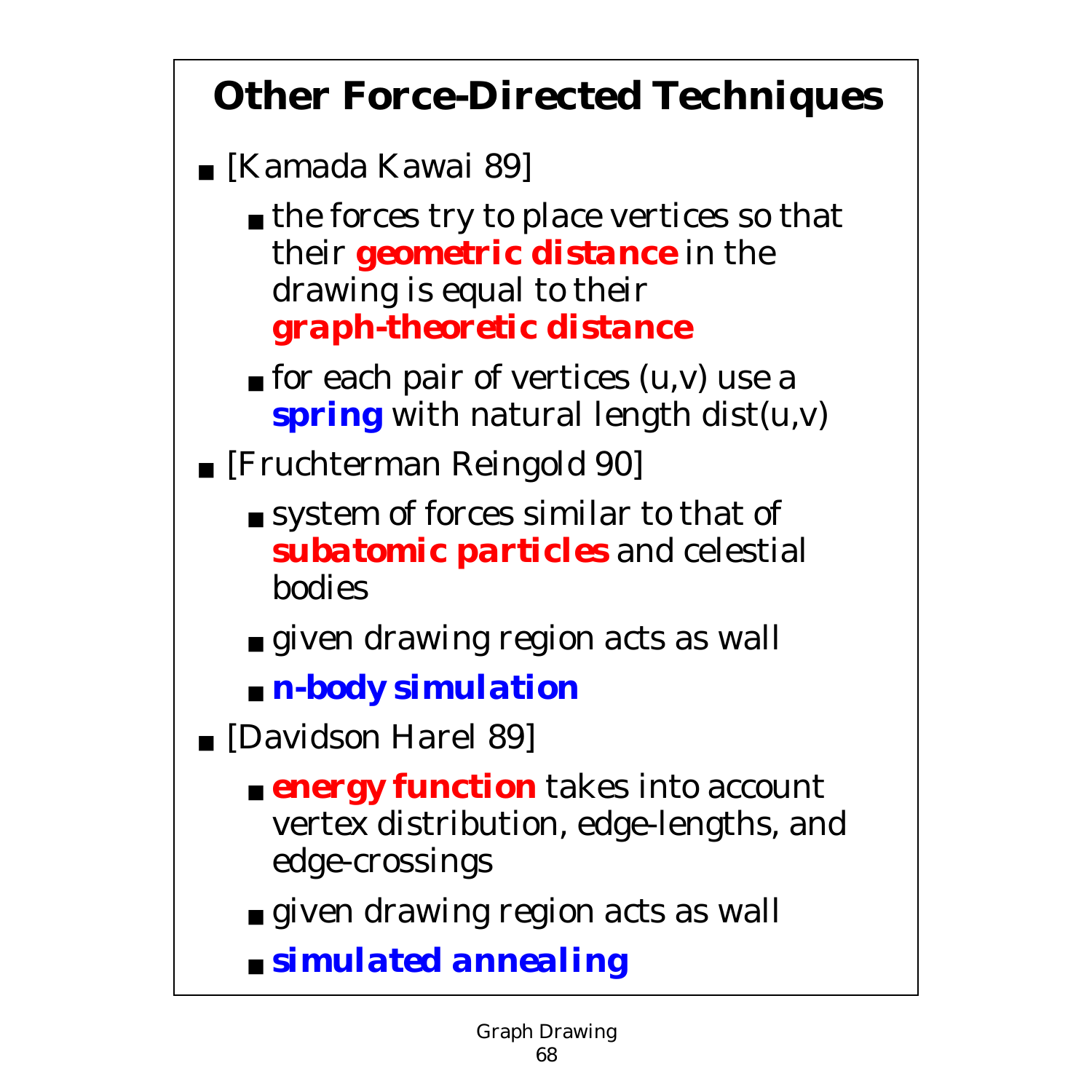## **Examples**

 $\blacksquare$  drawings of the same graph constructed with the technique of [Davidson Harel 89] using three different energy functions



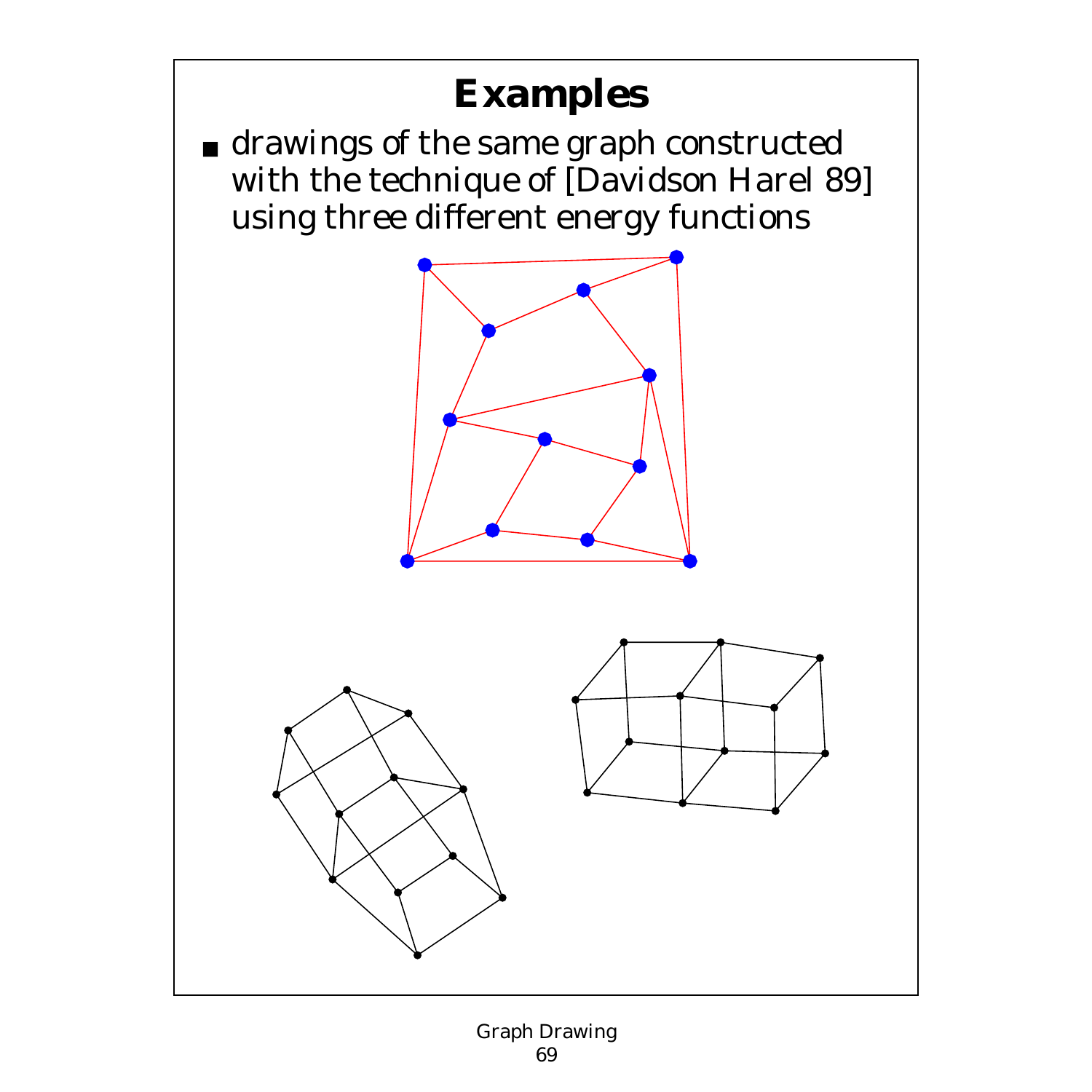#### **Advantages and Disadvantages of Force-Directed Techniques**

#### **Pro:**

- relatively *simple* to implement
- *heuristic improvements* easily added
- *smooth evolution* of the drawing into the final configuration helps preserving the user's mental map
- *can be extended to 3D*
- often able to detect and display *symmetries*
- *works well* in practice *for small graphs* with regular structure
- limted *constraint satisfaction* capability

**Con:**

- *slow* running time
- *few theoretical results* on the quality of the drawings produced
- *diffcult to extend* to orthogonal and polyline drawings
- *limited constraint satisfaction* capability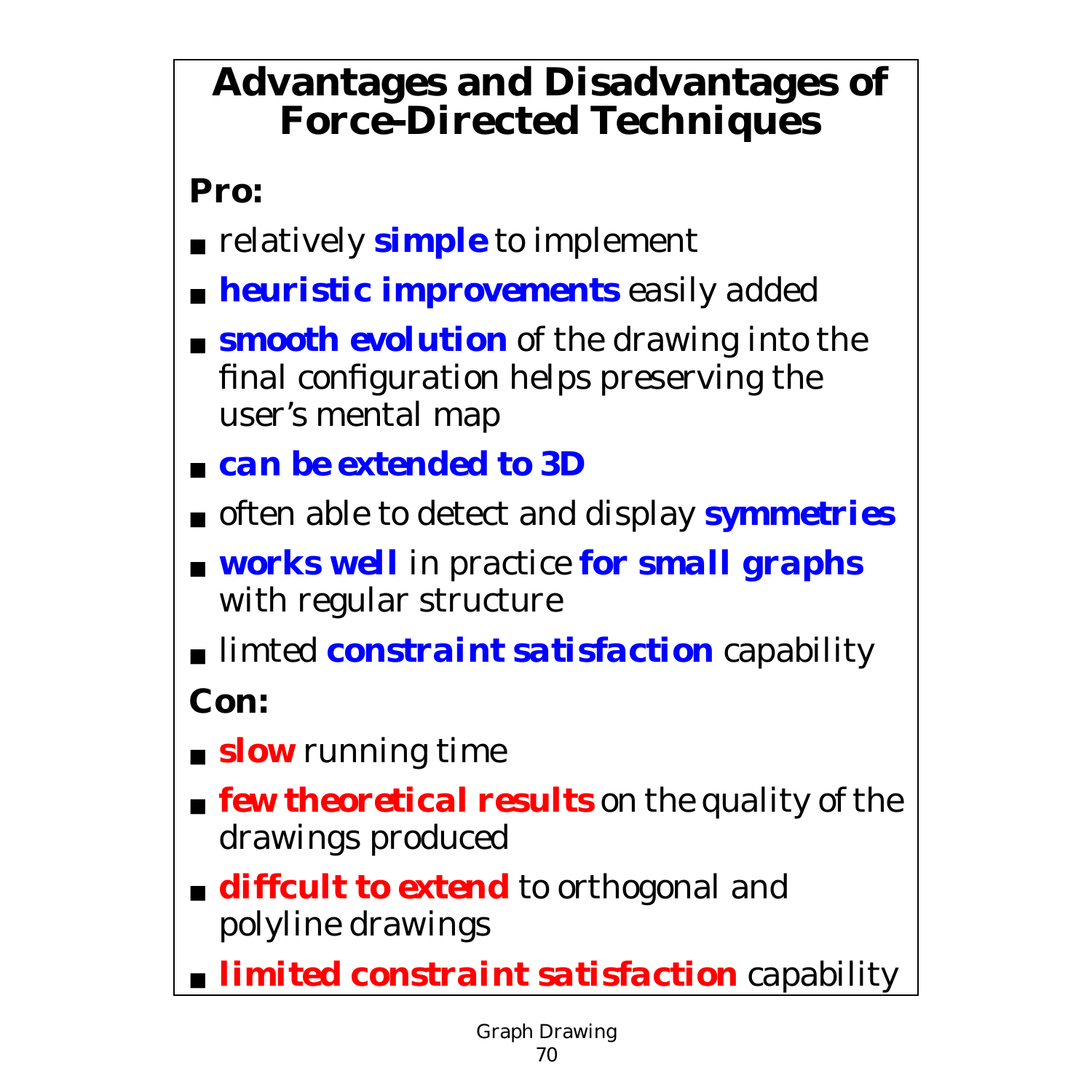#### **Constraints in Force-Directed Techniques**

- *position constraints* can be easily imposed
	- we can constrain each vertex to remain in a prescribed region
- other *constraints* can be satisfied provided they can be *expressed by means of forces*, e.g,
	- "*magnetic field*" to impose orientation constraints [Sugiyama Misue 84]
	- dummy "*attractor*" vertex to enforce grouping

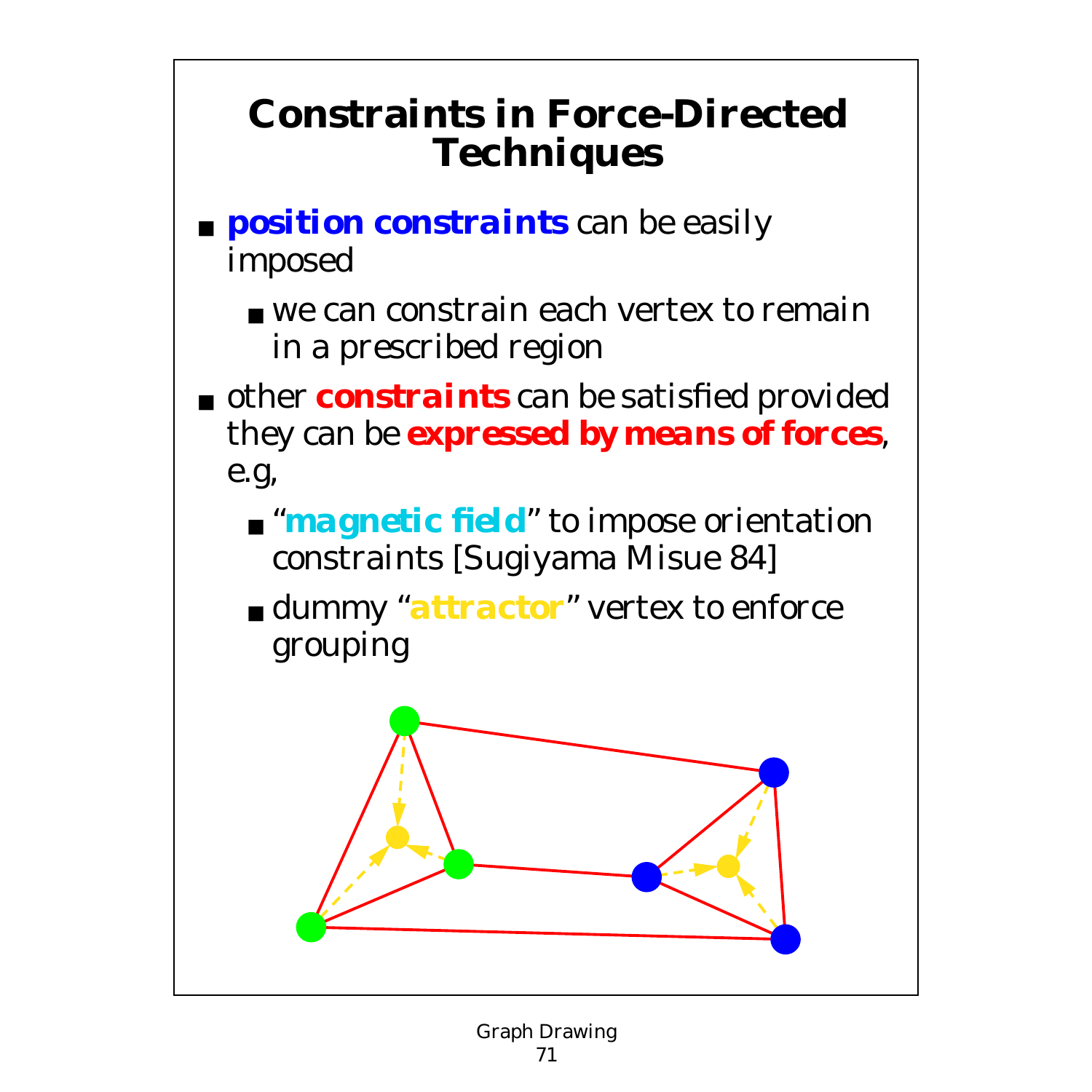# **Springs for Planar Graphs**

- use springs with natural length 0, and attractive force proportional to the length
- pin down the vertices of the *external face* to form a given *convex polygon* (position constraints)
- let the system go ...



- the final configuration is a state of minimum energy: min  $\sum_{n=1}^{\infty}$  [length(e)]<sup>2</sup>
- e ■ equivalent to the *barycentric mapping* [Tutte 60]:

$$
\mathbf{p}(v) = 1/\text{deg}(v) \sum_{(v,w)} \mathbf{p}(w)
$$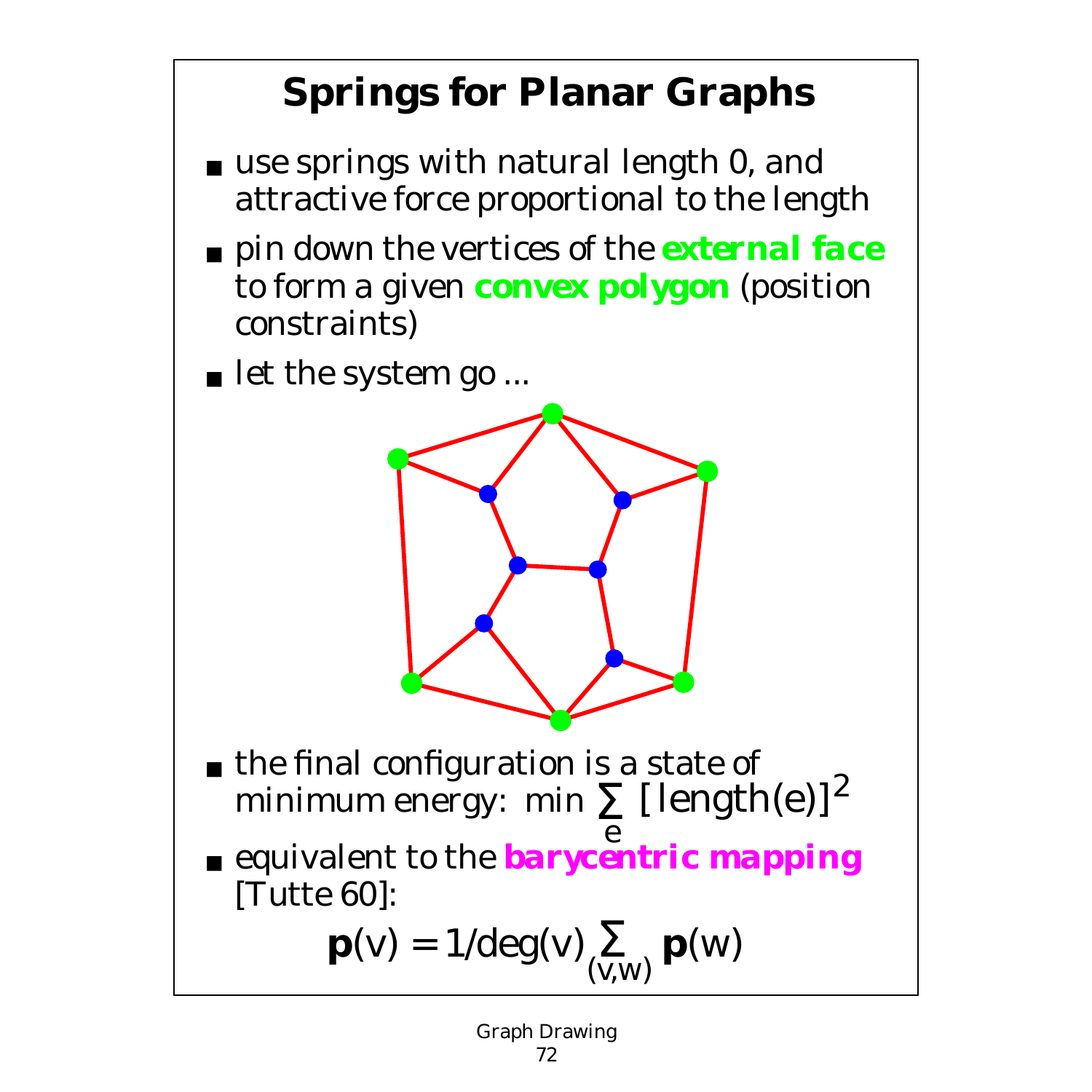# **General Directed Graphs**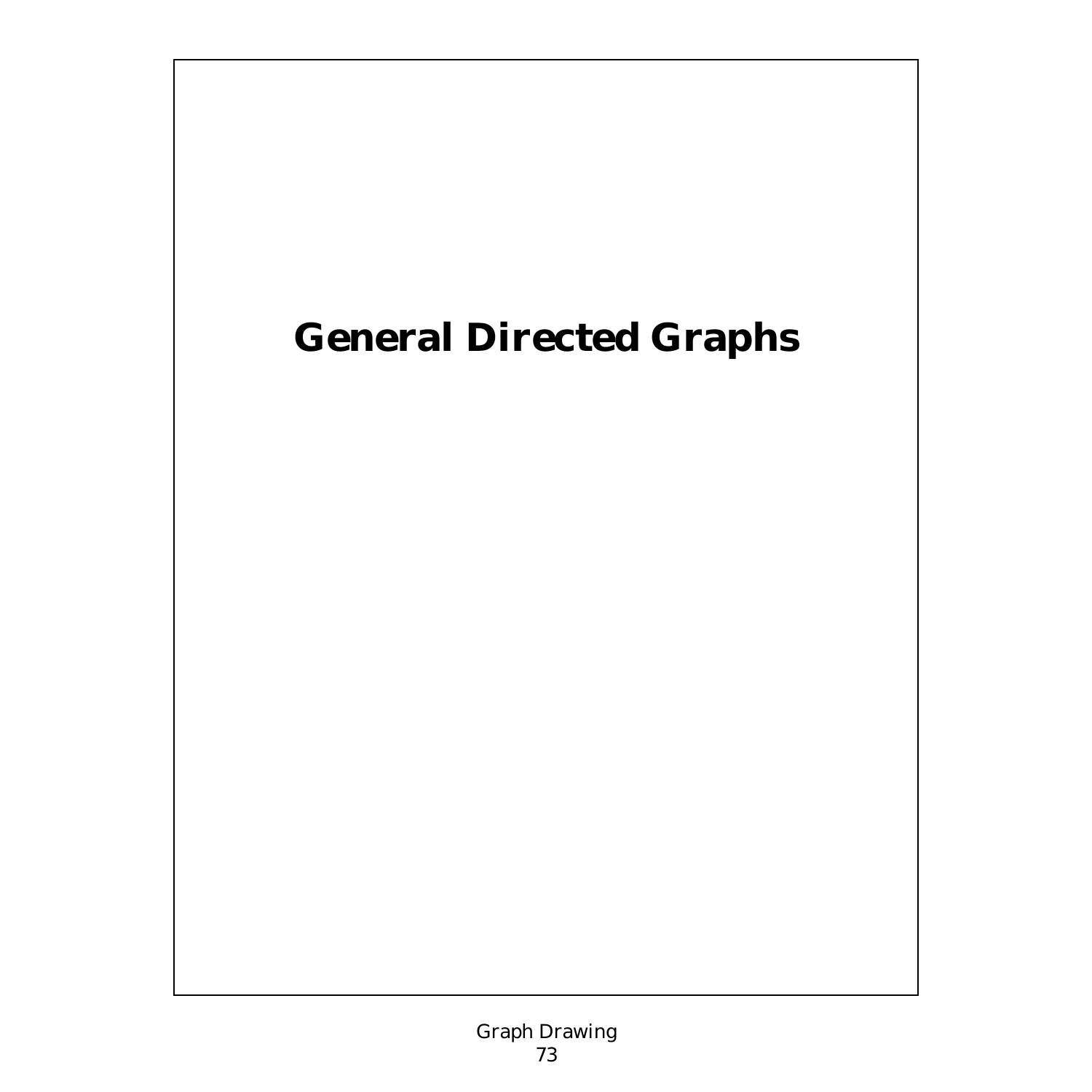# **Layering Method for Drawing General Directed Graphs**

- *Layer assignment:* assign vertices to layers trying to minimize
	- *edge dilation*
	- *feedback edges*
- *Placement:* arrange vertices on each layer trying to minimize
	- *crossings*
- *Routing:* route edges trying to minimize ■ *bends*
- **Fine tuning:** improve the drawing with local modifications

[Carpano 80]

[Sugiyama Tagawa Toda 81]

[Rowe Messinger et al. 87]

[Gansner North 88]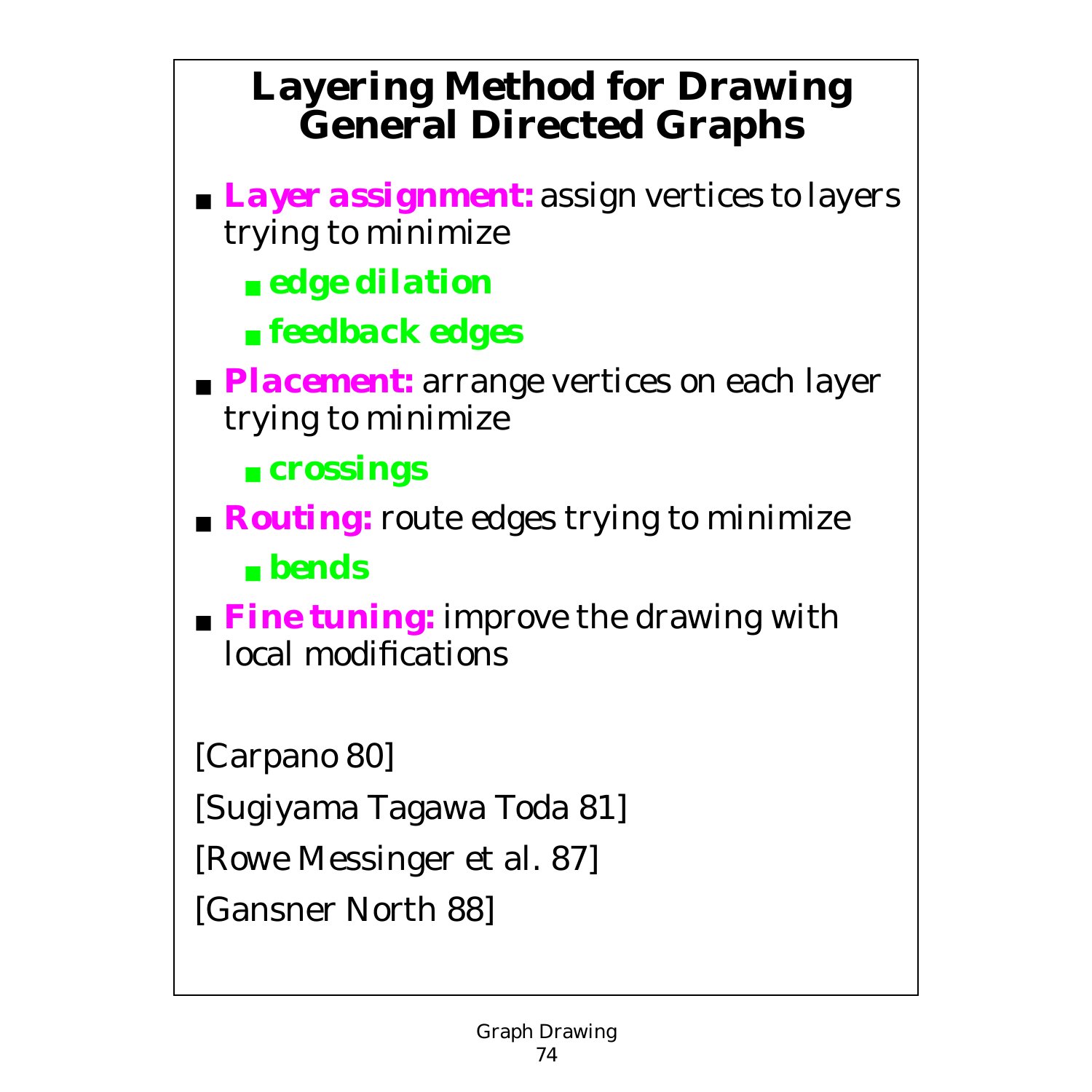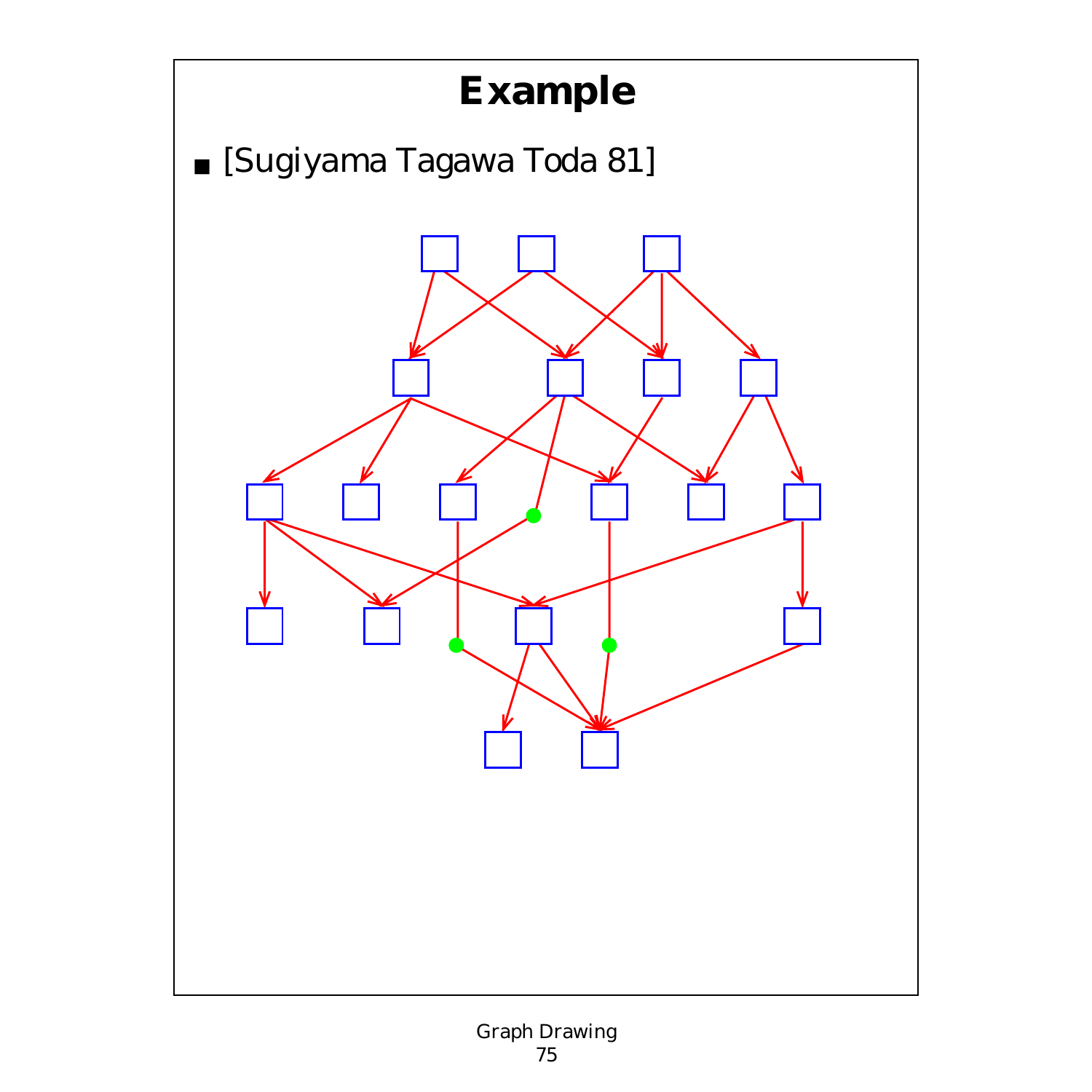# **Declarative Approaches**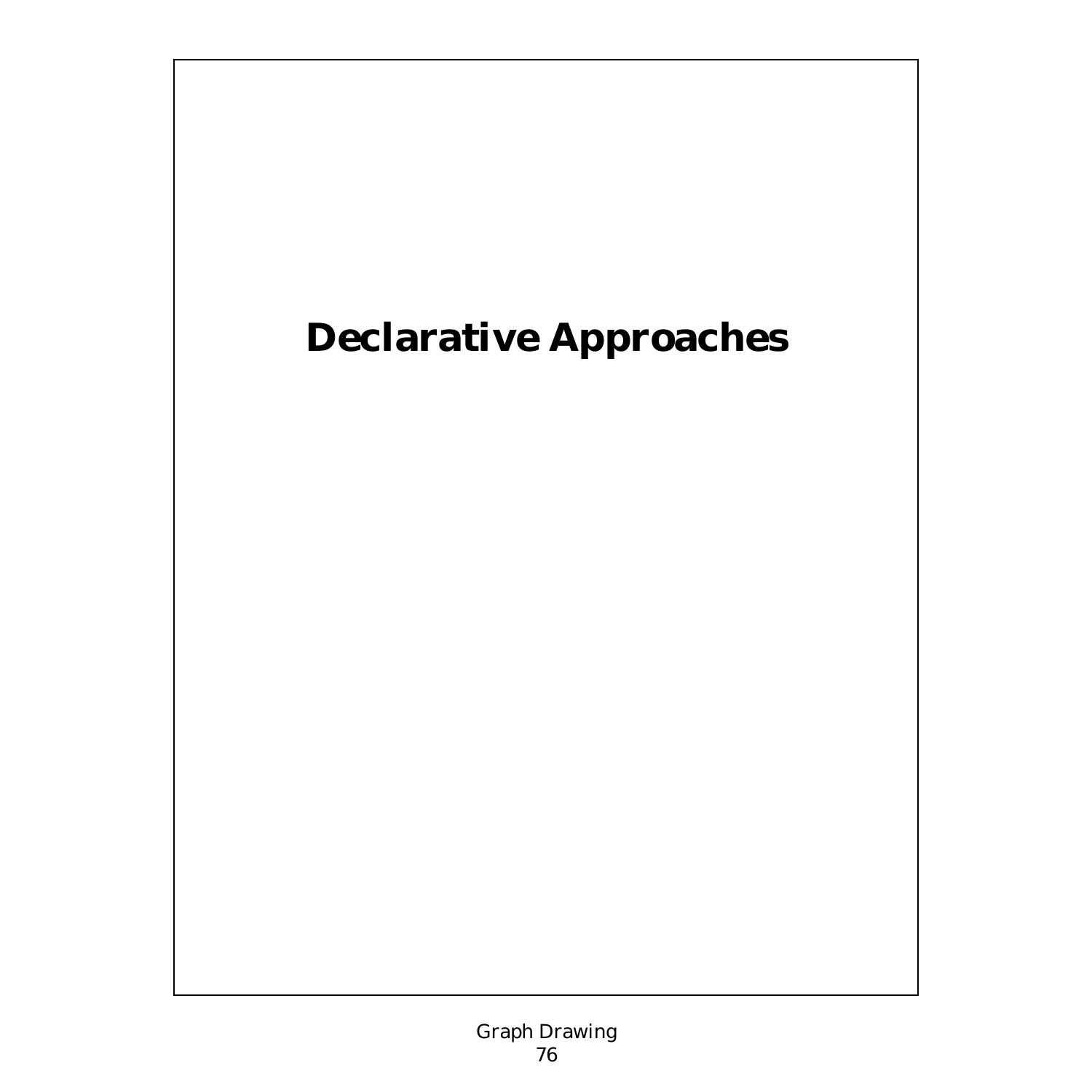# **Declarative Approach**

### **• These approaches cover a broad range of possibilities:**

- **Tightly-coupled**: specification and algorithms cannot be separated from each other.
- **Loosely coupled:** the specification language is a separate module from the algorithms module.
- Most of the approaches are somewhere in between ...

# *Tightly-coupled approaches*

### *Advantages:*

- The algorithms can be optimized for the particular specification.
- The problem is well-defined.

### *Disadvantages:*

- Takes an expert to modify the code (difficult extensibility).
- User has less flexibility.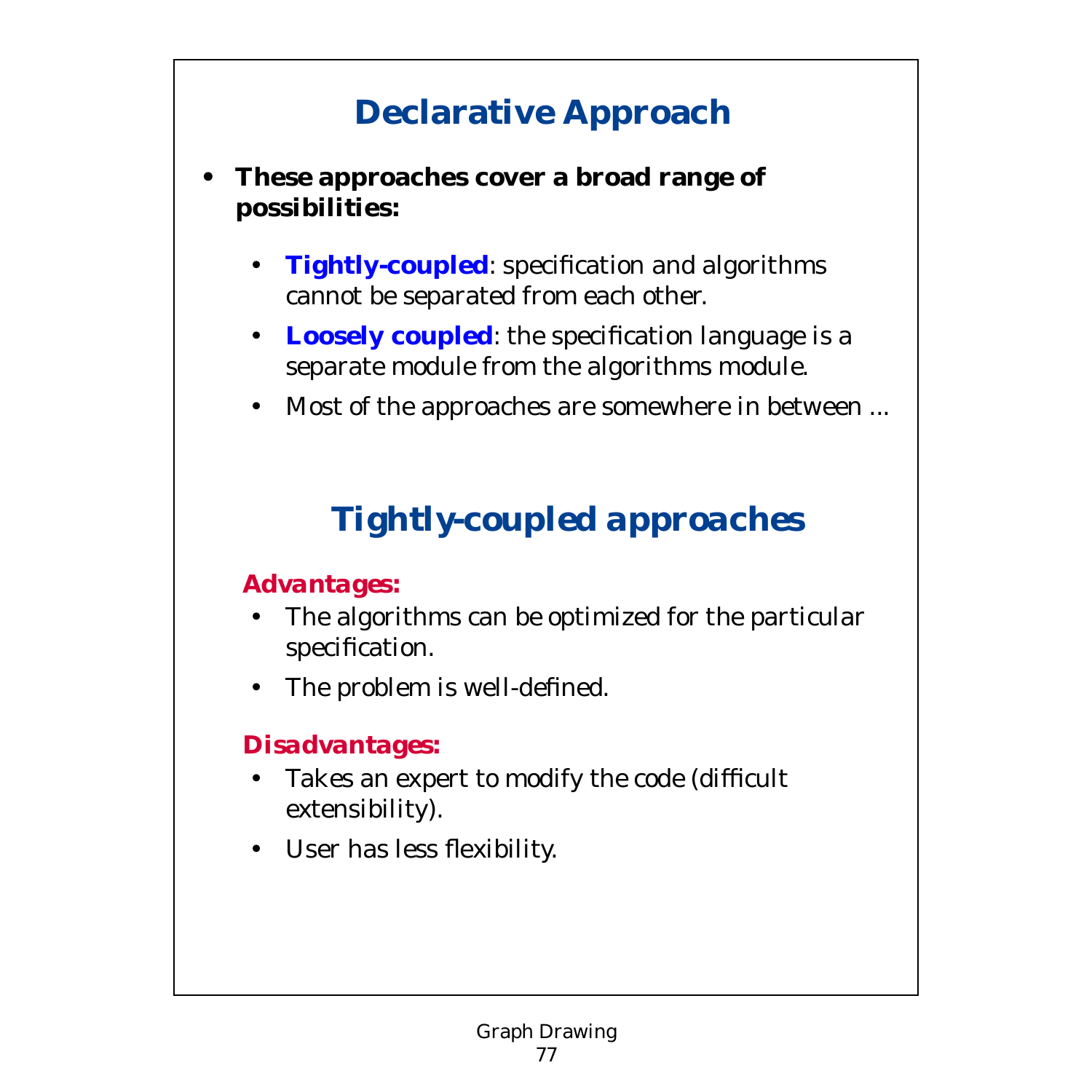# *Loosely-coupled approaches*

## *Advantages:*

- Flexible: the user specifies the drawing using constraints, and the graph drawing module executes it.
- Extensible: progressive changes can be made to the specification module and to the algorithms module.

### *Disadvantages:*

- Potential "impedance mismatch" between the two modules.
- Efficiency: more difficult to guarantee.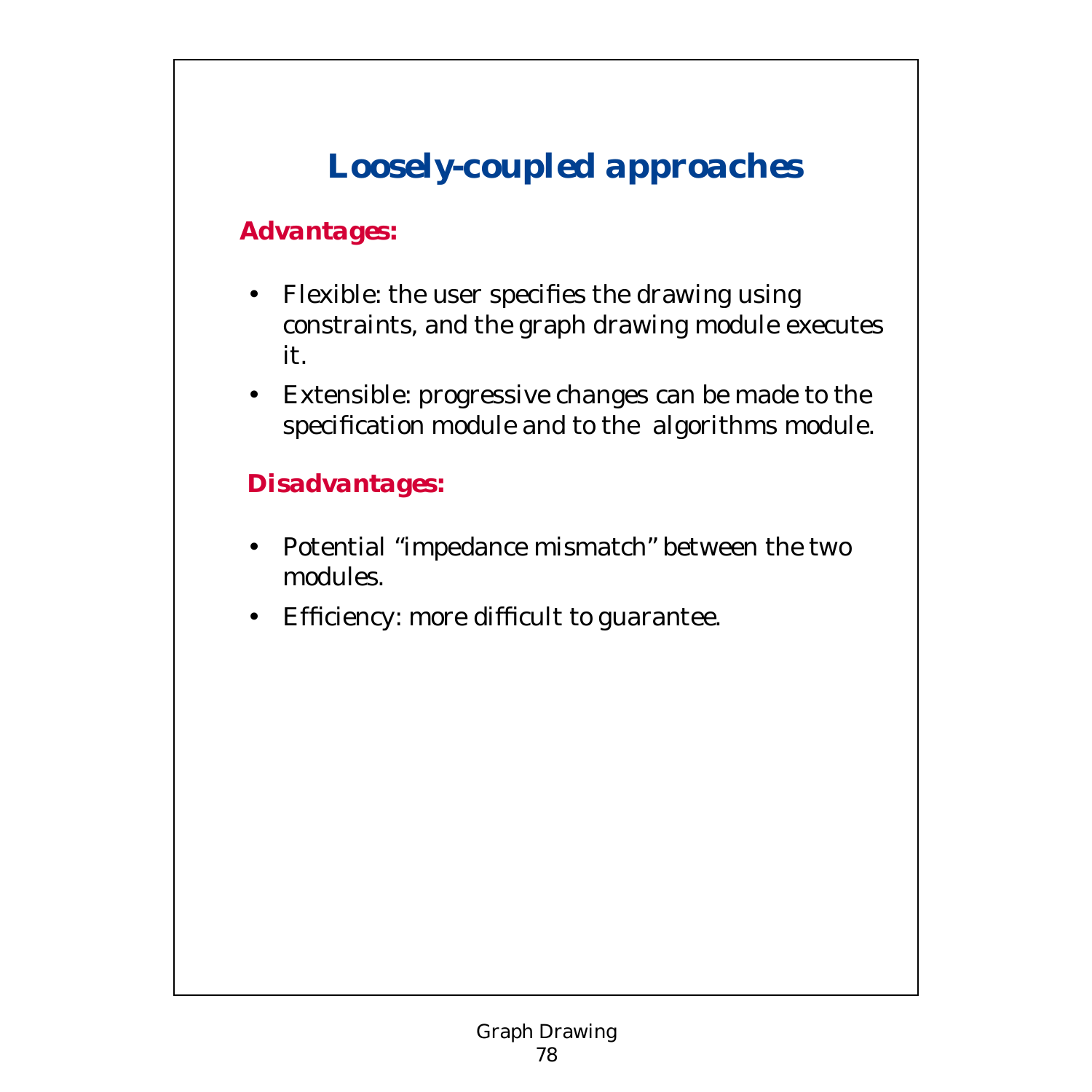## **Languages for Specifying Constraints**

- Languages for display specification
	- ThingLab [Borning 81]
	- IDEAL [Van Wyk 82]
	- Trip [Kamada 89]
	- GVL [Graham & Cordy 90]
- **Grammars** 
	- Visual Grammars [Lakin 87]
	- Picture Grammars [Golin and Reiss 90]
	- Attribute Grammars [Zinßmeister 93]
	- Layout Graph Grammars [Brandenburg94] [Hickl94]
	- Relational Grammars [Weitzman &Wittenburg 94]
- Visual Constraints
	- U-term language [Cruz 93]
	- Sketching [Gleicher 93] [Gross94 ]

 **Visual**

**Used in GD** 

 **Used in GD and Visual**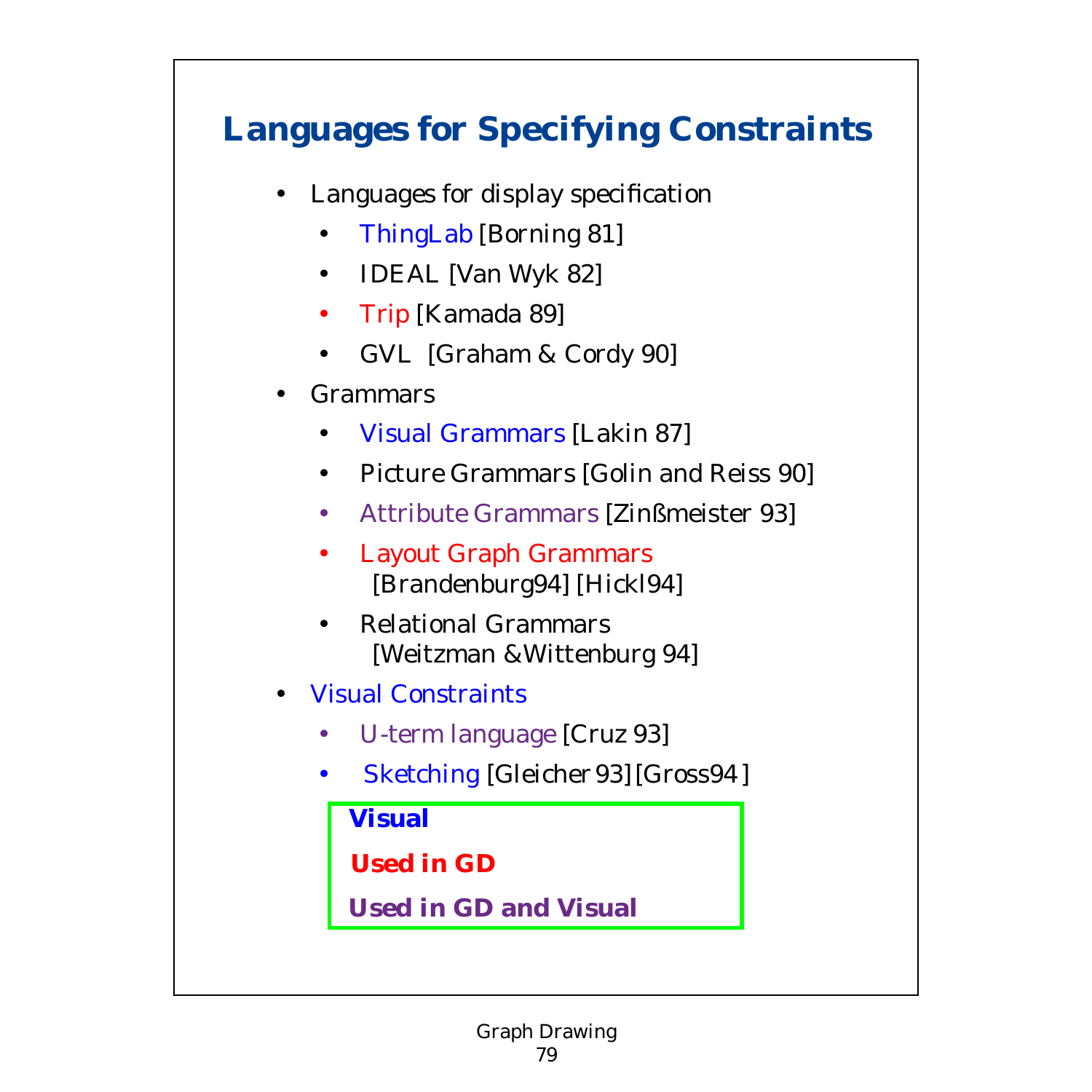## **ThingLab [Borning 81]**

- Graphical objects are defined by example, and have a *typical* part and a *default* part.
- Constraints are associated with the classes (methods specify constraint satisfaction).
- Object-oriented (message passing, inheritance).
- Visual programming language.

## **Ideal [Van Wyk 82]**

- Textual specification of constraints.
- Graphical objects are obtained by instantiating abstract data types, and adding constraints.
- Uses complex numbers to specify coordinates.

**GVL [Graham & Cordy 90]**

- Visual language to specify the display of program data structures.
- Pictures can be specified *recursively* (the display of a linked list is the display of the first element of the list, followed by the display of the rest of the list.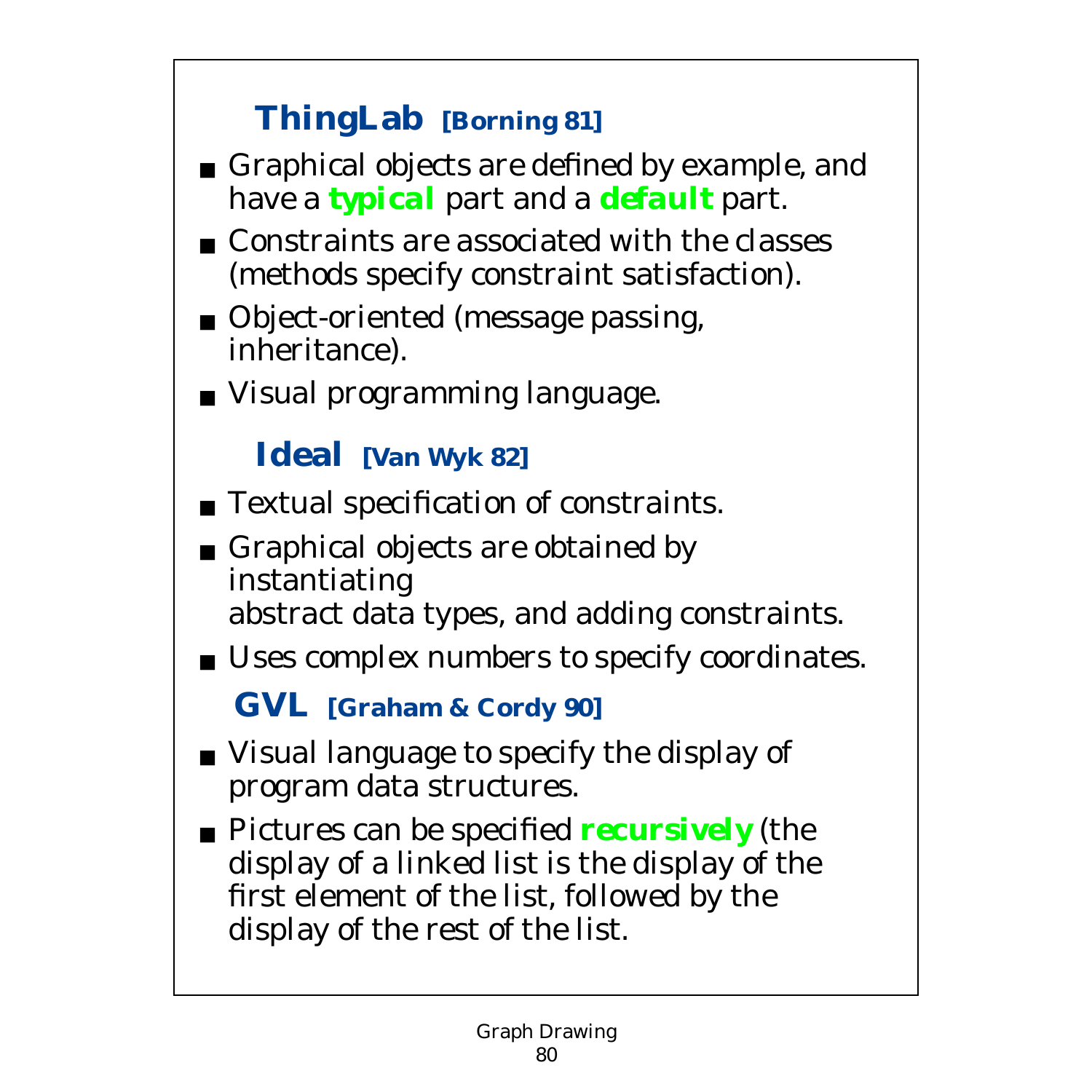# **Layout Graph Grammars** [Brandenburg 94] [Hickl 94]

- grammatical (rule-based method) for drawing graphs
- extension of a *context-free string grammar*
	- underlying context-free graph grammar
	- layout specification for its productions
- by repeated applications of its productions, a graph grammar generates labeled graphs, which define its graph language
- class of layout graph grammars for which optimal graph drawings can be constructed in polynomial time:
	- H-tree layouts of complete binary trees
	- hv-drawings of binary trees
	- series-parallel graphs
	- NFA state transition diagrams from regular expressions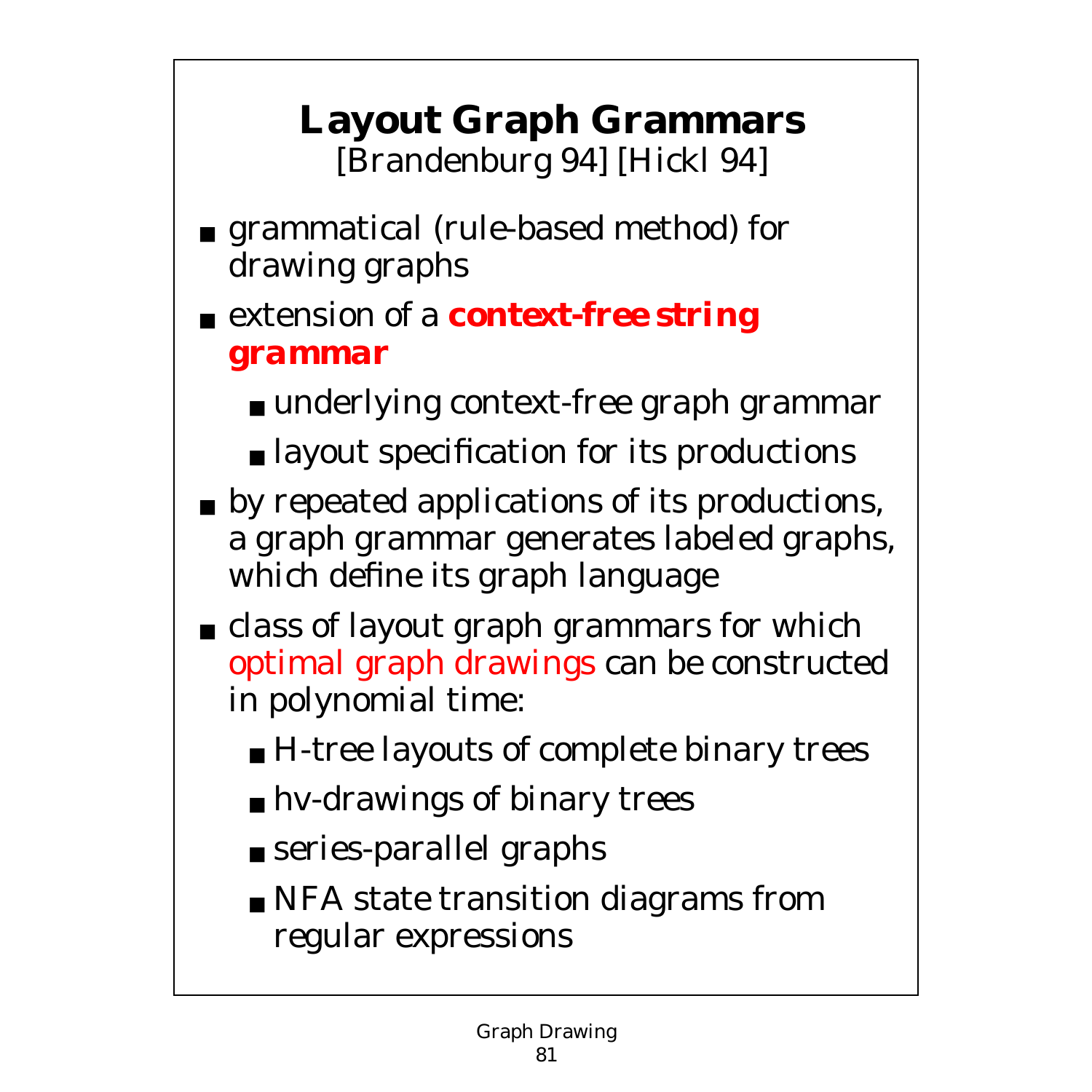## **Picture Grammars [Golin & Reiss 90, Golin 91]**

- **Production rules use constraints.**
- **Terminals are:**
	- *shapes* (e.g., rectangle, circle, text)
	- *lines* (e.g., arrow)
- **spatial relationships between objects are** *operators* **in the grammar (e.g., over, left\_of)**

 $FIGURE \rightarrow over (rectangle_1, rectangle_2)$ 

**Where** 

rectangle<sub>1</sub>.lx == rectangle<sub>2</sub>.lx

rectangle<sub>1</sub>.rx == rectangle<sub>2</sub>.rx

```
rectangle<sub>1</sub>.by == rectangle<sub>2</sub>.ty
```




rectangle<sub>2</sub>

rectangle $_1$ 

- **More expressive relationships :** *tiling***.**
- **Complexity of parsing has been studied.**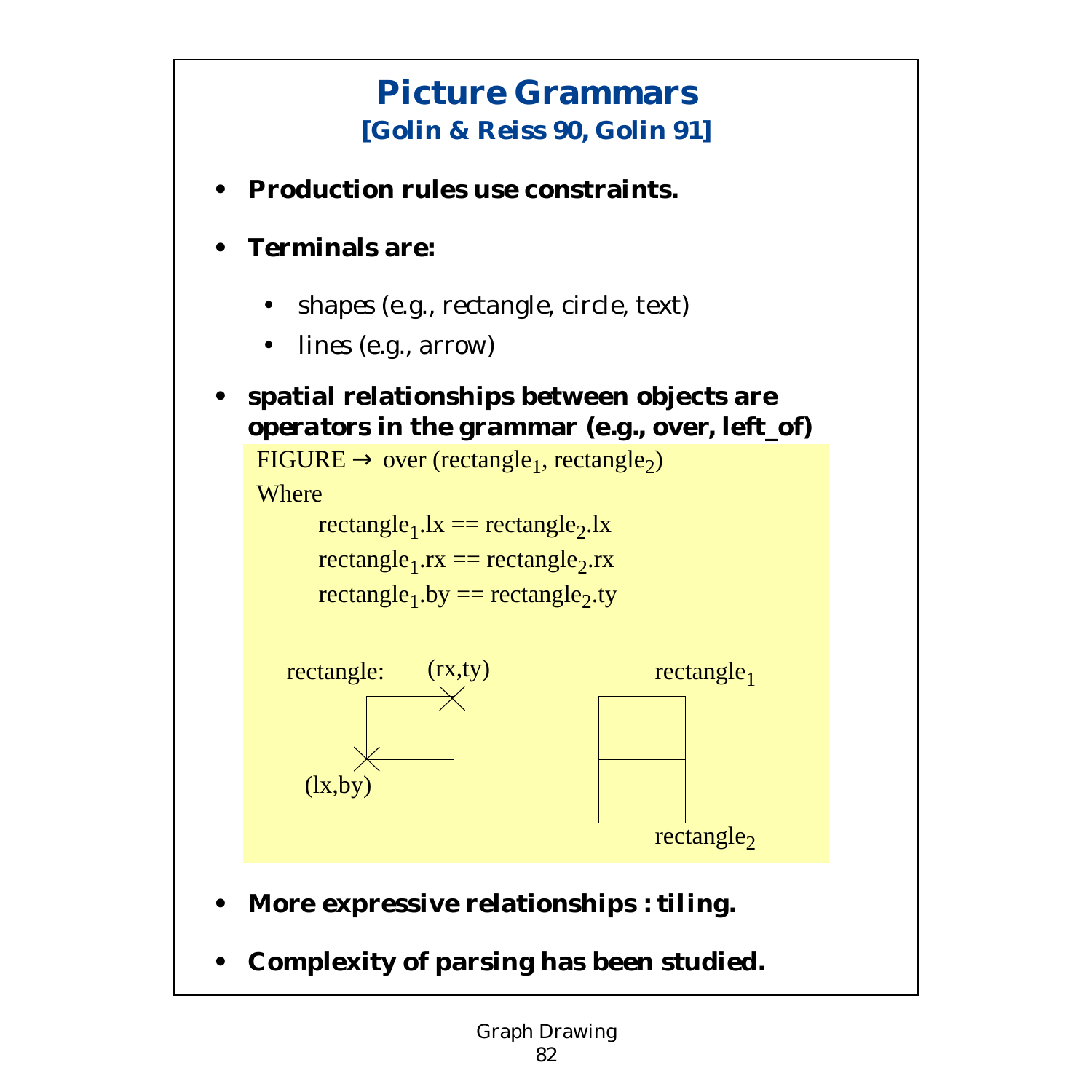## **Relational Grammars [Weitzman & Wittenburg 93, 94]**

 **• Generalization of attribute string grammars that allow for the specification of geometric positions in 2D and 3D, topological connectivity, arbitrary semantic relations holding among information objects.**

```
Article → Text Text Text Number Image
    (Defrule (Make-Article The-Grammar)
               (0 Article)
               (1 Text)
               (2 Text (Author-Of 2 1))
                 . . .
               :OUT
\mathcal{L}(\mathcal{L}) and \mathcal{L}(\mathcal{L}) and \mathcal{L}(\mathcal{L}) . . .
               (spaced-below 2 1)
               (spaced-below 3 1)
               (set-font 1 10pt :bold)
               (set-font 1 8pt :italic)
 . . .
                                             ))
```
 **• Constraints are solved with DeltaBlue (U. of Washington) for non-cyclic constraints.**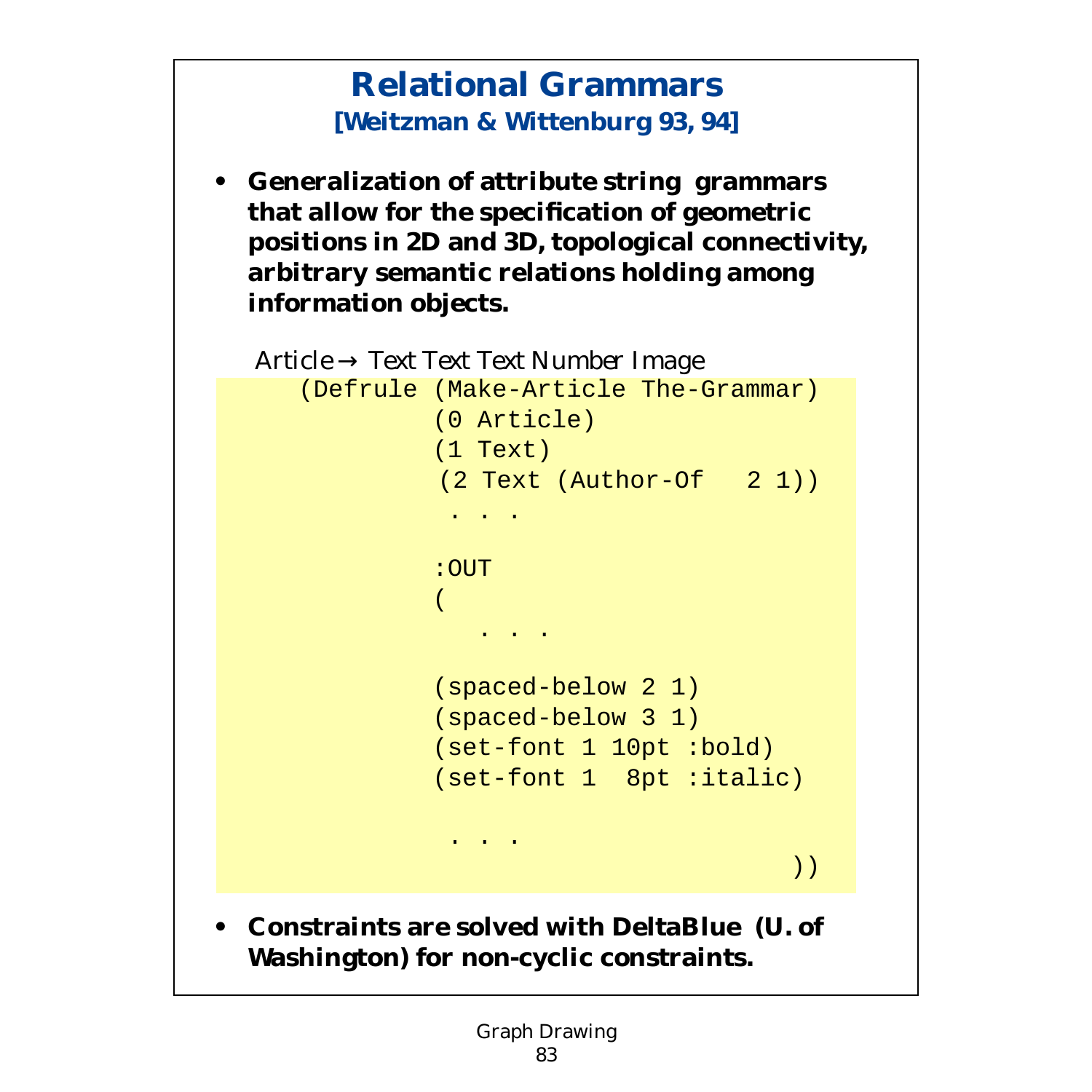

 **• The interpretation of the visual symbols is left to the implementation.**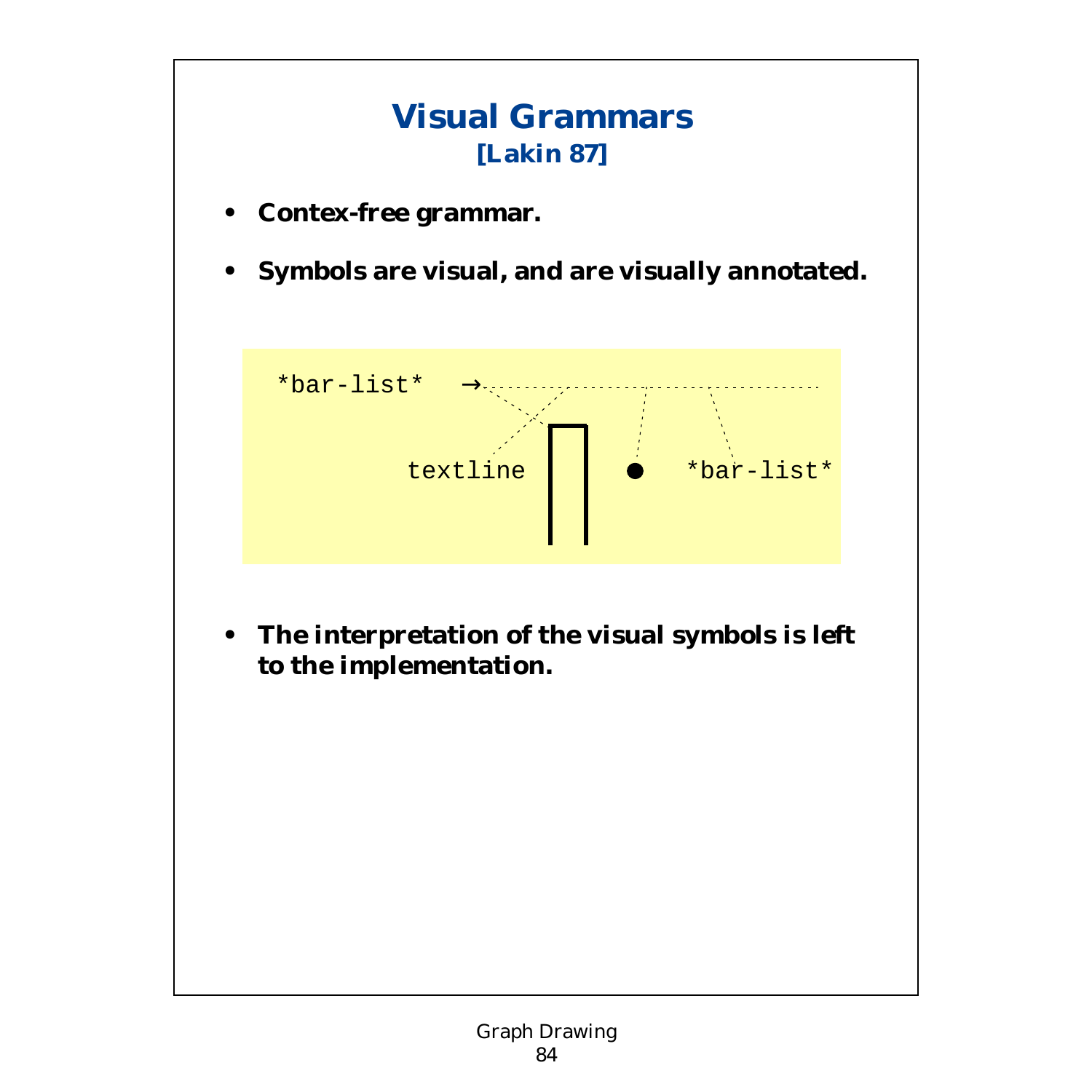# **Expressing Constraints by Sketching**

 **• Briar [Gleicher 93]**

### **Constraint-based drawing program:**

- Direct manipulation drawing techniques.
- Makes relationships between graphical objects persistent
- Performance concerns in solving constraints.

### **• Spatial Relation Predicates [Gross 94]**



**(CONTAINS BOX CIRCLE) (CONTAINS BOX TRIANGLE) (IMMEDIATELY-RIGHT-OF CIRCLE TRIANGLE) (SAME-SIZE CIRCLE TRIANGLE)**

 • Applications include retrieval of buildings from an architecture database.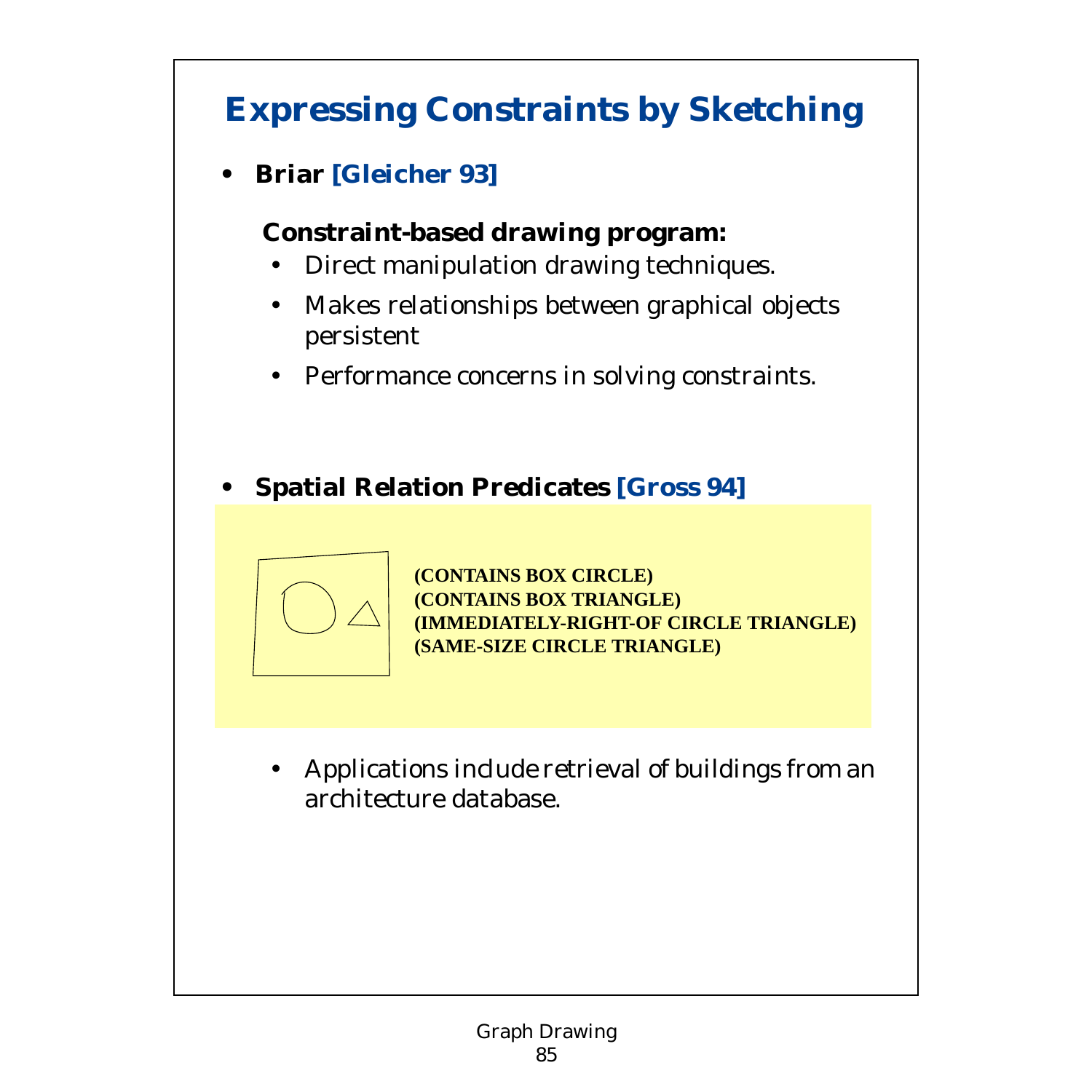## **COOL** [Kamada 89]

- framework for visualizing abstract objects and relations.
- constraint-based object layout system
	- *rigid* constraints
	- *<u>nliable</u>* constraints
	- conflicting constraints can be solved approximately

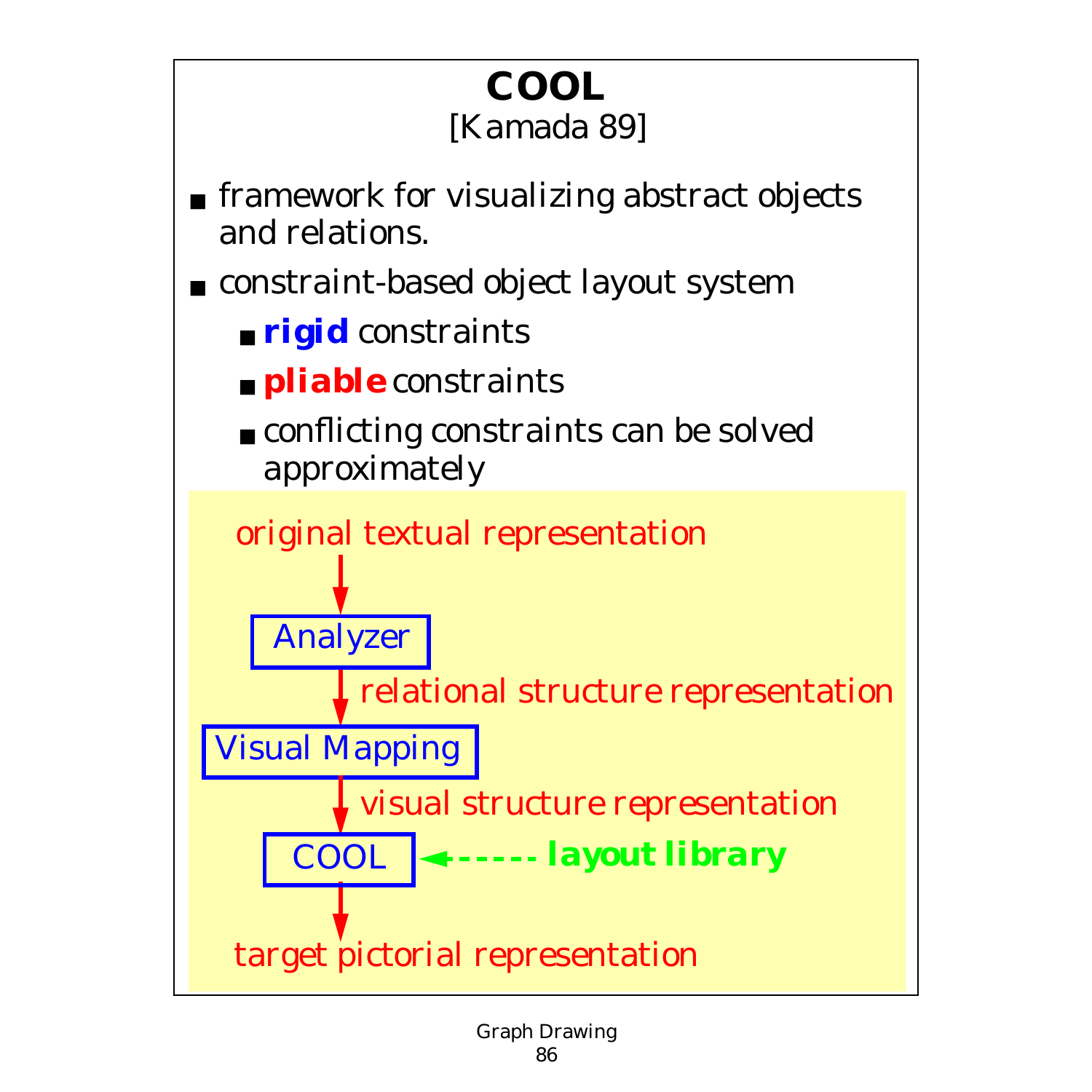# **ANDD** [Marks et al]

- layout-aesthetic concerns subordinated to perceptual-organizational concerns
- notation for describing the visual organization of a network diagram
	- alignment, zoning, symmetry, T-shape, hub shape
- layout task as a constrained optimization problem:
	- constraints derived from a visualorganization specification
	- optimality criteria derived from layoutaesthetic considerations
- two heuristic algorithms:
	- rule-based strategy
	- massive parallel genetic algorithm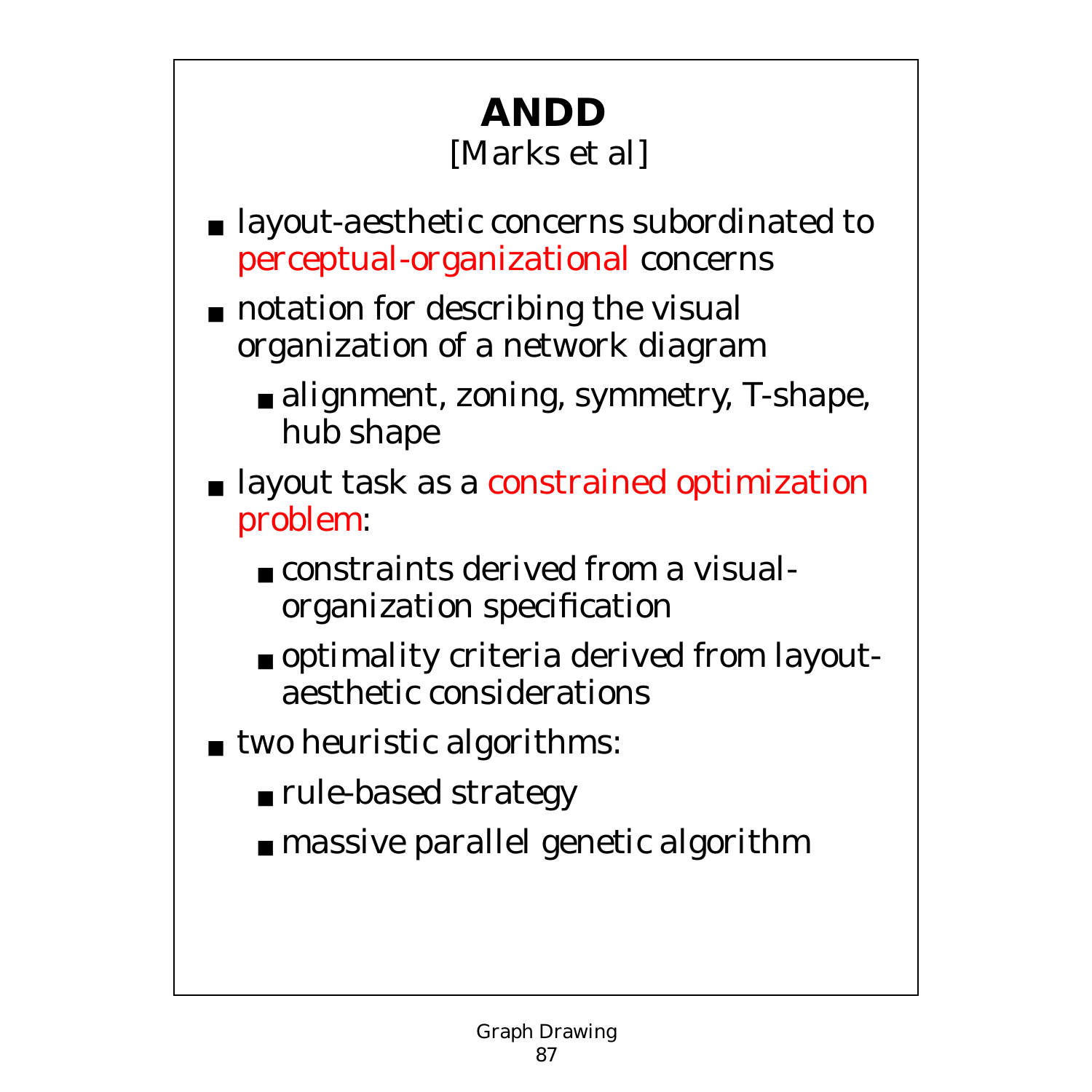# **Visual Graph Drawing**

**[**Cruz, Tamassia Van Hentenryck 93]

- a *visual* approach to graph drawing can reconcile *expressiveness* with *efficiency*
- **Goals**
	- *Visual* specification of layout *constraints*: the user should not have to type a long list of textual specifications
	- *Visual* specification of aesthetic criteria associated with *optimization* problems
	- *Extensibility*: the user should not be limited to a prespecified set of visual representations.
	- *Flexibility*: the user should not have to give precise geometric specifications.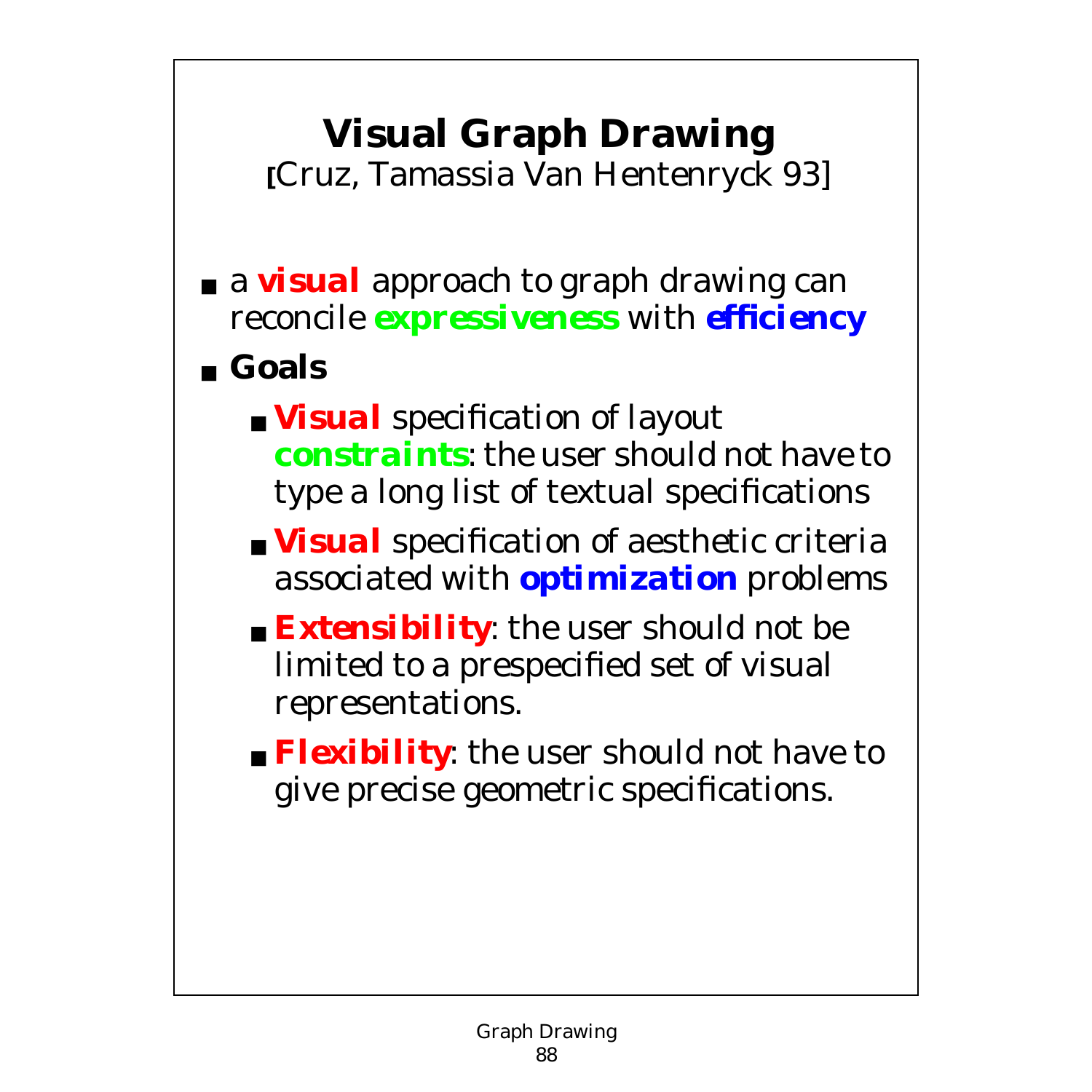## **U-term Language [Cruz 93, 94]**

- **Visual constraints.**
- **Simplicity and genericity of the basic constructs.**
- **Ability to specify a variety of displays: graphs, higraphs, bar charts, pie charts, plot charts, . . .**
- **Compatibility with the framework of an objectoriented database language, DOODLE.**



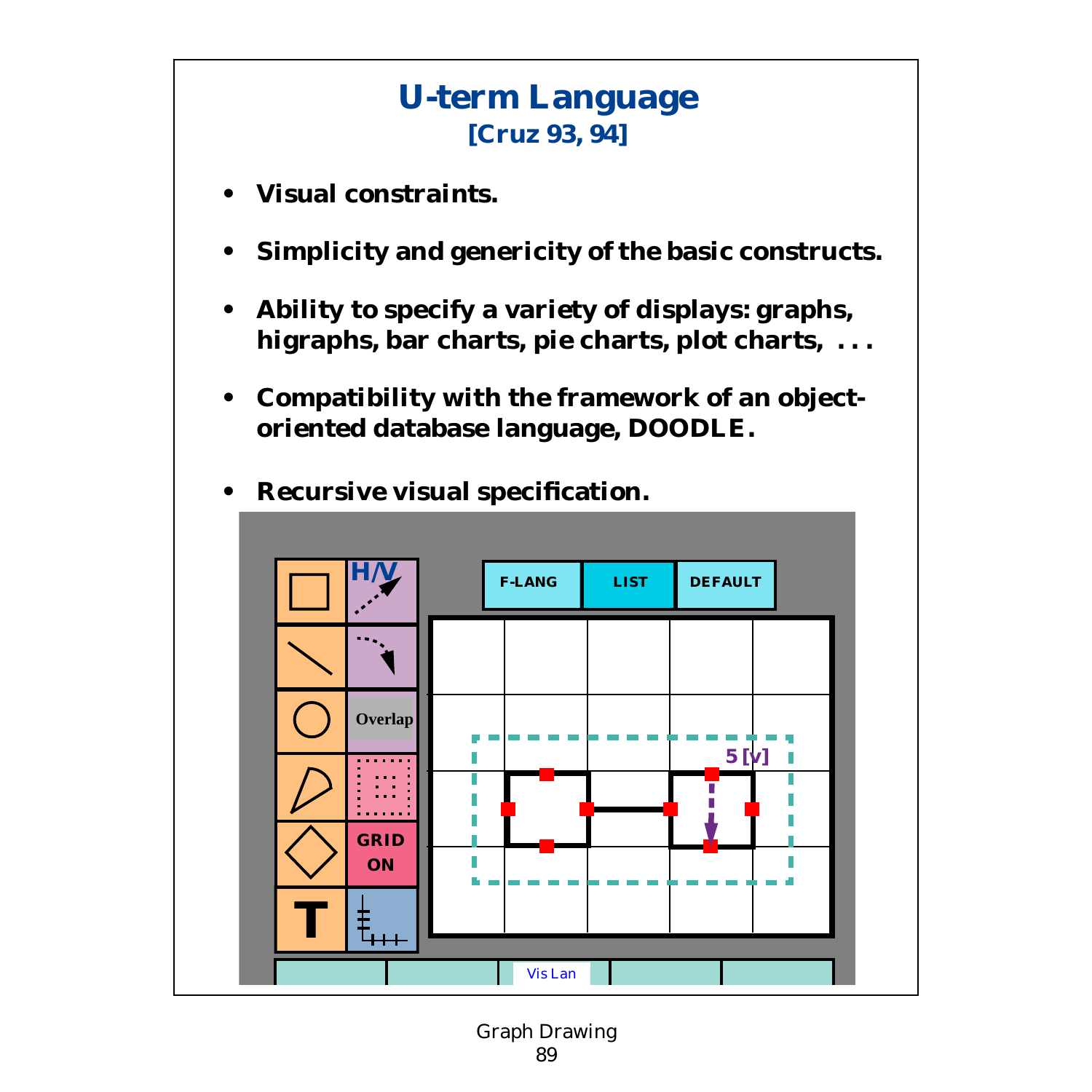# **Efficient Visual Graph Drawing** [Cruz Garg 94] [Cruz Garg Tamassia 95]

- graph stored in an object-oriented database
- drawing defined "*by picture*" using recursive visual rules of the language DOODLE [Cruz 92]
- a set of *constraints* is generated by the application of the visual rules to the input graph
- various types of drawings can be visually expressed in such a way that the resulting set of constraints can be solved in *linear time*, e.g.,
	- drawings of trees (upward drawings, box inclusion drawings)
	- drawings of series-parallel digraphs (delta drawings)
	- drawings of planar acyclic digraphs (visibility drawings, upward planar polyline drawings)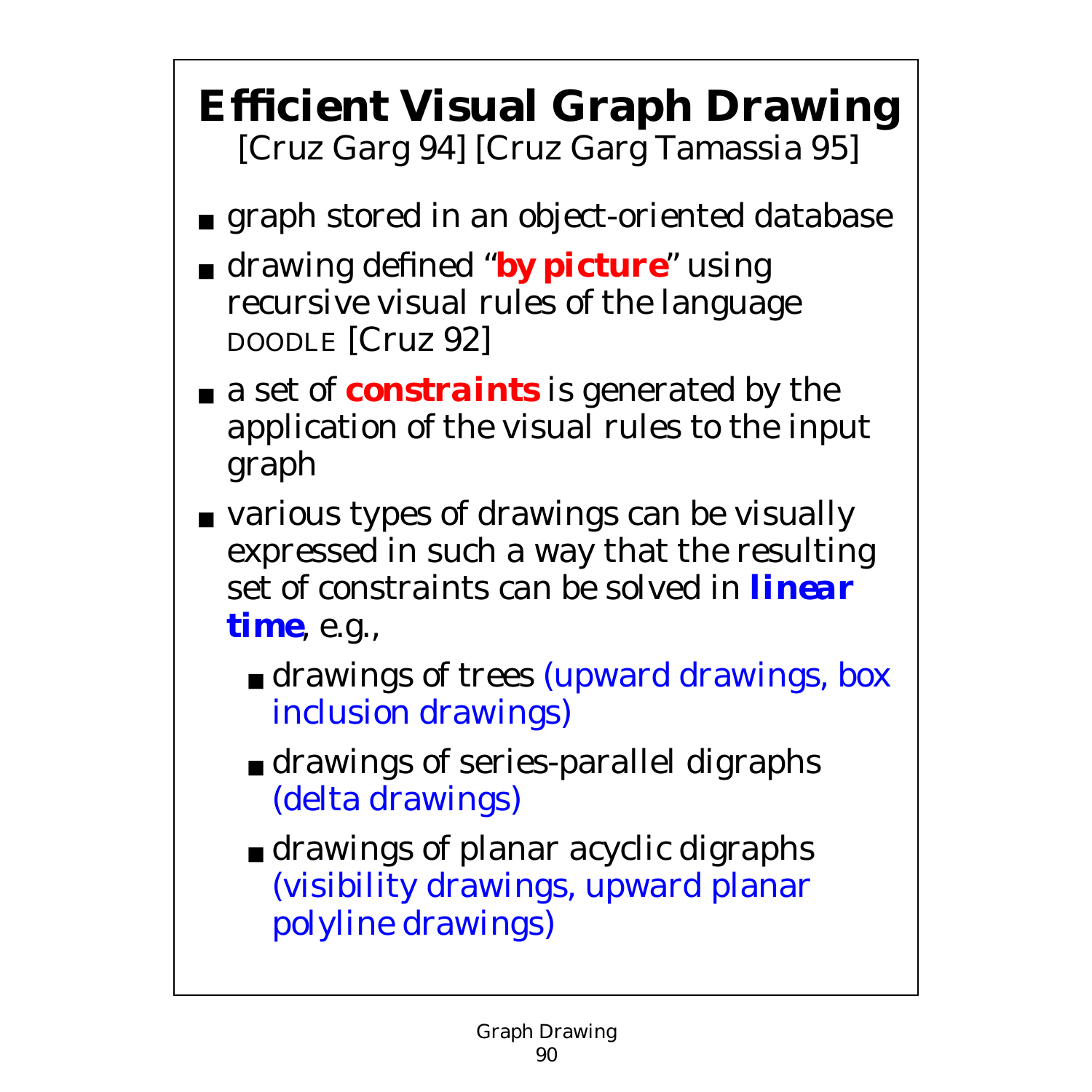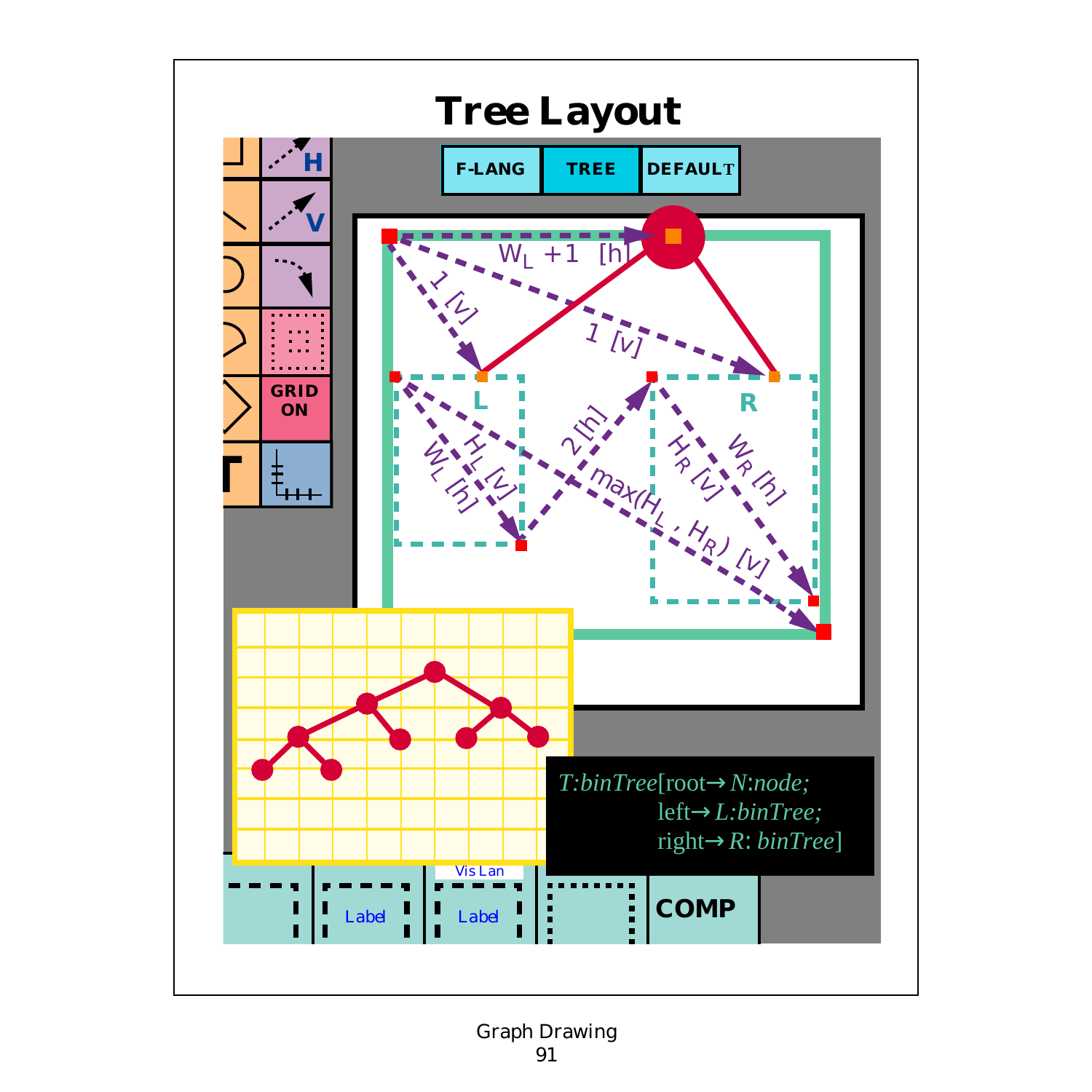## **Characteristics of the Previous Tree Drawings**

- Level Drawings
	- Upward
	- Planar
	- Nodes at the same distance from the root are horizontally aligned.
- Display of symmetries.
- Display of isomorphic subtrees.

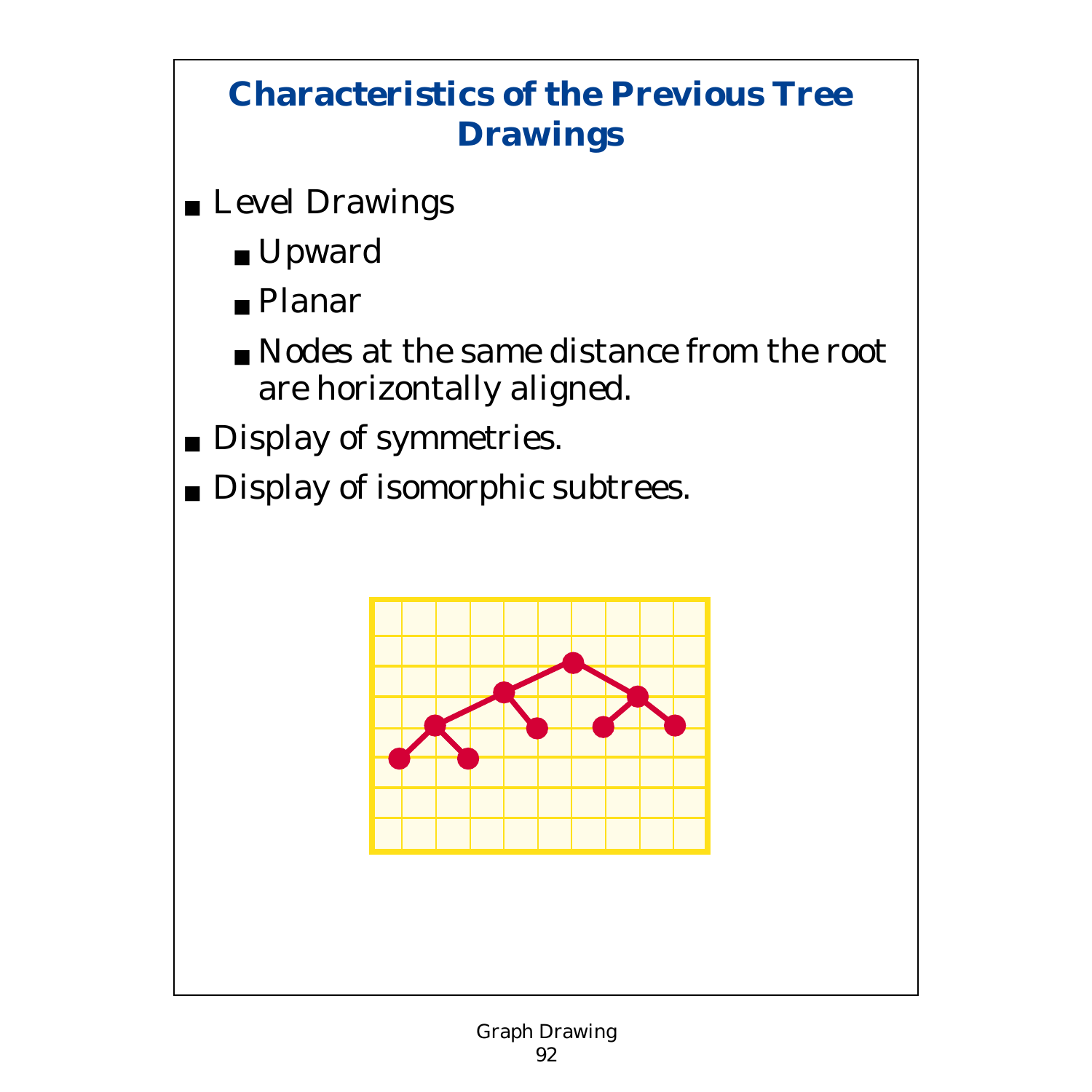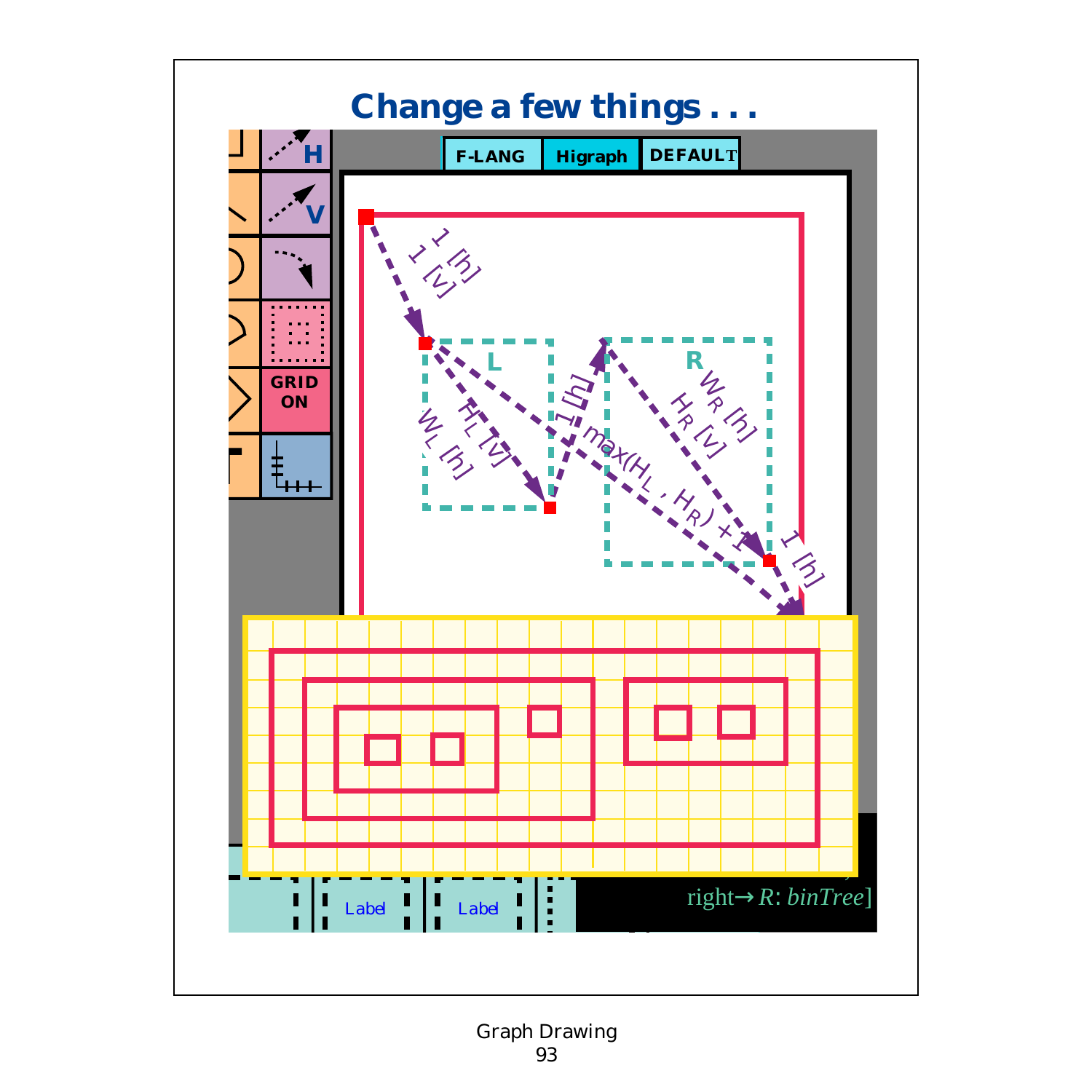## **Efficient Visual Graph Drawing [Cruz & Garg 94]**

- **Recognize classes of graphs and drawings that can be expressed with DOODLE and evaluated efficiently.**
- **Devise algorithms and data structures for performing drawings in linear time (optimal time):**
	- Trees (upward drawing, box inclusion drawing).
	- Series-parallel digraphs (delta drawing).
	- Planar acyclic digraphs (visibility drawing, upward planar polyline drawing).
- **Next:**
	- Extend above results to other classes of graphs and drawings.
	- Constraint viewpoint: framework for evaluating constraints efficiently.
	- Incorporate these algorithms into a declarative graph drawing system that uses **DOODLE**.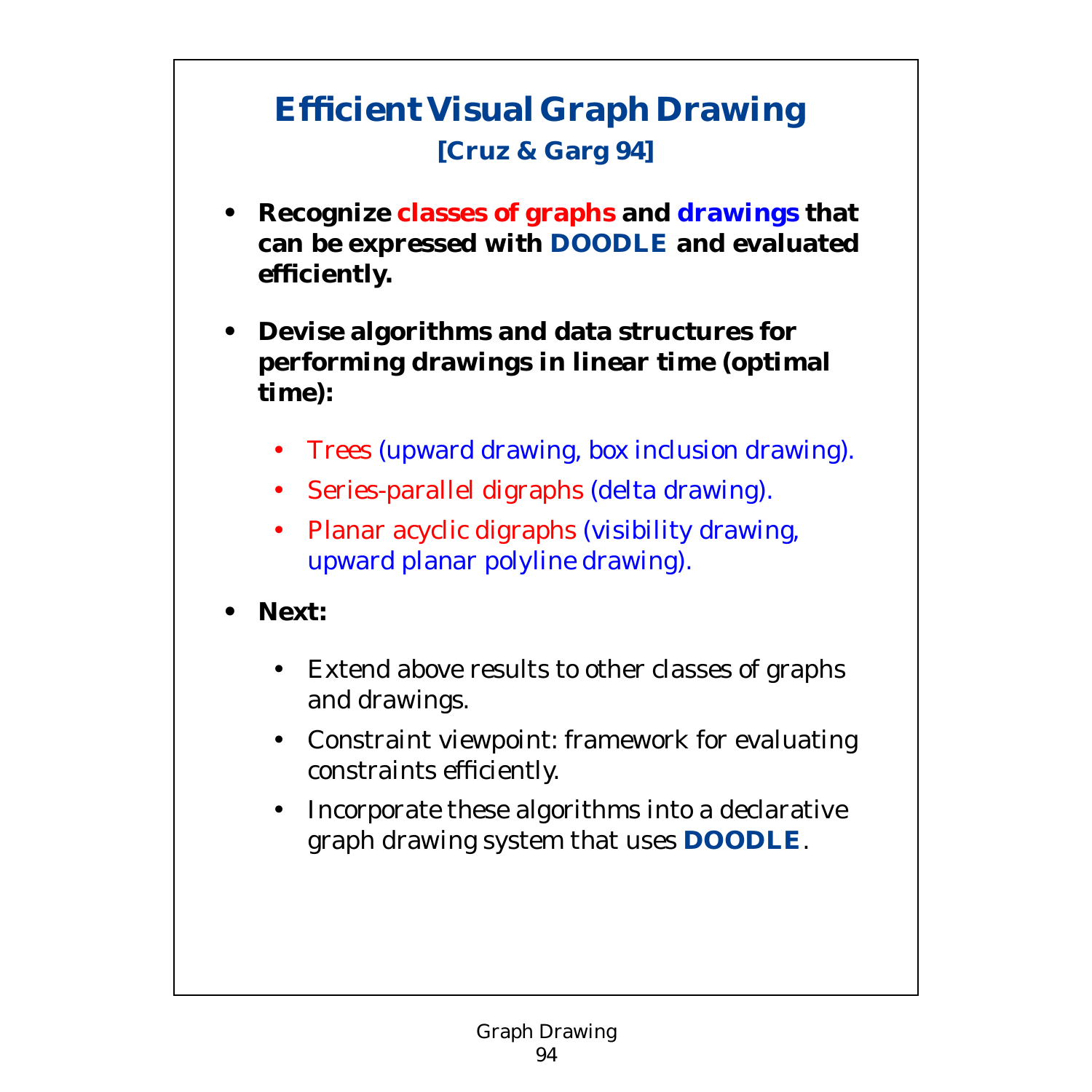## **More examples**

■ Series-parallel graphs / delta-drawings [Bertolazzi, Cohen, Di Battista, Tamassia & Tollis, 92]

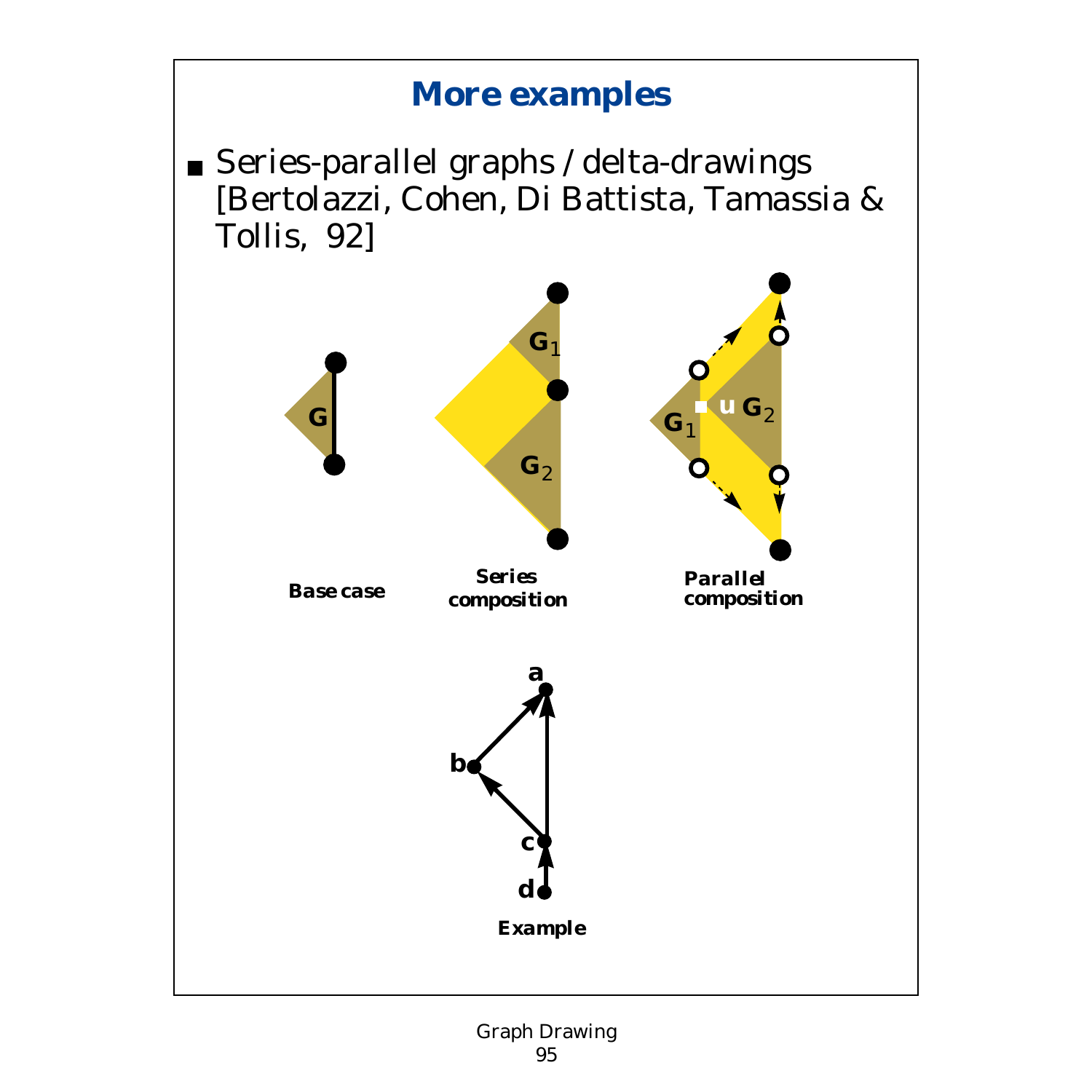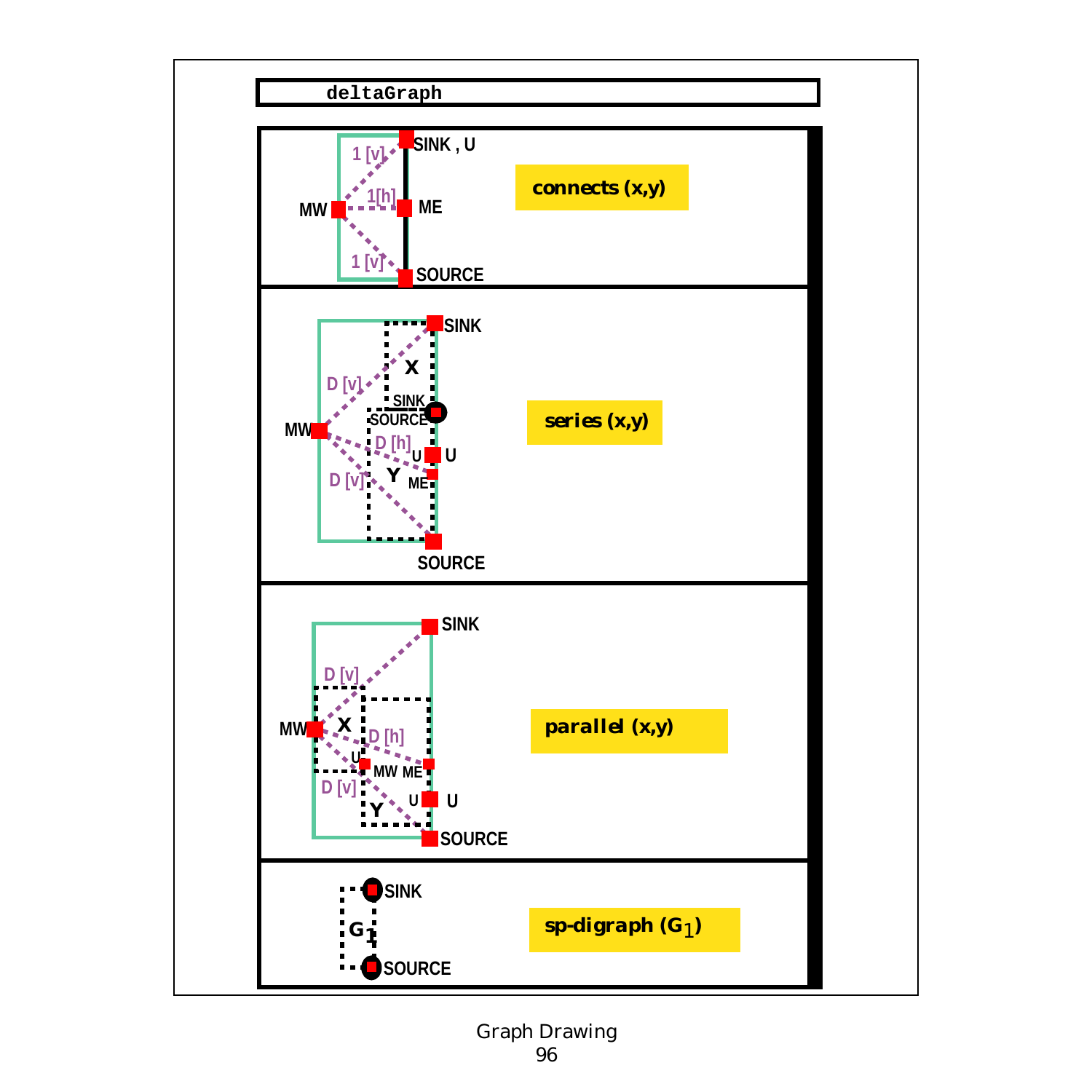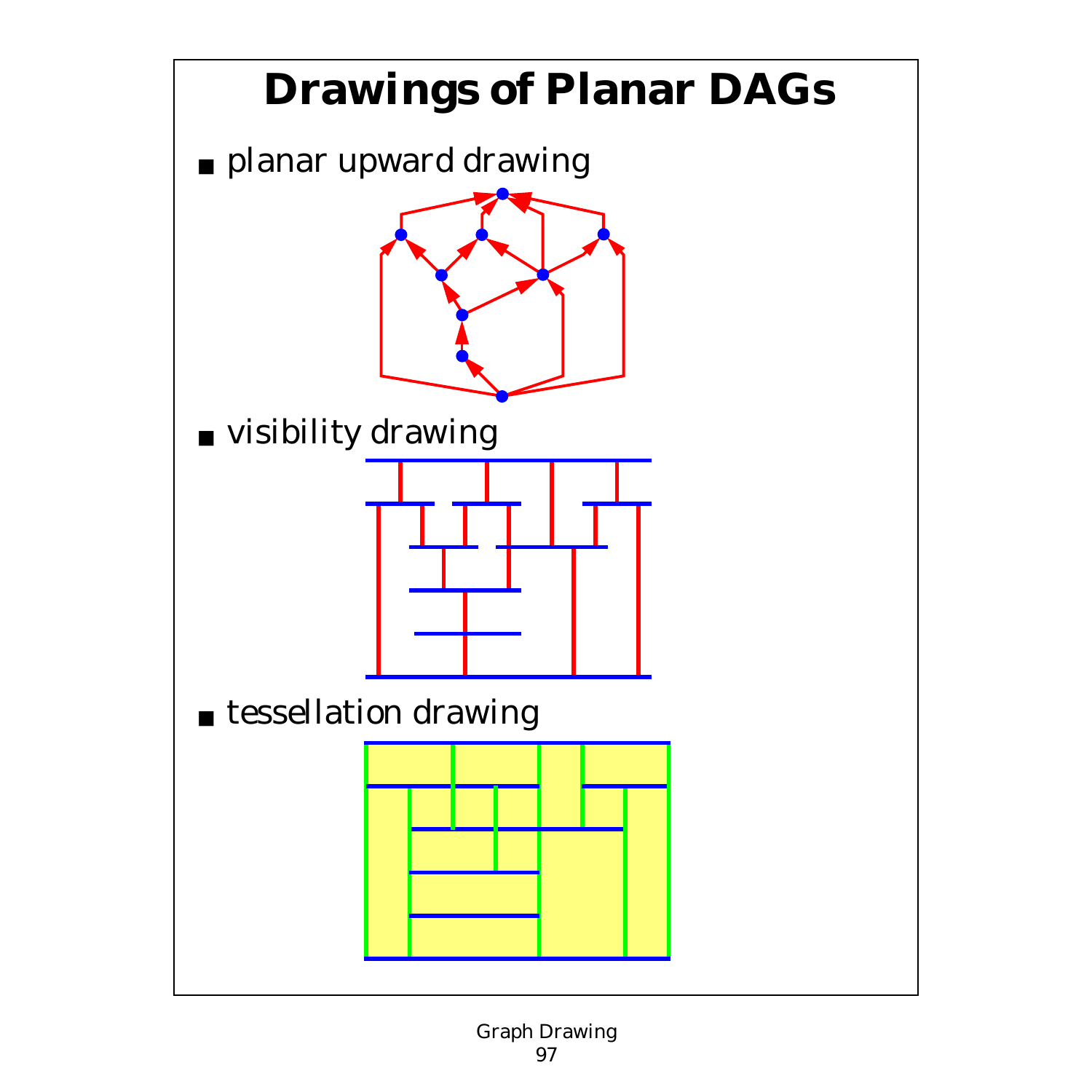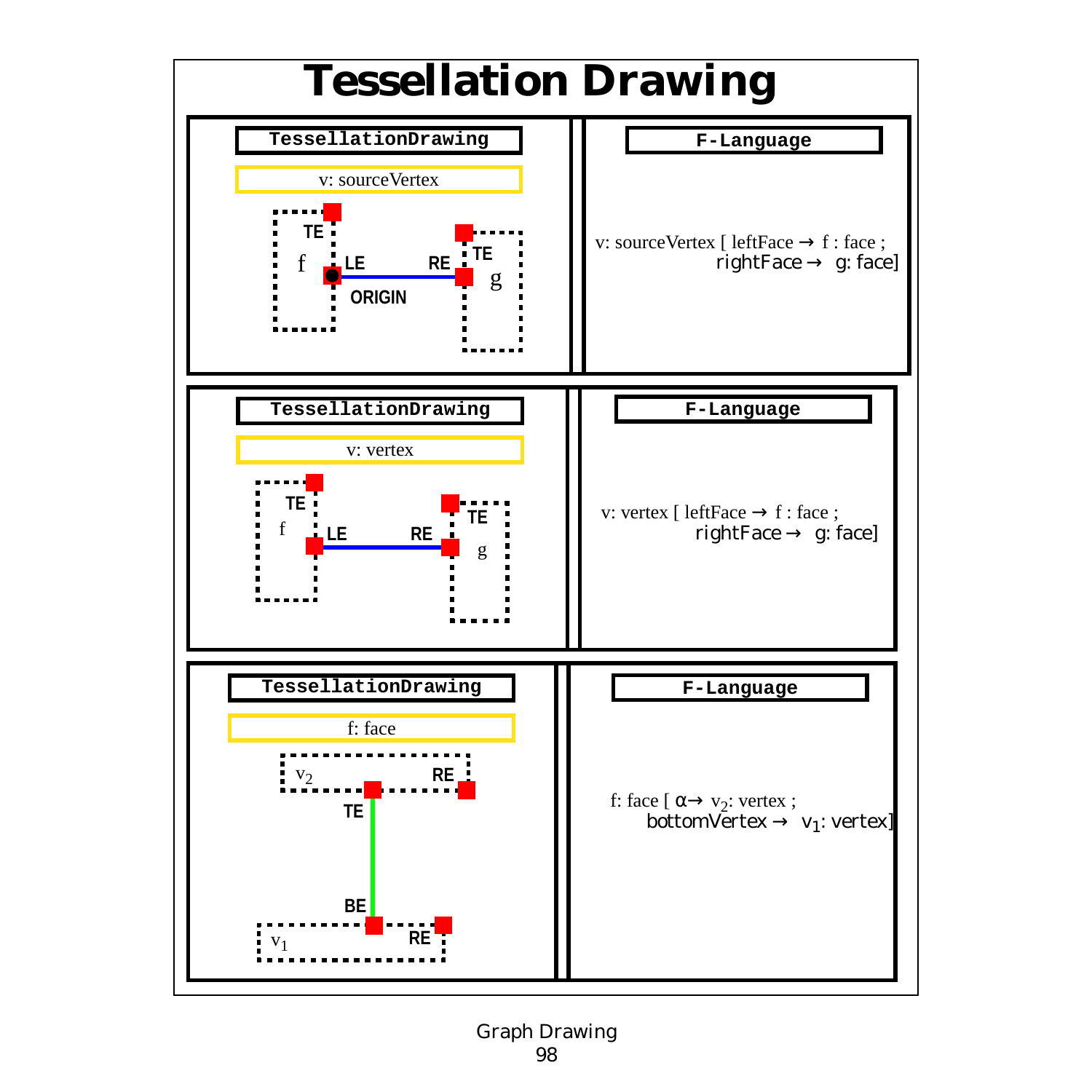

Graph Drawing Graph Drawing<br>99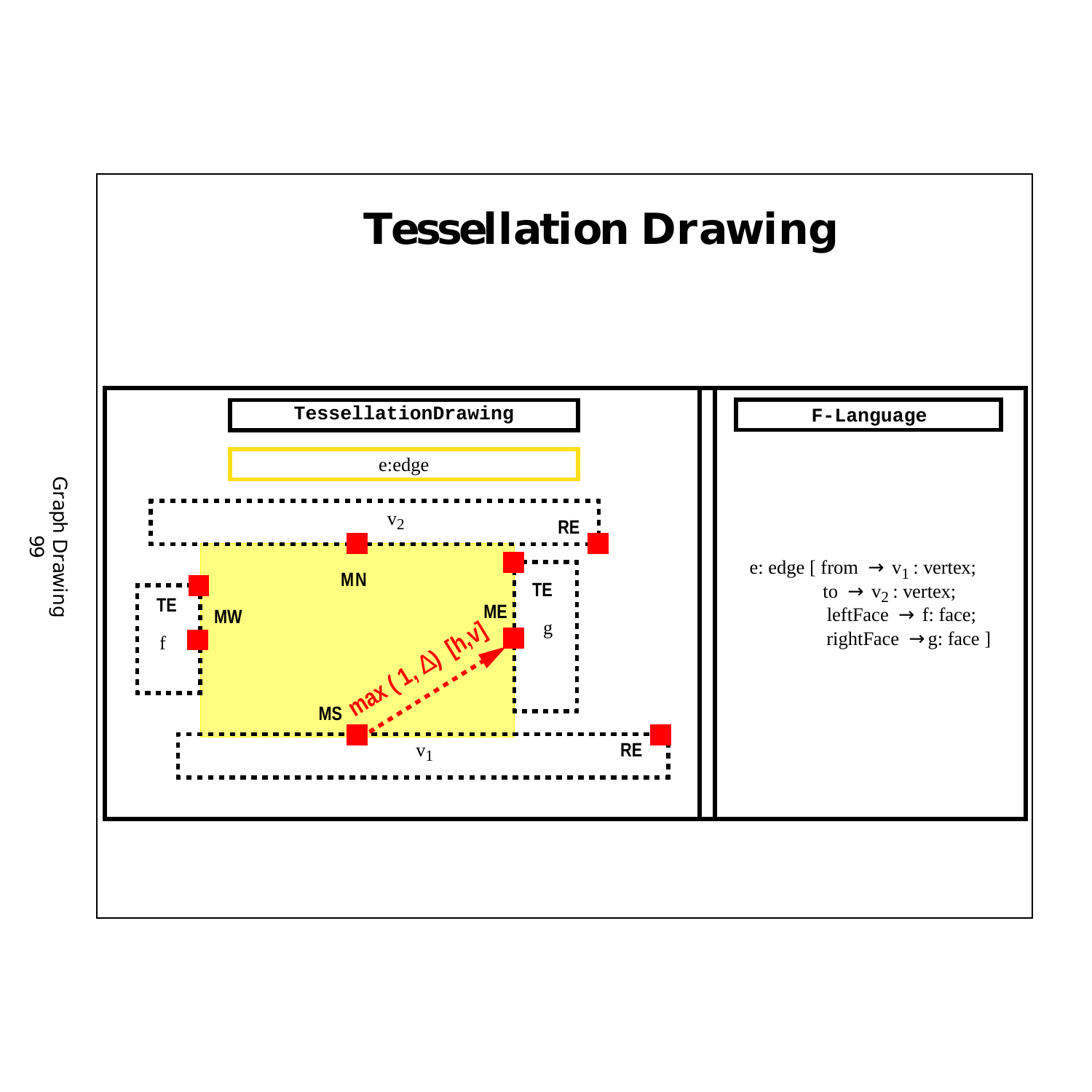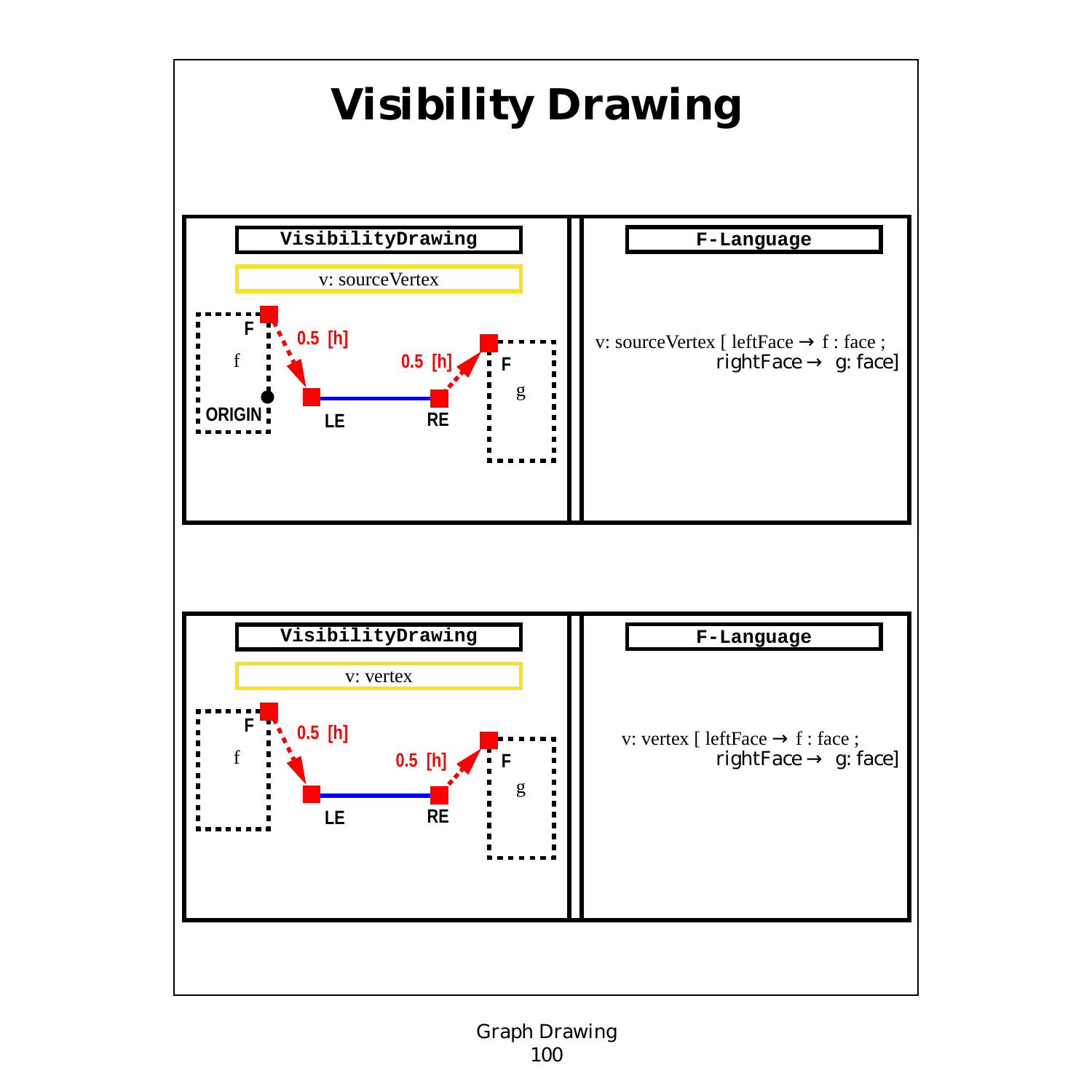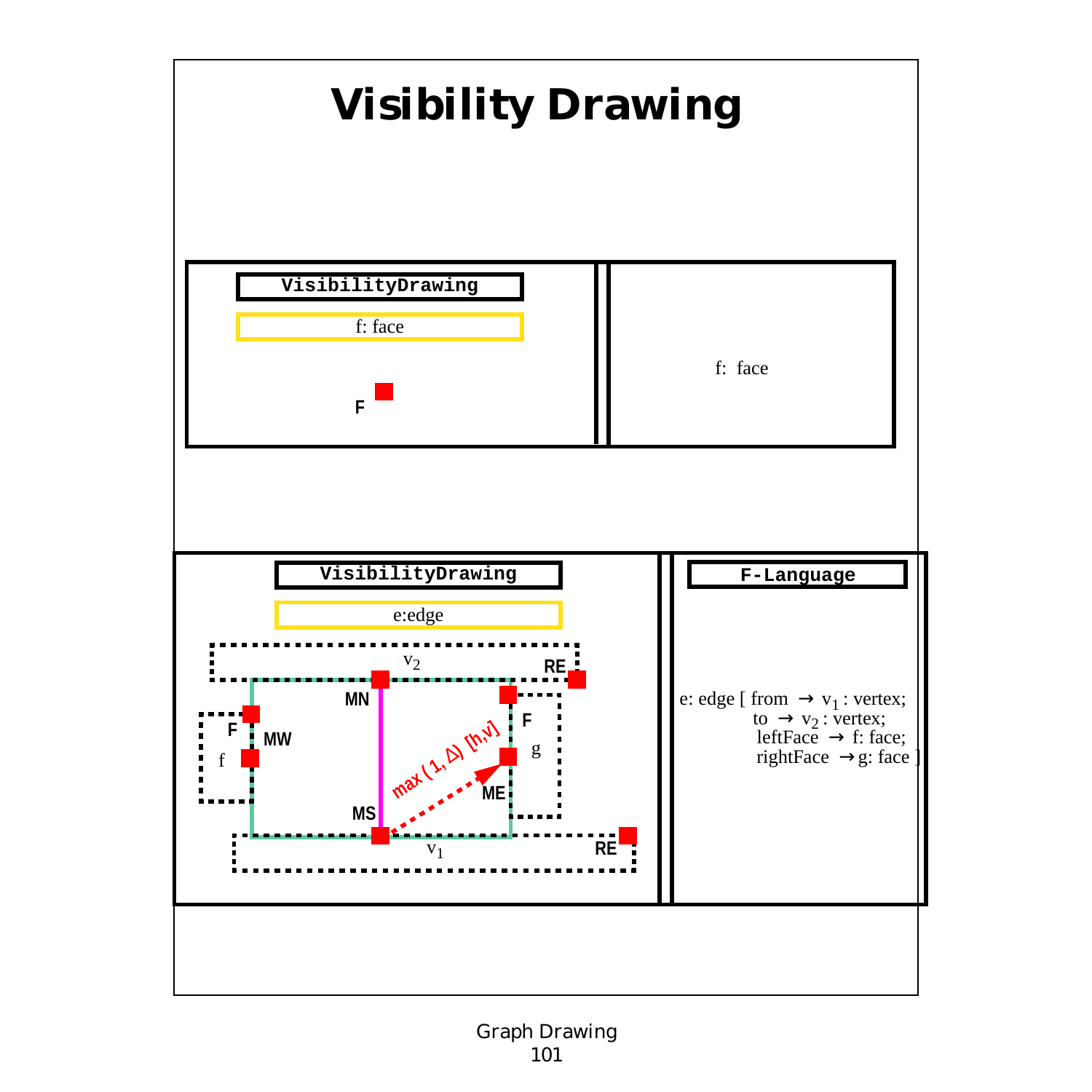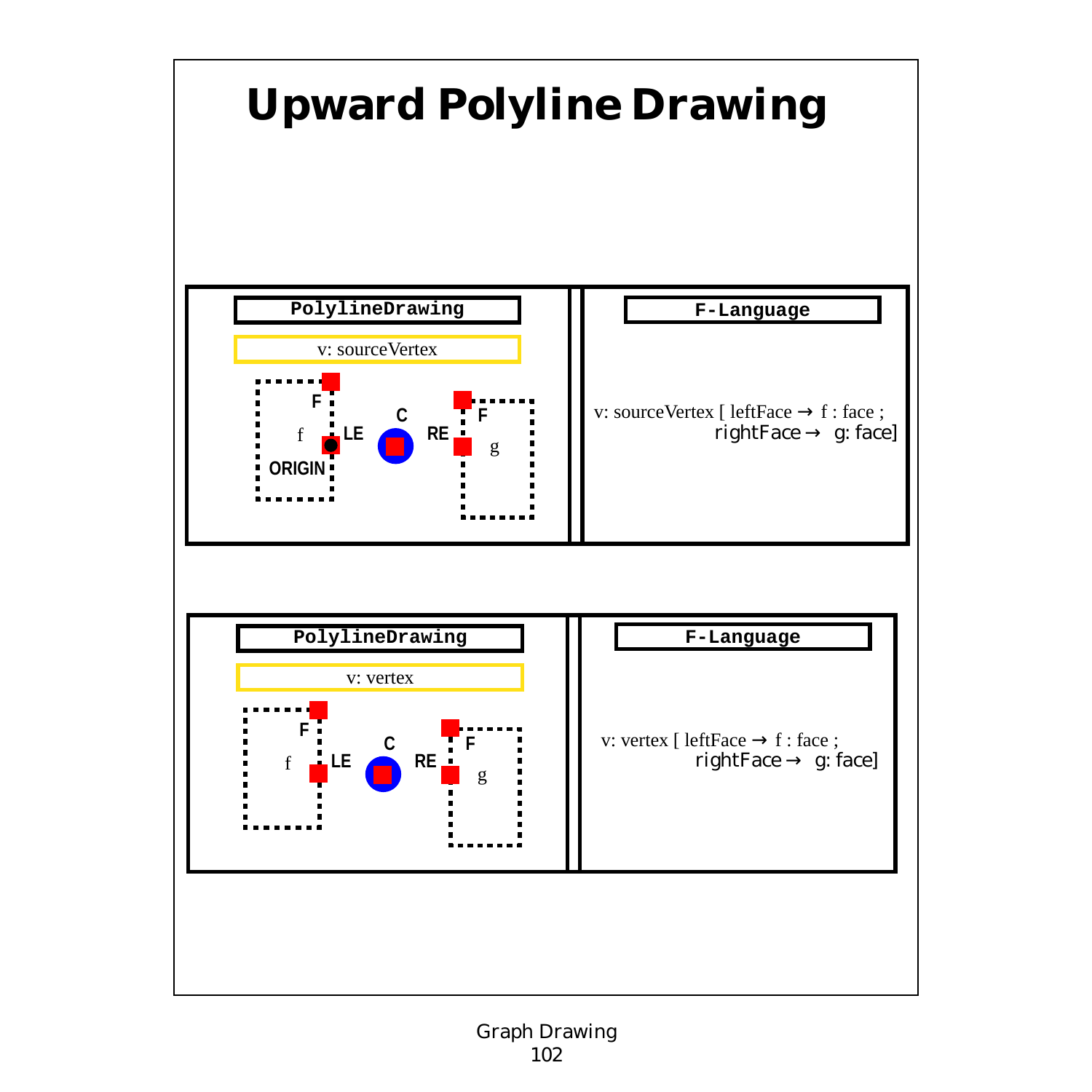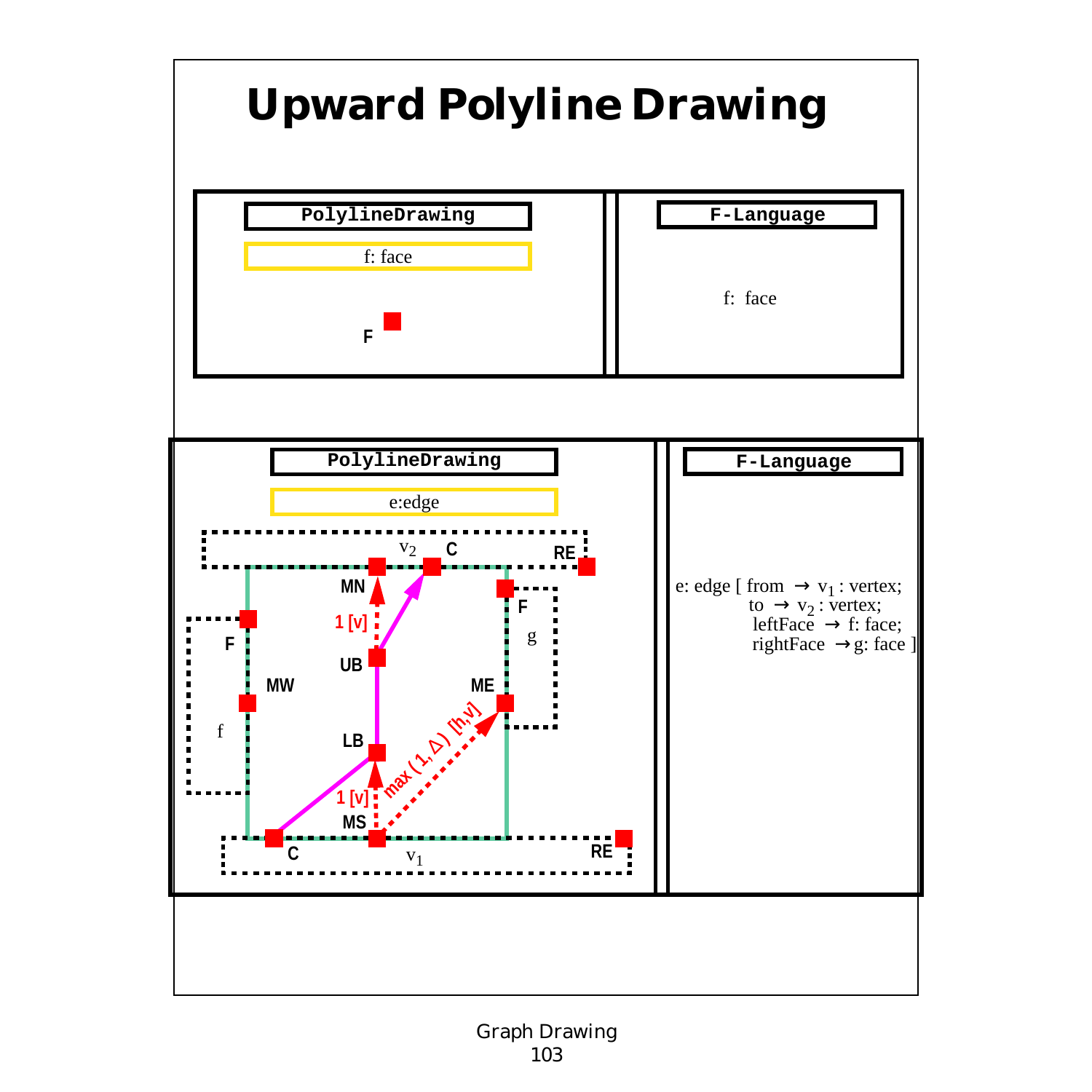## **Challenges and Open Problems (Declarative Approach):**

- New approach, therefore much left to explore, in particular:
	- New specification languages.
	- Reducing the "impedance mismatch."
	- Design of user interfaces, and evaluation in different environments/ applications.
	- Identification of levels of complexity in drawing graphs (e.g., with graph grammars, constraint languages).
	- Expressiveness of the specification languages, in particular of declarative and visual languages.
	- Refinement of the *diagram server* hierarchy, so that we can have a true "tool box" for the declarative, looselycoupled approach.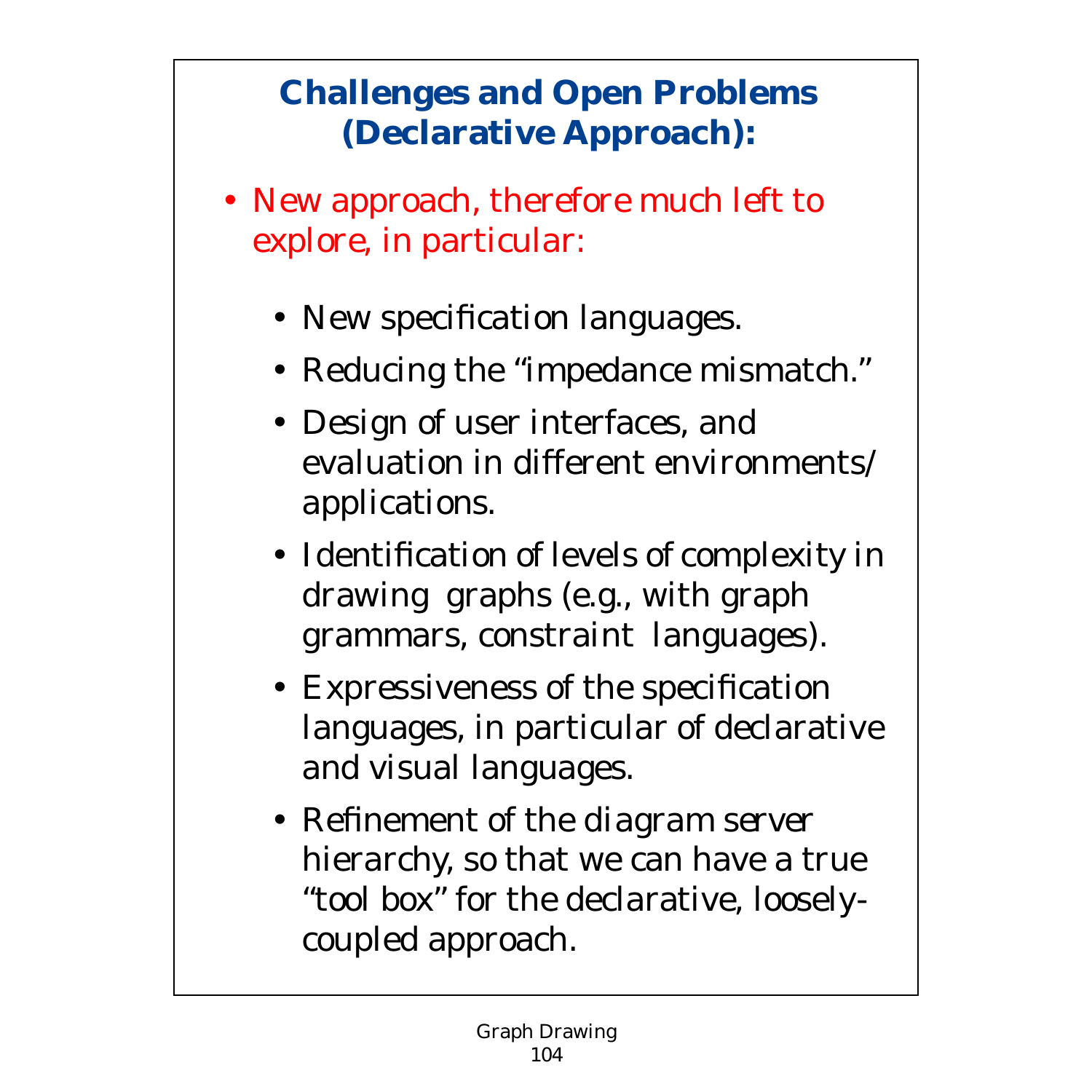